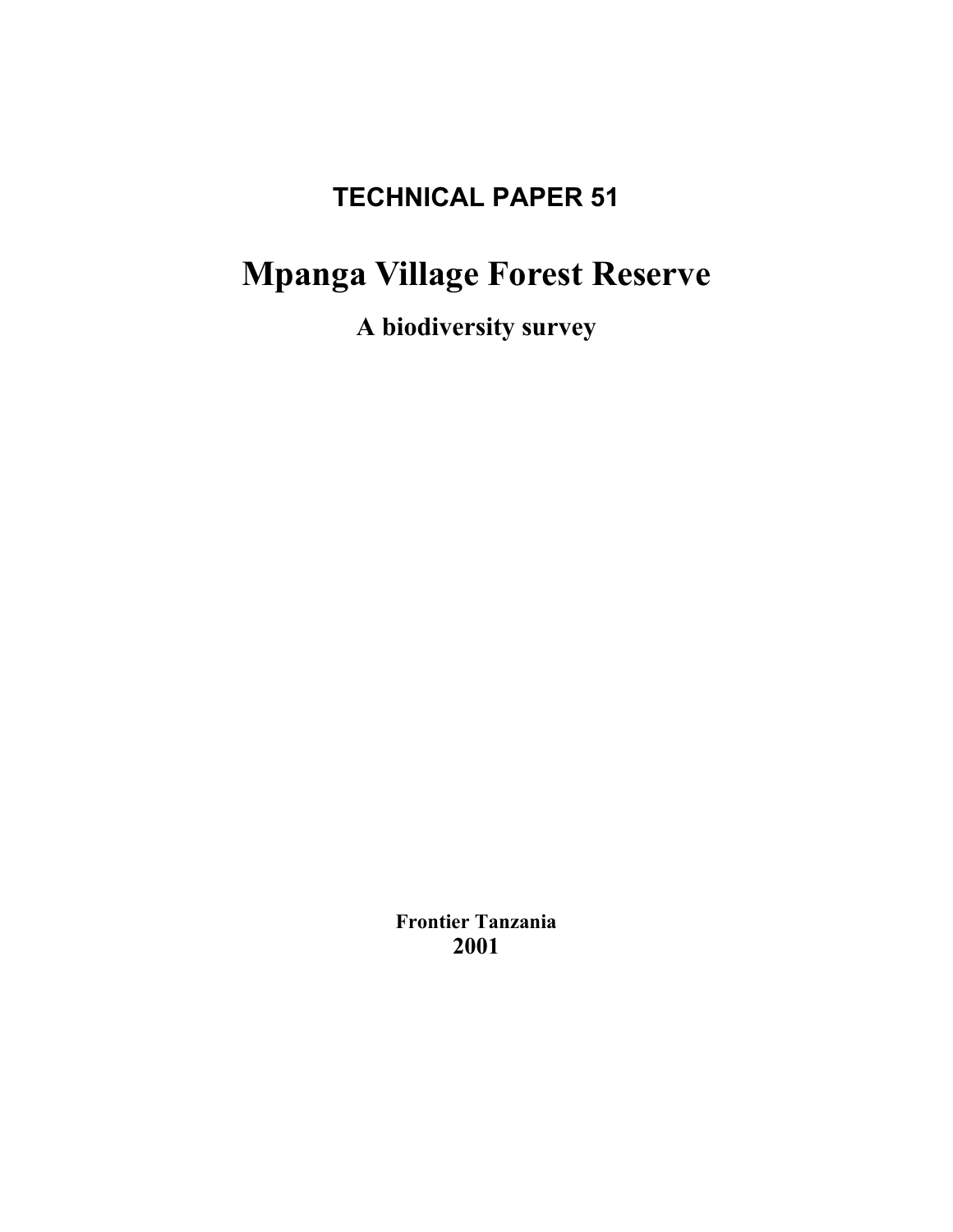**East Usambara Catchment Forest Project**

**Technical Paper 51** 

## **Mpanga Village Forest Reserve**

**A biodiversity survey**

**Doody, K. Z., Beharrell, N. K., Howell, K. M., & Fanning, E.** 

 **Ministry of Natural Resources and Tourism, Tanzania Forestry and Beekeeping Division** 

**Department of International Development Co-operation, Finland Metsähallitus Consulting, Finland** 

**Frontier-Tanzania University of Dar es Salaam Society for Environmental Exploration**

**Tanga 2001**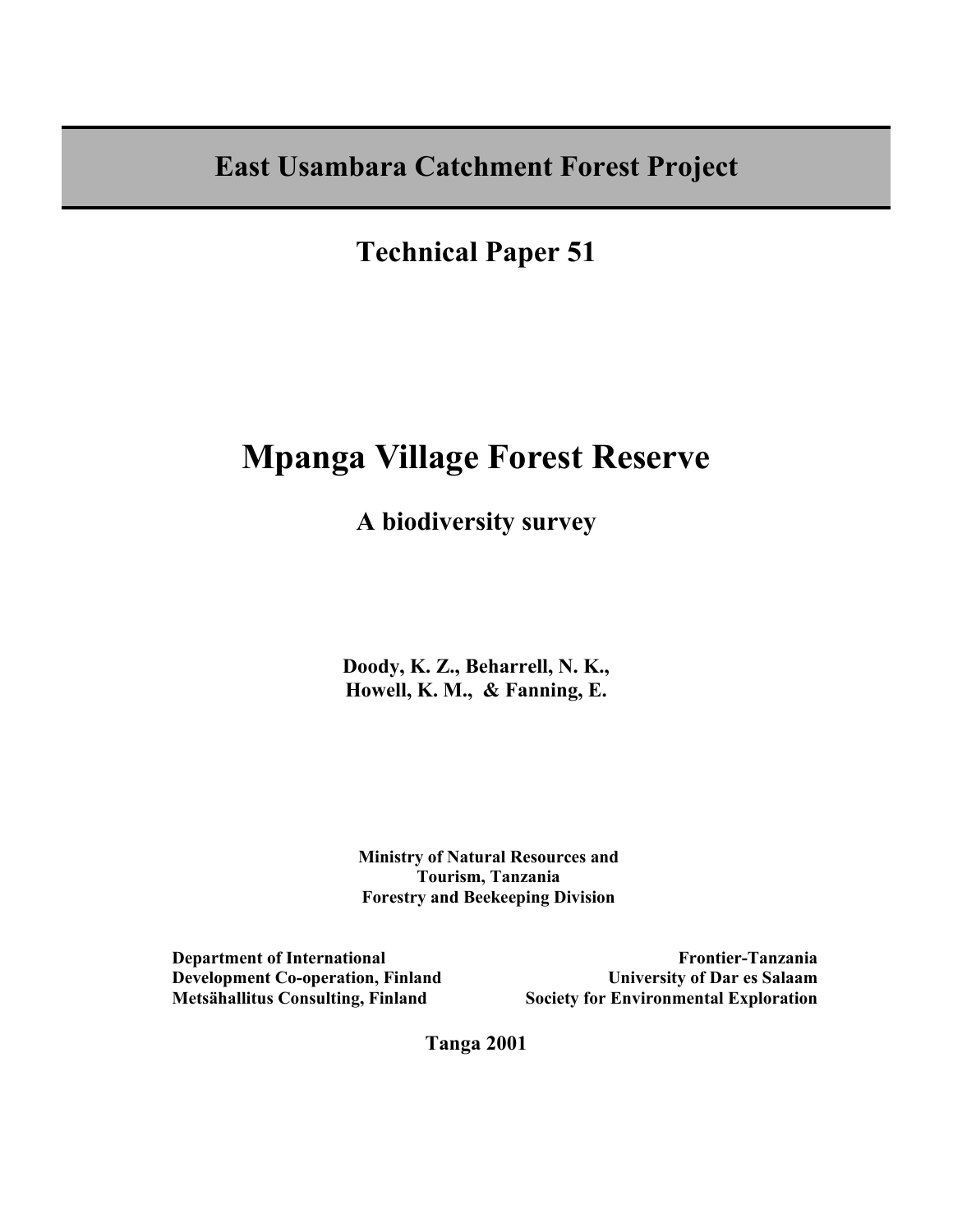### **© Metsähallitus Consulting - Forest and Park Service**

Cover painting: Jaffary Aussi (1995)

#### **ISBN 9987 64607 7**

#### **Suggested Citations:**

Frontier Tanzania 2001. Doody, K. Z., Beharrell, N. K., Howell, K. M., & Fanning, E. (eds.) *Mpanga Village Forest Reserve: A biodiversity survey*. East Usambara Conservation Area Management Programme Technical Paper No. 51. Frontier Tanzania: Forestry and Beekeeping Division and Metsähallitus Consulting, Dar es Salaam, Tanzania and Vantaa, Finland.

Doody, K. Z, Ntemi, A., Killenga, R. & Beharrell, N. K.. (2001) Vegetation: *Mpanga Village Forest Reserve: A biodiversity survey*. pp. 9-39 from East Usambara Conservation Area Management Programme Technical Paper No. 51*.* Frontier Tanzania: Forestry and Beekeeping Division and Metsähallitus Consulting, Dar es Salaam, Tanzania and Vantaa, Finland.

Doody, K. Z., Scholtz, O., Siurua, H., Barrio-Frøjan, C., & Loader, S. (2001) Fauna: *Mpanga Village Forest Reserve: A biodiversity survey*. pp. 40-57 from East Usambara Conservation Area Management Programme Technical Paper No. 51*.* Frontier Tanzania: Forestry and Beekeeping Division and Metsähallitus Consulting, Dar es Salaam, Tanzania and Vantaa, Finland.

Doody, K. Z, Ntemi, A., Killenga, R. & Beharrell, N. K.. (2001) Conclusions: *Mpanga Village Forest Reserve: A biodiversity survey*. pp. 58-60 from East Usambara Conservation Area Management Programme Technical Paper No. 51*.* Frontier Tanzania: Forestry and Beekeeping Division and Metsähallitus Consulting, Dar es Salaam, Tanzania and Vantaa, Finland.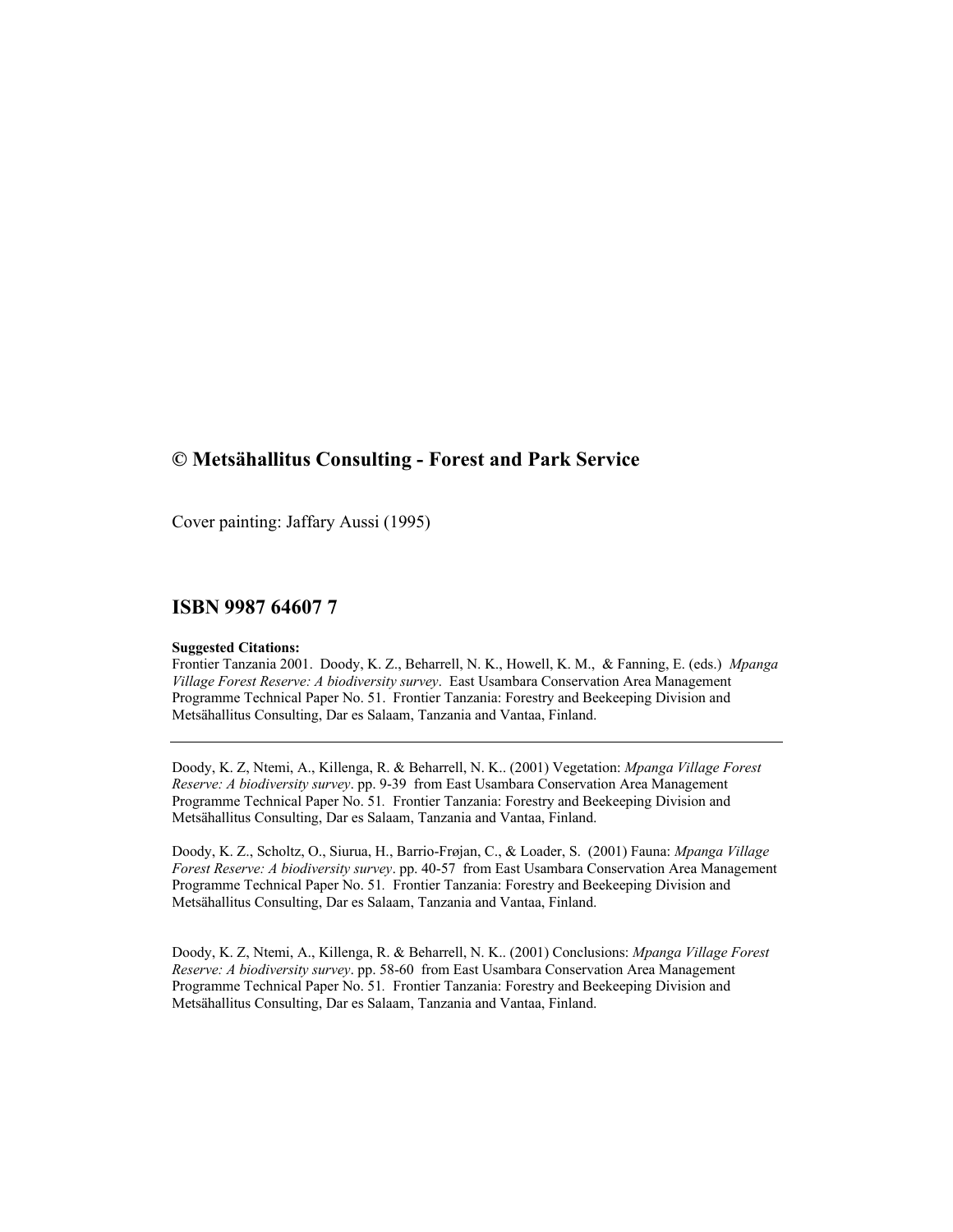#### **East Usambara Conservation Area Management Programme (EUCAMP)**

The East Usambara rain forests are one of the most valuable areas for biodiversity conservation in Africa. Several plant and animal species are found only in the East Usambara mountains. The rain forests secure the water supply of 200,000 people and the local people in the mountains depend on these forests. The East Usambara Conservation Area Management Programme has established the Amani Nature Reserve and aims at protecting water sources; establishing and protecting forest reserves; sustaining villager's benefits from the forest; and rehabilitating the Amani Botanical Garden. The programme is implemented by the Forestry and Beekeeping Division of the Ministry of Natural Resources and Tourism with financial support from the Government of Finland, and implementation support from the Metsähallitus Consulting. To monitor the impact of the project, both baseline biodiversity assessments and development of a monitoring system are needed. The present activity is aimed at establishing baseline information on biological diversity in the East Usambara forests.

#### **The University of Dar es Salaam (UDSM)**

The University of Dar es Salaam was established in July 1970 as a centre for learning and research in the arts and the physical, natural, earth, marine, medical and human sciences. The University is surveying and mapping the flora and fauna of Tanzania and is conducting research into the maintenance and improvement of the environment and the sustainable exploitation of Tanzania's natural resources.

#### **The Society for Environmental Exploration (SEE)**

The Society is a non-profit making company limited by guarantee and was formed in 1989. The Society's objectives are to advance field research into environmental issues and implement practical projects contributing to the conservation of natural resources. Projects organised by The Society are joint initiatives developed in collaboration with national research agencies in co-operating countries.

#### **Frontier Tanzania Forest Research Programme (FT FRP)**

The Society for Environmental Exploration and the University of Dar es Salaam have been conducting collaborative research into environmental issues since July 1989 under the title of the Frontier Tanzania Forest Research Programme (FT FRP). Since July 1994, the FT FRP has been working in the forests of the East Usambara mountains in collaboration with the East Usambara Conservation Area Management Programme (EUCAMP). This survey of selected forests collects baseline biodiversity data and assists the EUCAMP in the management of the East Usambara forests.

### **For more information:**

Forestry and Beekeeping Division P.O. Box 426, Dar es Salaam, Tanzania Tel: 255-22-2111 061/2/3/4 Fax: 255-22-2114 659 E-mail: misitu@twiga.com

East Usambara Conservation Area Management Programme P.O. Box 5869, Tanga, Tanzania Tel: 255-27-2643453, 2646907, 2643820 Fax: 255-27-2643820 E-mail: usambara@twiga.com

Dept of Zoology & Marine Biology University of Dar es Salaam P.O. Box 35064, Dar es Salaam, Tanzania Tel: 255-22-2410462 E-mail: <u>zoology</u>@udsm.ac.uk

Department for Development Co-operation Ministry for Foreign Affairs Katajanokanlaituri 3 FIN-00160 Helsinki, Finland Tel: 358-9-134 161 Fax: 358-9-1341 6293

Metsähallitus Consulting P.O. Box 94, FIN-01301 Vantaa, Finland Tel: 358-205-64100 Fax: 358-205-64440 E-mail: knowhow@metsa.fi

Society for Environmental Exploration 50-52 Rivington Street, London. UK. Tel: +44 20 76 13 3061 Fax: +44 20 76 13 2992 E-mail: enquiries@frontier.ac.uk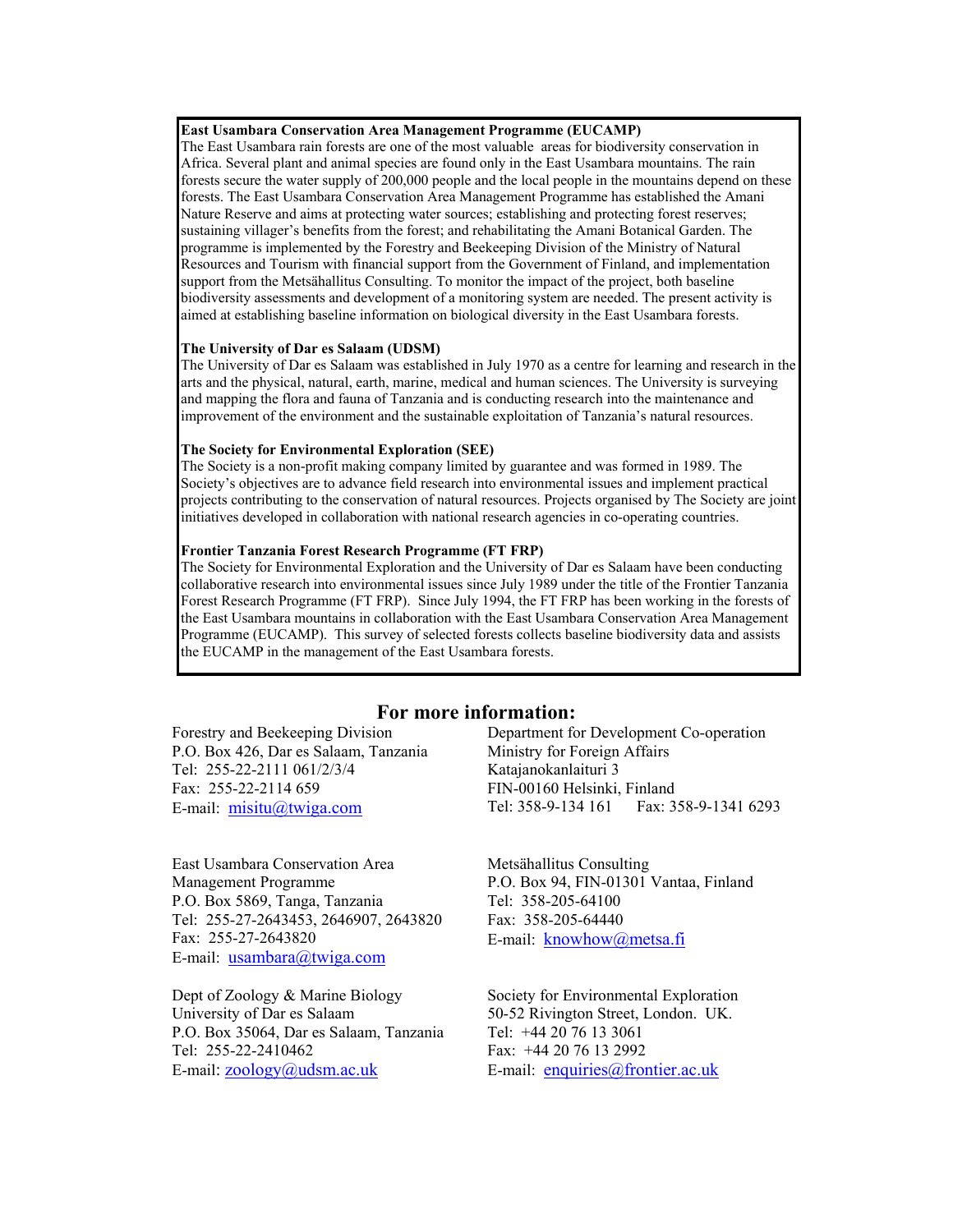### **TABLE OF CONTENTS**

| 10  |  |
|-----|--|
|     |  |
| 1.2 |  |
| 1.3 |  |
|     |  |
|     |  |
| 2.0 |  |
| 3.0 |  |
|     |  |
|     |  |
| 3.3 |  |
| 34  |  |
|     |  |
|     |  |
| 41  |  |
| 42  |  |
| 43  |  |
|     |  |
|     |  |
| 5 1 |  |
| 52  |  |
| 5.3 |  |
| 5.4 |  |
| 5.5 |  |
| 60  |  |
| 7.0 |  |
| 8.0 |  |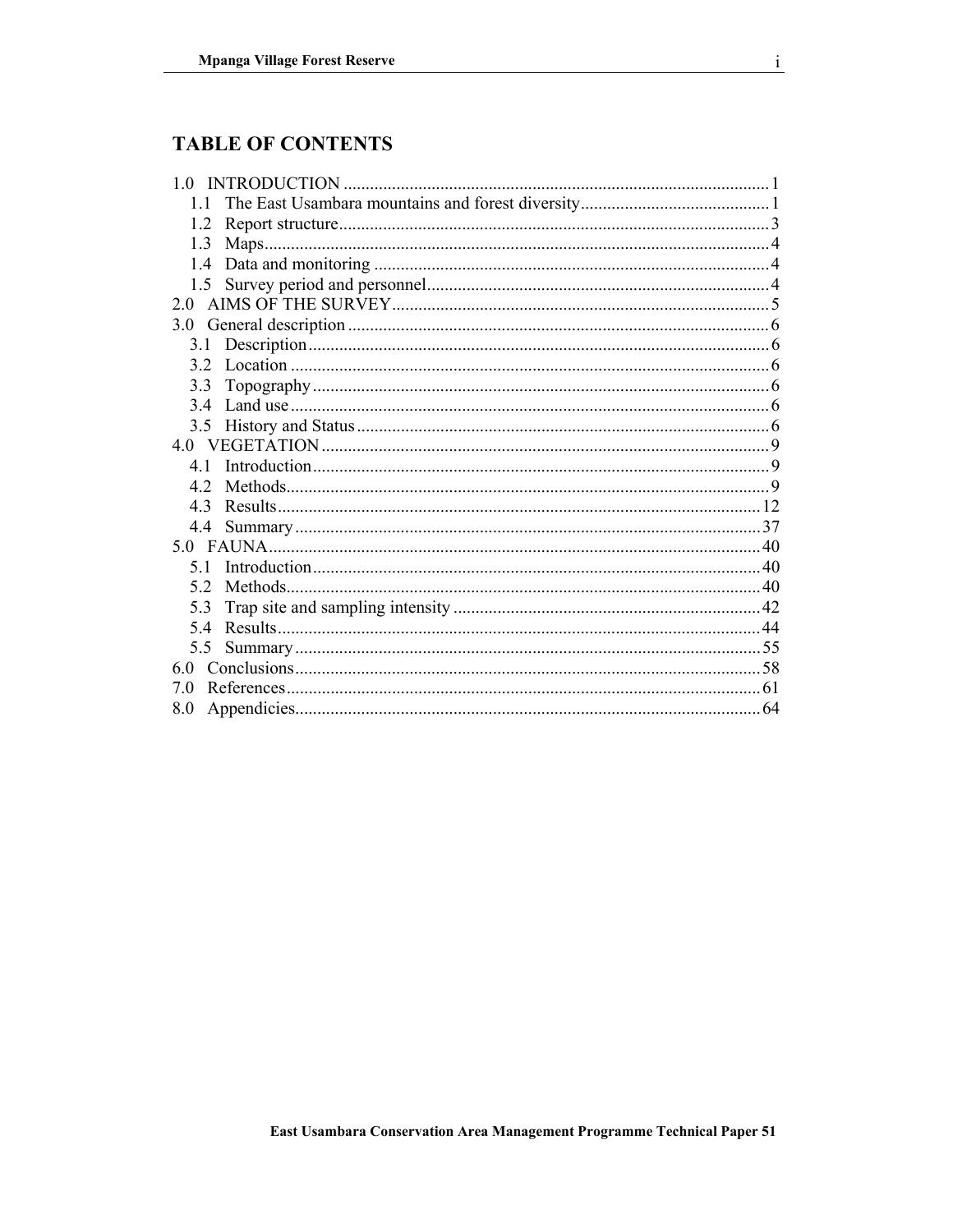### **LIST OF TABLES**

|         | <b>Table 1</b> Summary of biodiversity of taxa surveyed.                                          | iv             |
|---------|---------------------------------------------------------------------------------------------------|----------------|
|         | Table 2 Forest area in the East Usambaras (based on Johansson and Sandy 1996).                    | $\overline{2}$ |
|         | Table 3 Checklist of trees and shrubs.                                                            | 12             |
|         | Table 4 Species recorded exclusively in the regeneration layer.                                   | 15             |
|         | Table 5 Summary of opportunistic botanical records.                                               | 15             |
|         | Table 6 Tree and shrub species found outside their previously recorded range in the East Usambara |                |
|         | mountains.                                                                                        | 19             |
| Table 7 | Summary of ecological type for tree and shrub species. (Based on Table 3 only, excluding          |                |
|         | regeneration plot only species)                                                                   | 20             |
|         | Table 8 Summary of habitat for tree and shrub species (based on Table 3).                         | 20             |
| Table 9 | Submontane species occurring in lowland areas and the lowest altitudes where they were            |                |
|         | recorded.                                                                                         | 21             |
|         | Table 10 Summary of endemic status for tree and shrub species (based on Table 3).                 | 21             |
|         | Table 11 The abundance of selected timber species.                                                | 22             |
|         | Table 12 Disturbance transect results for pole counts.                                            | 33             |
|         | <b>Table 13</b> Disturbance transect results for timber counts.                                   | 35             |
|         | Table 14 Summary descriptions of trapping sites.                                                  | 42             |
|         | Table 15 Sampling intensity by trap night (number of nights x number of traps).                   | 42             |
|         | Table 16 Summary of small mammals (non-bats).                                                     | 44             |
|         | Table 17 Summary of mammal observations                                                           | 45             |
|         | Table 18 Summary of reptiles.                                                                     | 46             |
|         | Table 19 Ranges for near-endemic reptile species recorded (Howell, 1993).                         | 47             |
|         | Table 20 Summary of reptile observations                                                          | 47             |
|         | Table 21 Summary of amphibians.                                                                   | 50             |
|         | Table 22 Ranges for endemic and near-endemic amphibian species recorded (Howell, 1993).           | 51             |
|         | Table 23 Summary of amphibian observations.                                                       | 51             |
|         | Table 24 Summary of butterflies                                                                   | 54             |
|         | Table 25 Summary of faunal families and species (identified to date).                             | 55             |
|         | Table 26 Summary of capture locations of faunal species by plot number.                           | 56             |
|         | Table 27 Summary of ecological type of mammal, bird, reptile amphibian and butterfly species.     | 56             |
|         | Table 28 Summary of endemic status of mammal, bird, reptile, amphibian and butterfly species.     | 57             |
|         | Table 29 Summary of biodiversity of taxa surveyed.                                                | 59             |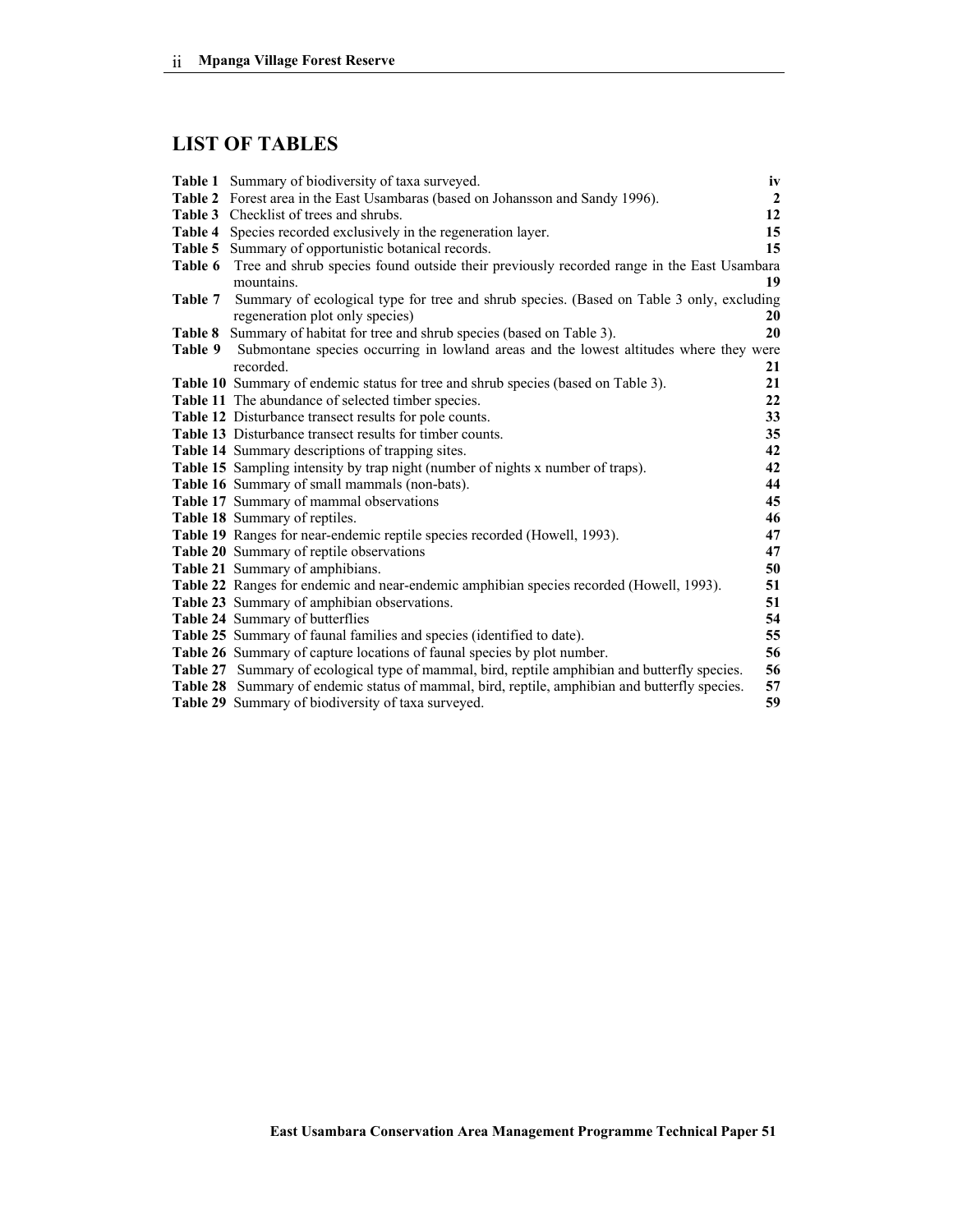### **LIST OF FIGURES**

| <b>Figure 1</b> The location of Mpanga Forest Reserve in relation to other East Usambara forests. | 8  |
|---------------------------------------------------------------------------------------------------|----|
| Figure 2 Location of vegetation plots and disturbance transects.                                  | 11 |
| <b>Figure 3</b> Species accumulation rates of recorded species by vegetation plot.                | 18 |
| <b>Figure 4</b> Distribution of forest dependent tree and shrub individuals.                      | 23 |
| <b>Figure 5</b> Distribution of forest dependent tree and shrub species.                          | 24 |
| <b>Figure 6</b> Distribution of non-forest tree and shrub individuals.                            | 25 |
| <b>Figure 7</b> Distribution of non-forest tree and shrub species.                                | 26 |
| <b>Figure 8</b> Distribution of submontane tree and shrub individuals.                            | 27 |
| <b>Figure 9</b> Distribution of submontane tree and shrub species.                                | 28 |
| <b>Figure 10</b> Distribution of endemic tree and shrub individuals.                              | 29 |
| <b>Figure 11</b> Distribution of endemic tree and shrub species.                                  | 30 |
| <b>Figure 12</b> Distribution of near-endemic tree and shrub individuals.                         | 31 |
| Figure 13 Distribution of near-endemic tree and shrub species.                                    | 32 |
| <b>Figure 14</b> Cut and naturally fallen poles recorded by transect.                             | 33 |
| <b>Figure 15</b> Pole extraction (old and new)                                                    | 34 |
| <b>Figure 16</b> Cut and naturally fallen timber recorded per ha                                  | 35 |
| Figure 17 Timber extraction (old and new)                                                         | 36 |
| Figure 18 Location of trapping sites.                                                             | 43 |
| <b>Figure 19</b> Distribution of forest dependent reptile species.                                | 48 |
| Figure 20 Distribution of near-endemic reptile species.                                           | 49 |
| <b>Figure 21</b> Distribution of forest dependent amphibian species.                              | 52 |
| <b>Figure 22</b> Distribution of near-endemic amphibian species.                                  | 53 |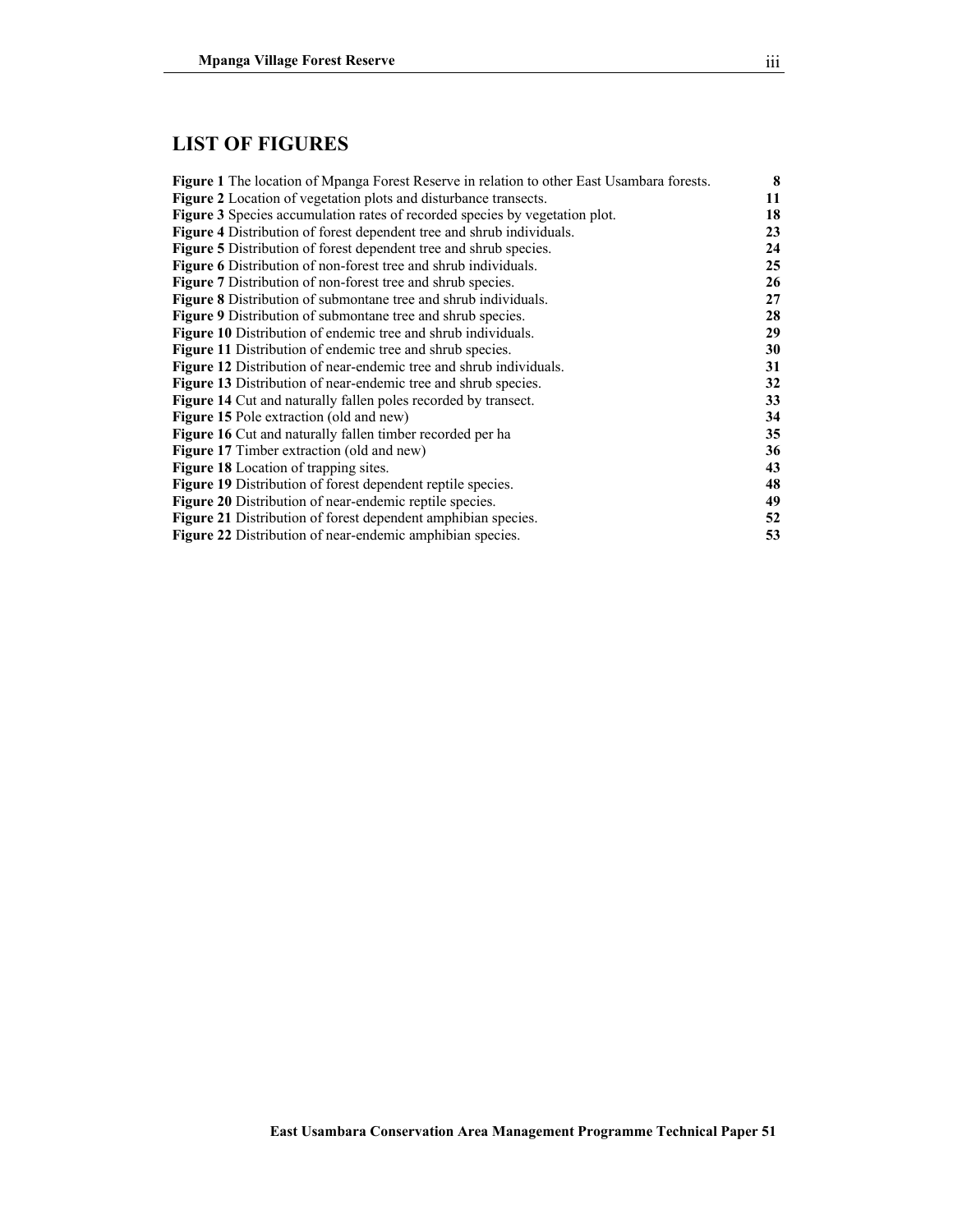### **EXECUTIVE SUMMARY**

Mpanga Village Forest Reserve, in the East Usambara mountains in north-east Tanzania was gazetted in 1998. It is situated in Muheza District, Tanga Region and covers 24 ha between 650 – 920 m asl, encompassing lowland and submontane forest.

As part of the East Usambara Conservation Area Management Programme, EUCAMP (formerly the East Usambara Catchment Forest Project EUCFP), Frontier-Tanzania conducted a biological survey of Mpanga Forest Reserve in November 1999 for a total of 12 research-days. The survey covered systematically all parts of the reserve with a higher than normal sampling intensity of 2.5 % for the vegetation survey and one zoological trapping site. This report provides an inventory of the selected flora and fauna recorded during the survey. The report also describes patterns of human disturbance within the reserve. The species richness, endemism and ecological affinities of the taxa recorded are summarised as Table 1.

| <b>Taxon</b>                  | Total no.<br>of<br>species | % forest<br>dependent | No. of<br>non-forest<br>species | No. of<br>endemics | No. of<br>near-<br>endemics | No. of forest<br>dependent<br>endemics and<br>near-endemics |
|-------------------------------|----------------------------|-----------------------|---------------------------------|--------------------|-----------------------------|-------------------------------------------------------------|
| Trees and shrubs <sup>a</sup> | 144                        | $34\%$                | 10                              | 8                  | 24                          | 22                                                          |
|                               | (73)                       | (46%)                 | (7)                             | $\left( 4\right)$  | (16)                        | (16)                                                        |
| <b>Mammals</b>                | 8                          | $12.5\%$              |                                 | 0                  |                             | 0                                                           |
| <b>Birds</b>                  | $3*$                       |                       |                                 | 0                  |                             | 0                                                           |
| Reptiles                      | 11                         | 63.6 %                | 0                               | 0                  |                             |                                                             |
| Amphibians                    | 14                         | 64.3 %                | 0                               | 0                  |                             |                                                             |
| <b>Butterflies</b>            | 17                         | 64.7 %                |                                 |                    |                             |                                                             |
| <b>Total</b>                  |                            |                       |                                 |                    |                             |                                                             |

| <b>Table 1.</b> Summary of biodiversity of taxa surveyed. |  |  |  |  |
|-----------------------------------------------------------|--|--|--|--|
|-----------------------------------------------------------|--|--|--|--|

<sup>a</sup> Includes vegetation plot data (table 3) and opportunistic collections data (table 5).

( ) Numbers in brackets refer to systematic survey data only.

\* Does not represent all species in reserve

Mpanga Village Forest Reserve is a small isolated forest block. In terms of conservation it is significant as habitat for a number of endemic and threatened species including the East Usambara endemic plants *Memecylon microphyllum* Gilg*, Cola usambarensis* Engl. and *Cola scheffleri* K. Schum. Relative to other reserves surveyed by Frontier-Tanzania it has a just below average botanical species richness.

In terms of fauna, the reserve is home to 7 vulnerable species according to IUCN categories and 3 near threatened species.

The measures put in place in 1995 by the village committee have not fully succeeded in protecting Mpanga Village Forest Reserve. Approximately one fifth of the reserve area has been deforested and no longer supports any forest. In parts this cleared area is being used for cultivation, although there is some debate as to whether these areas were cleared before gazettement. This is in direct contract to the agreements made with participating villages and is a matter of high priority. Poles continue to be taken illegally from the reserve. Evidence of old pitsawing was observed throughout the reserve on three of the four transects, although no active pitsawing was observed during this survey.

The information collected will be used for management planning by the villages with the support from the EUCAMP. The survey results are also available as a baseline for monitoring. The data is stored on a Microsoft Access database and will be available on the Internet at the address: www.usambara.com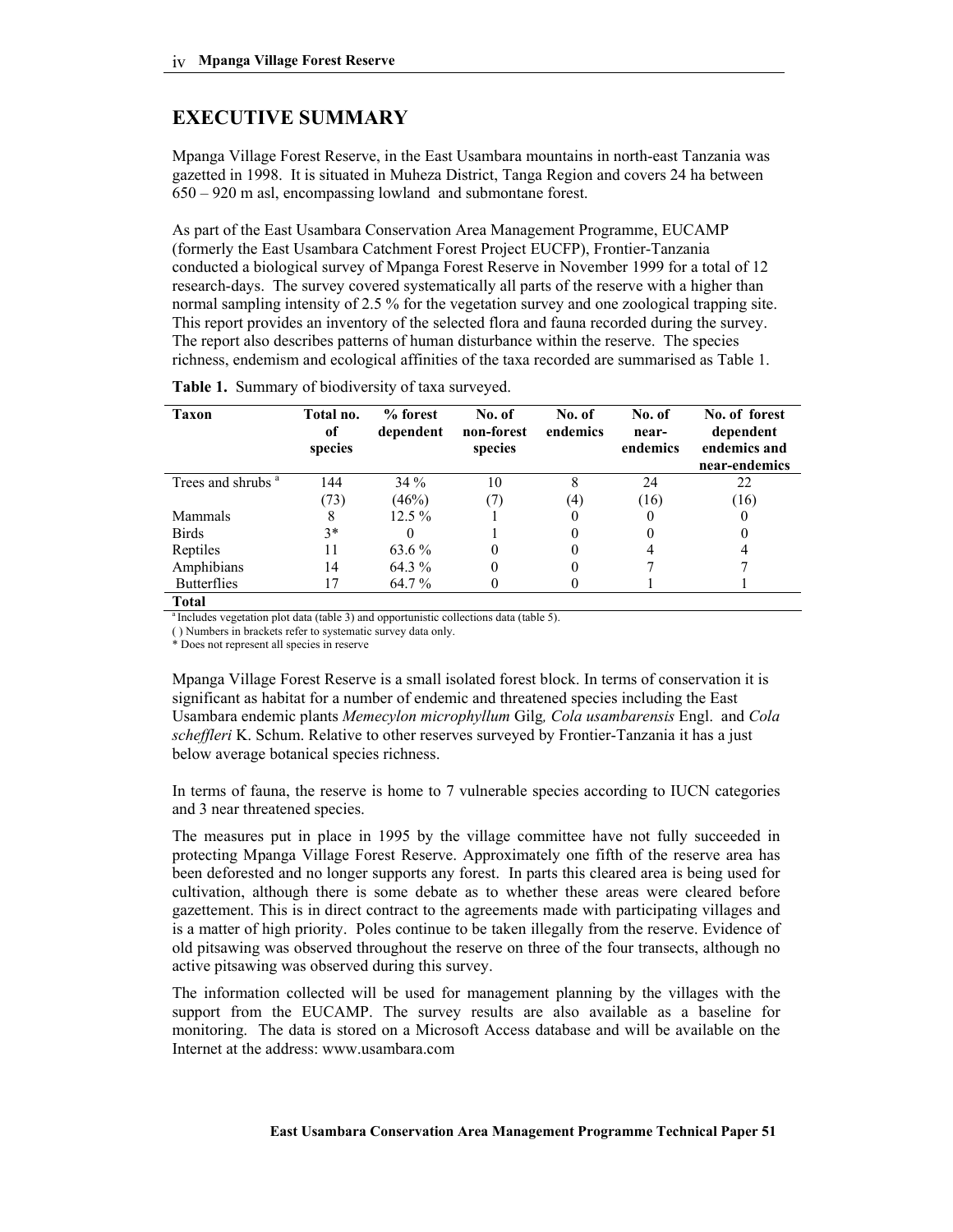#### **FOREWORD**

The East Usambara forests in north-eastern Tanzania are part of the Eastern Arc mountains. More than one hundred years of biological interest and research have shown that these forests have a unique diversity of flora and fauna, and an exceptionally high degree of endemism. They have gained global recognition as being part of a Biodiversity Hotspot (Conservation International), an Endemic Bird Area (BirdLife), a Centre of Plant Diversity (WWF and IUCN) and a Globally Important Eco-region (WWF). Since 1990, the East Usambara Conservation Area Management Programme (EUCAMP) (formerly known as the East Usambara Catchment Forest Project (EUCFP)) has worked in the East Usambara Mountains with the mission to protect these natural forests. The project is implemented by the Forestry and Beekeeping Division (FBD) of the Ministry of Natural Resources and Tourism (MNRT) with financial support from the Government of Finland and the European Union, and technical support from the Metsähallitus Consulting - Finnish Forest and Park Service.

Although a considerable amount of biological information exists from the East Usambaras much of this is restricted to the Amani area and systematic surveys are few. In order to glean comprehensive information on the forests, biodiversity surveys were initiated and contracted in July 1995. The surveys are conducted by Frontier Tanzania, a joint venture between the University of Dar es Salaam and the Society for Environmental Exploration, together with EUCAMP. The aim of the surveys is to provide systematic baseline information on the biological values of different forests as a basis for management planning and long-term monitoring, as well as training forestry staff in the use of biological inventory techniques. They will also help setting of priorities in the conservation of this valuable area.

The survey programme involves local people, permanent EUCAMP, Frontier-Tanzania, University of Dar es Salaam, and Tanzania Forestry Research Institute staff, as well as an international network of taxonomists and other experts. The surveys have become progressively more systematic and quantitative, and have already resulted in the discovery of several previously unknown taxa. This will further raise awareness of the unique conservation values of the East Usambaras. EUCAMP has also commissioned the development of a biodiversity database, a work which also contributed the maps to these reports. All data collected during the surveys is entered in this database, which will be linked to the national biodiversity database.

The reports are the result of the work of many people – too many to be listed here. We would like to thank all of them for their invaluable effort. We hope that the surveys will make yet another contribution to the long historic chain of efforts to study and understand these unique forests. Perhaps even more than that we hope that this information will contribute to a better management and conservation of the East Usambaras so that the beauty of the area will continue to amaze coming generations and that the light in the tunnel will become the bright future.

Evarist Nashanda Veli Pohjonen

Programme Manager Chief Technical Adviser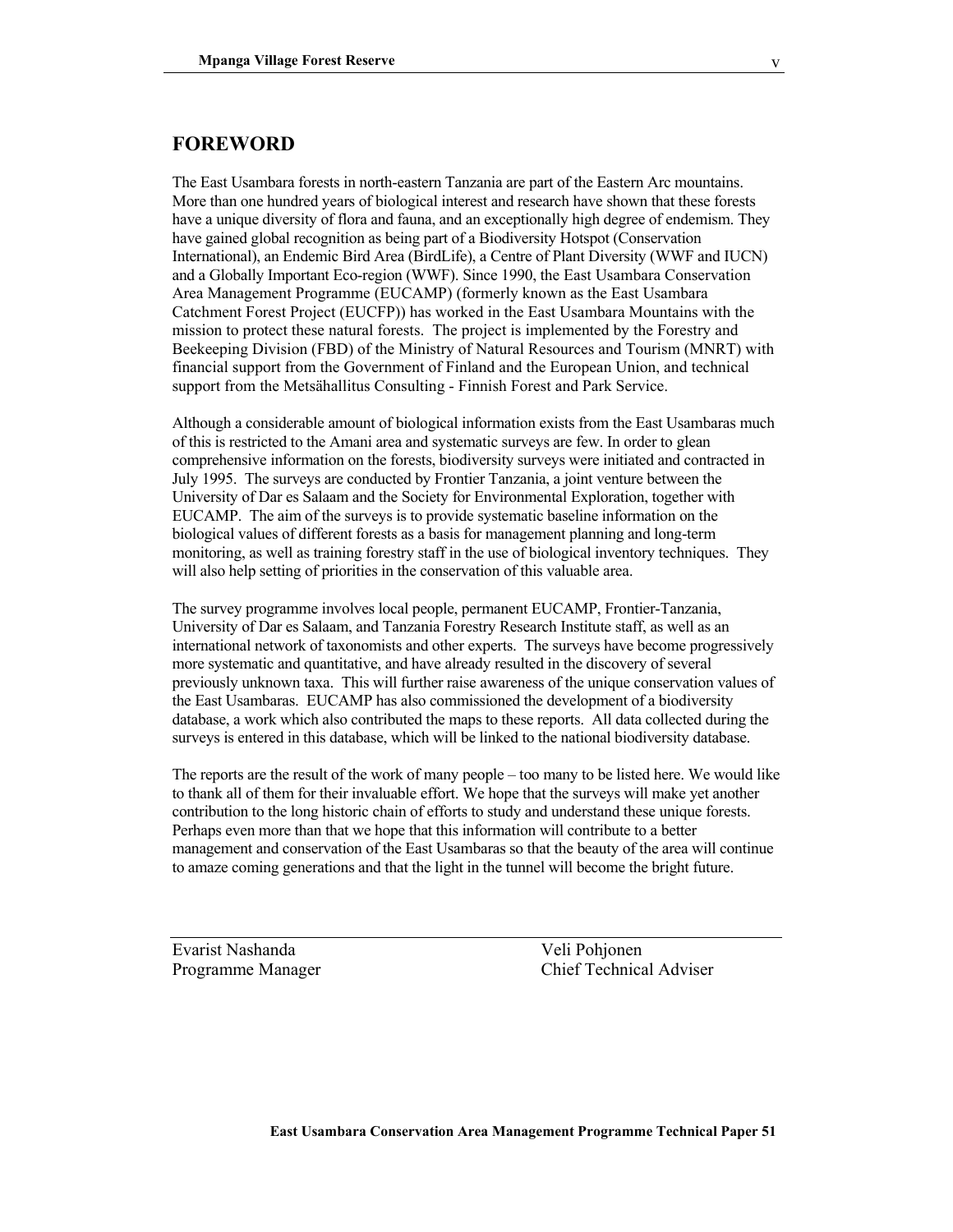### **ACKNOWLEDGEMENTS**

This report is the culmination of the advice, co-operation, hard work and expertise of many people. In particular we would like to thank the following people:

| <b>MANAGEMENT</b>              |                                  |
|--------------------------------|----------------------------------|
| FRONTIER-TANZANIA              |                                  |
| Managing Director of SEE:      | Eibleis Fanning                  |
| Research Programme Manager:    | Dr. Damon Stanwell Smith         |
| Development Programme Manager: | Elizabeth Humphreys              |
| <b>Operations Manager:</b>     | Matthew Willson                  |
| FT Country Co-ordinator:       | Catherine Northing / Sam Clarke  |
| <b>UDSM</b> Co-ordinators:     | Professor Howell and Dr. Muruke  |
| EUCAMP:                        |                                  |
| Programme Manager:             | Mr. E. Nashanda / Mr. M. Wambura |
| Chief Technical Advisor:       | Dr. V. Pohjonen                  |
| Social Forestry Adviser        | Ms. Taina Veltheim               |
| <b>FIELD RESEARCH</b>          |                                  |
| FRONTIER-TANZANIA              |                                  |

| Project Co-ordinator:                    | Nike Doggart / Kathryn Doody               |
|------------------------------------------|--------------------------------------------|
| Research Co-ordinator:                   | Kathryn Doody                              |
| <b>Assistant Research Co-ordinators:</b> | Christopher Barrio – Frøjan, Hanna Siurua, |
|                                          | Olivia Scholtz. and Simon Loader.          |

EUCAMP: Raymond R. Killenga, Albert Ntemi, Francis Tunguli, Mbwela Kimweri, and Jalala Mwintanga.

#### **TECHNICAL SUPPORT**

| We would also thank to thank the following technical staff. |                                                    |
|-------------------------------------------------------------|----------------------------------------------------|
| UDSM:                                                       | Professor Howell and Charles Masuya, Department of |
|                                                             | Zoology and Marine Biology.                        |
| TAFORI:                                                     | Ahmed Mndolwa and Iddi Rajabu, Botanists.          |

We are also grateful to all of the taxonomists listed in Appendix II for providing us with the identifications of the zoological specimens.

Editorial Comments: Veli Pohjonen, Chief Technical Adviser for the East Usambara Conservation Area Management Programme; Damon Stanwell-Smith, SEE; Prof. K. Howell, University of Dar es Salaam.

All personal communications cited in this report were provided by the taxonomic experts listed in Appendix 2. Many thanks are due to their invaluable work identifying the specimens.

Thanks are also due to the Field and Camp Assistants without whom this project would not be possible: Hassani Abedi, Ramathani Rajabu, Francis Kiondo, Godfrey Matthew, Lawrence Balua and Zahara Rashid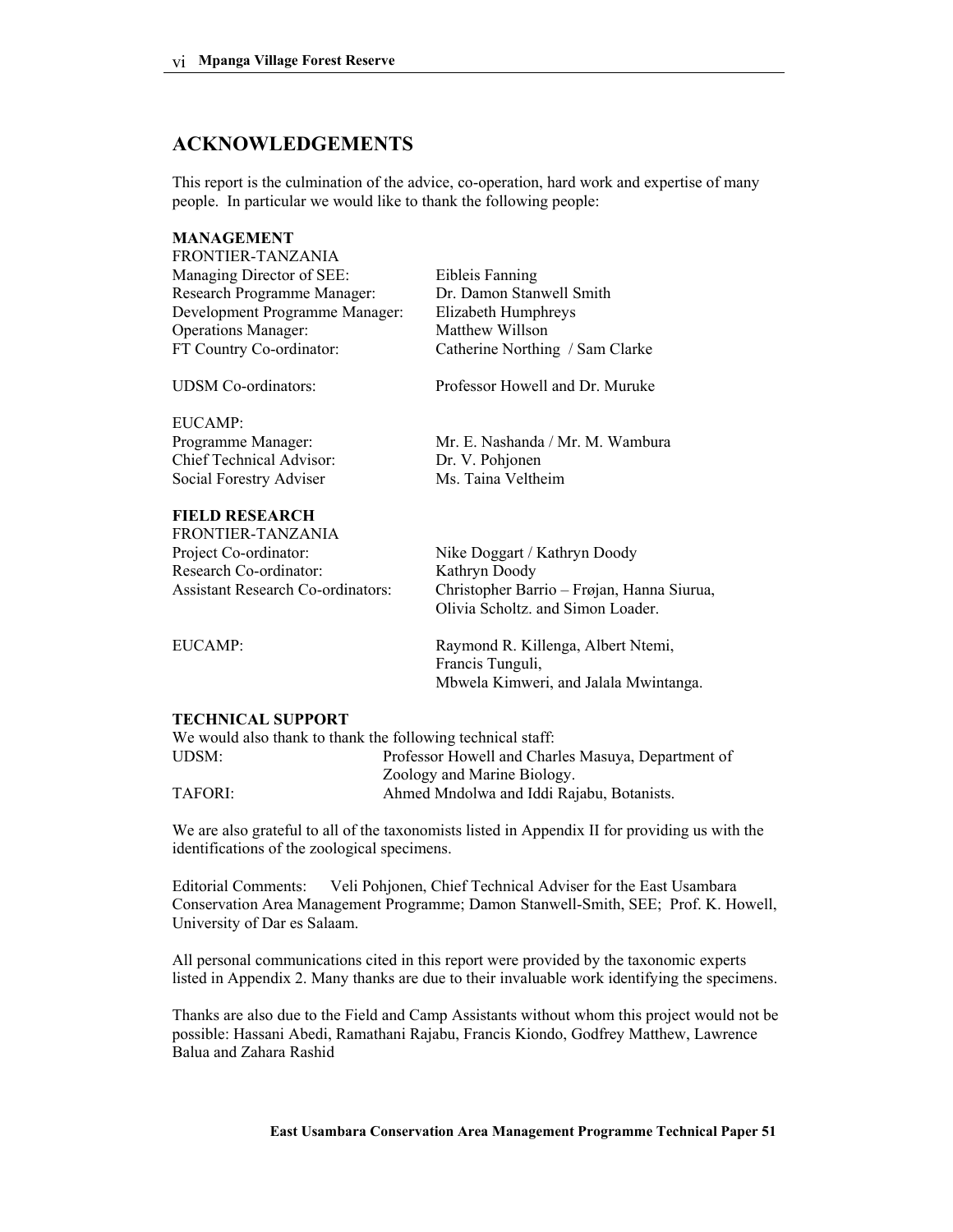#### **1.0 INTRODUCTION**

#### **1.1 The East Usambara mountains and forest diversity**

The East Usambara mountains support ancient and unique forests rich in endemic species (Hamilton, 1989). Their old age, isolation and role as condensers of the moisture from the Indian Ocean make them an important conservation resource. The mountains are situated in north-east Tanzania within 40 km of the coastal town of Tanga between  $4^{\circ}48^{\circ}$ -5 $^{\circ}13^{\circ}$ S and  $38^{\circ}32'$ -38 $^{\circ}48'$ E. These mountains form part of a chain known as the Eastern Arc that stretches down the coast of East Africa from southern Kenya to southern Tanzania. This is a chain of isolated mountains composed of Precambrian rock exposed by block faulting and slow uprising (Griffiths, 1993). Being adjacent to the Indian Ocean, considerable orographic rainfall occurs in this area. The rainfall distribution is bi-modal, peaking between March and May and between September and December. The dry seasons are from June to August and January to March. However precipitation occurs in all months. Rainfall is greatest at higher altitudes and in the south-east of the mountains, increasing from 1,200 mm annually in the foothills to over 2,200 mm at higher altitudes. Because of the topographical and climatic interactions, the west-facing slopes of the mountains are drier compared to the east-facing slopes.

Research in the East Usambara mountains began in the late 1890s with substantial botanical collections being undertaken. Later, in 1928, surveys were undertaken on amphibians and by the 1930s detailed ornithological work had begun. Since these early studies biological research in the mountains has steadily increased. Recently, work in the area has also included an attempt to understand the drainage and catchment value of the mountain's forests (Bruen, 1989; Litterick, 1989).

The East Usambara forests have been likened to the African equivalent of the Galapagos Islands in terms of their endemism and biodiversity (Rodgers & Homewood, 1982; Howell, 1989). They are considered to be one of the most important forest blocks in Africa, if not the most important (Tye, 1994). Currently, at least 3450 species of vascular plants have been recorded in the EAST Usambaras of which it is suggested that over one quarter are endemic or near-endemic (Iversen, 1991a). Many are threatened (Rodgers, 1996).

The forests of the East Usambaras are not only important for their biodiversity, they also play an important role in maintaining the hydrological cycle which feeds the Sigi river. The Sigi river is a vital water source for the local communities as well as supplying water for the large coastal town of Tanga. Deforestation in the area will lead to increased soil erosion particularly from the steeper slopes. Soil erosion is liable to result in more irregular run off and in a deterioration in water quality due to siltation.

The latest survey of the East Usambaras, shows that approximately 45,137 ha of the East Usambaras remain as natural forest Johansson & Sandy (1996). This can be divided into two types: submontane rain forest and lowland forest. Altitude is the factor differentiating these two forest types (Hamilton, 1989), with submontane forest generally occurring above 850 m. The area recorded as forest in the East Usambaras according to these categories is described in Table 2.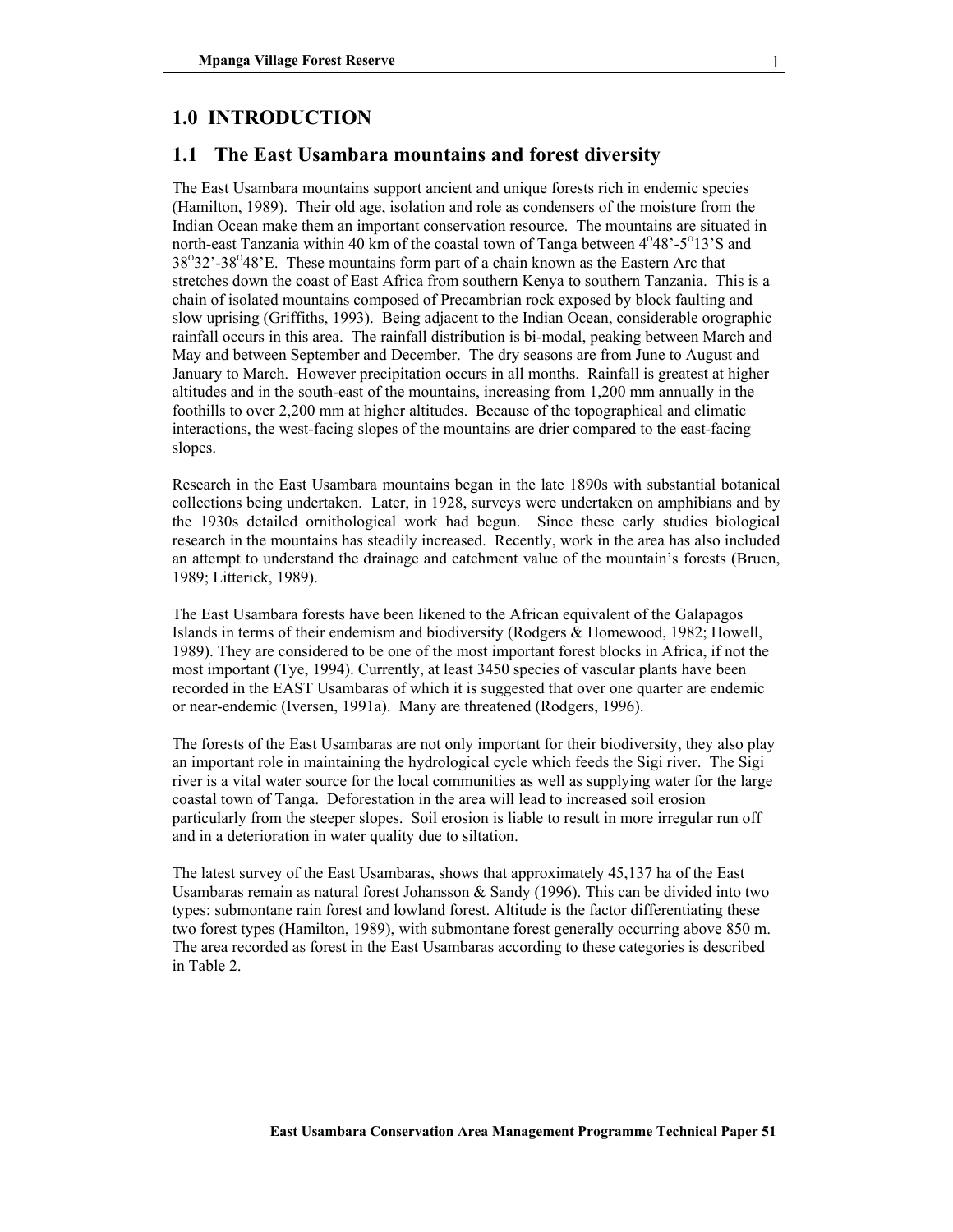| <b>Forest type</b> | Area    | % of area |
|--------------------|---------|-----------|
| Lowland forest     | 29497.4 | 62.9      |
| Submontane forest  | 12916.6 | 30.6      |
| Forest plantation  | 2723.6  | 6.5       |
| <b>TOTAL</b>       | 45137.6 | 100       |

**Table 2** Forest area in the East Usambaras (based on Johansson and Sandy 1996).

The mammals of the East Usambaras show limited endemism (Kingdon and Howell 1993). However, there are several species of special interest. These include: the restricted Zanj elephant shrew, *Rhynchocyon petersi,* which is common in the Usambaras (Collar & Stuart, 1987) yet listed as globally 'Endangered' by IUCN due to a decline in habitat extent and quality; Eastern tree hyrax, *Dendrohyrax validus*, listed as 'Vulnerable' by IUCN (1996) and the Lesser pouched rat, *Beamys hindei* which is considered 'Vulnerable by IUCN (1996).

There are at least 11 species of reptiles and amphibians endemic to the East and West Usambaras (Howell, 1993). The East Usambara Biodiversity Surveys provide further information on new species and species' range extensions. A new species of snake, *Prosymna semifasciata,* was recently found in Kwamgumi Forest Reserve (Broadley, 1995) and an undescribed species of *Stephopaedes* sp. nov. has been recorded by the surveys in Mtai and Kwamgumi Forest Reserves.

The forest avifauna of the East Usambaras has a high diversity with at least 110 species (Stuart, 1989). Six species occurring in the lowland forests are considered 'Vulnerable' to global extinction: Sokoke scops owl, *Otus ireneae*; the endemic Usambara eagle owl, *Bubo vosseleri*; Swynnerton's robin, *Swynnertonia swynnertoni*; East coast akalat, *Sheppardia gunningi*; Amani sunbird, *Anthreptes pallidigaster* and the Banded green sunbird, *Anthreptes rubritorques* (IUCN*,* 1996).

The East Usambaras are essentially forest 'islands' (Lovett, 1989). There has been natural forest in the area for several million years. The Usambaras harbour many species that have been geographically separated from their closest relatives for long periods. They also serve as a refuge for formerly widespread flora and fauna that have become extinct over much of their former area (Iversen, 1991).

These forests have been under continuous exploitative human pressure for at least 2,000 years (Schmidt, 1989). Until recently, especially before the past 50 years, (Kikula, 1989), this pressure was sustainable. However, the growing human population in the area is leading to increased pressure on the remaining natural forest, and represents the main threat to their survival.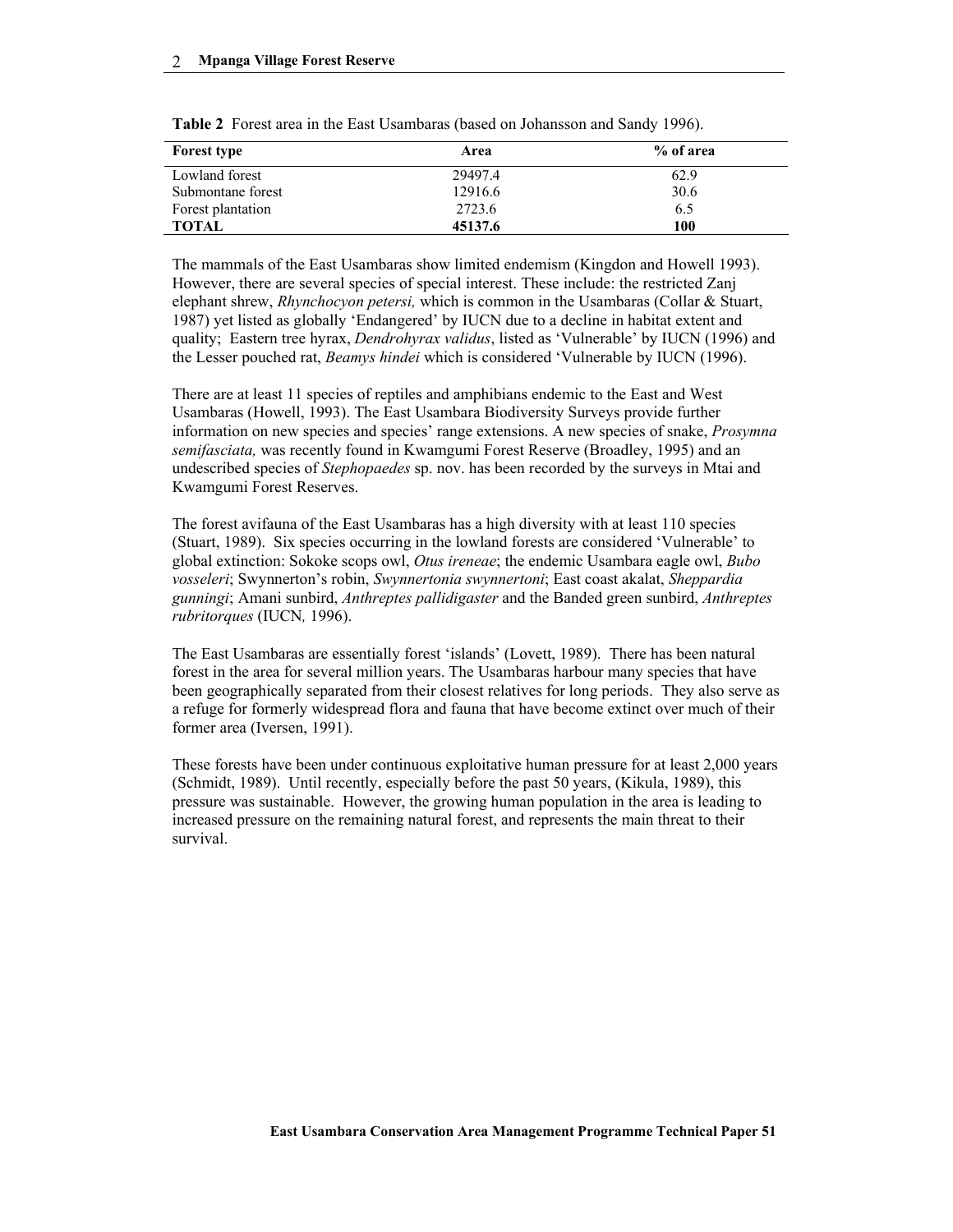### **1.2 Report structure**

This report provides a floral and faunal inventory of Mpanga Village Forest Reserve. Each species is described in terms of its ecological requirements and its endemic status.

Ecological requirements are defined in terms of:

- **Forest dependent species (F)**: Species dependent on primary forest only. It does not include forest edge or secondary forest species;
- **Forest non-dependent species (f)**: Forest dwelling but not dependent on primary forest: species occurring in primary forest as defined above as well as other vegetation types. It should be emphasised that many of these species are still dependent on a forest habitat albeit forest edge or disturbed forest. Most species in this category will still be adversely affected by forest destruction.
- **Non-forest species (O)**: These are species that do not normally occur in primary or secondary forest or forest edge.

Levels of endemism are defined in terms of:

- **Endemic (E):** Occurring only in the Usambara Mountains:
- **Near-endemic (N):** Species with ranges restricted to the Eastern Arc Mountains and / or the East African lowland forests;
- **Widespread (W):** Species with ranges extending beyond the Eastern Arc and East African lowland forests.

The typical habitat association of plant species is categorised as either:

- **Lowland (L):** Species occurring at altitudes of <850 m.
- **Submontane (S):** Species occurring at altitudes of >850 m.

This refers to the habitat in which they are typically found in East Africa rather than to where they have been recorded in the reserve.

These three criteria are used to analyse the uniqueness of the biodiversity of the reserve and its vulnerability to disturbance.

The categories are based on information from various sources. For plants the ecological type and endemic status are primarily based on Iversen (1991a). Forest dependent species refers to those species listed as being exclusively associated with Iversen's categories 1a (wet evergreen forest), 1b (dry evergreen forest) and / or 1c (riverine forest). Forest dwelling also includes other habitats.

The habitat type is based on Hamilton (1989). For those species not listed by Iversen or Hamilton, the information is taken from the Flora of Tropical East Africa.

| For the animals, the following references were used (in order of priority): |                                                   |  |
|-----------------------------------------------------------------------------|---------------------------------------------------|--|
| Mammals:                                                                    | Kingdon (1997), Kingdon (1989) and Kingdon (1974) |  |
| Birds:                                                                      | Zimmerman et al. (1996)                           |  |
| Reptiles:                                                                   | Howell (1993) and Broadley and Howell (1991).     |  |
| Amphibians:                                                                 | Howell (1993)                                     |  |
| Butterflies:                                                                | Kielland (1990) and Larsen (1996)                 |  |

The IUCN category of threat is cited for those animals listed in the 1996 IUCN red data books. However many Tanzanian species are not included in the 1996 IUCN red data book as insufficient data was available at the time of its publication. The IUCN status listed for the amphibians and reptiles is based on the National Biodiversity Database. The status of these species is undergoing national and international evaluation.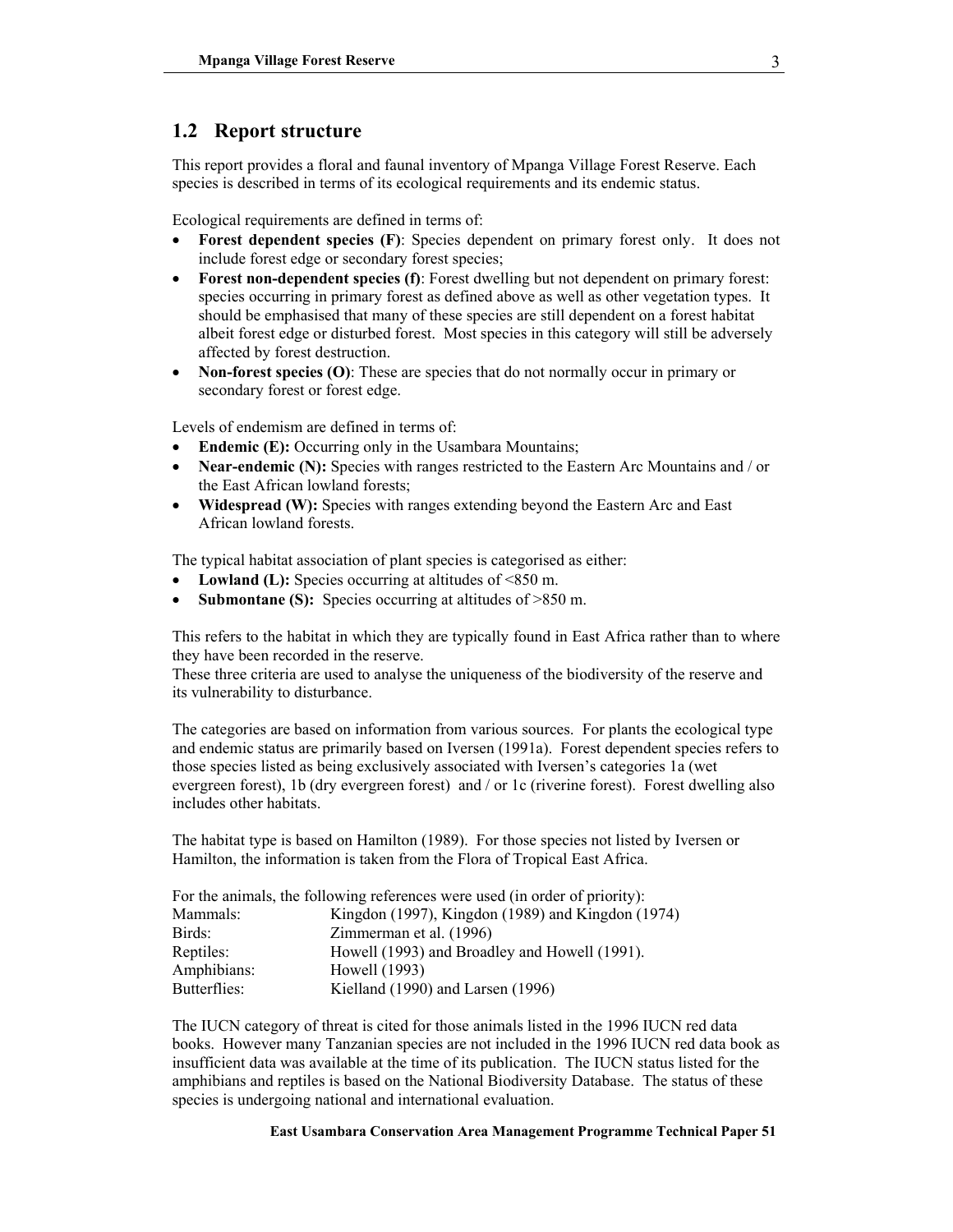### **1.3 Maps**

The distribution of species within the reserve is presented as a series of maps. These are thematic maps where the size of each spot is directly proportional to the value which they represent. In those plots where no spot is shown, the relevant taxa was not surveyed.

### **1.4 Data and monitoring**

Data are stored in a Microsoft Access database currently held at the East Usambara Conservation Area Management Programme, Frontier-Tanzania and at the University of Dar es Salaam. Parts of it are available on the Internet, www.usambara.com. Zoological data is also stored on the National Biodiversity Database at the University of Dar es Salaam. This is also a Microsoft Access database. The data are geographically referenced and so can be used as a baseline for biodiversity monitoring.

### **1.5 Survey period and personnel**

The survey of Mpanga Village Forest Reserve was conducted in November 1999 for a total of 12 research-days. The survey was conducted by Frontier-Tanzania staff, Catchment Forest Officers, Frontier Tanzania field assistants from Maramba, Amani and Tanga, and local people of Vuga and Hemsambia villages.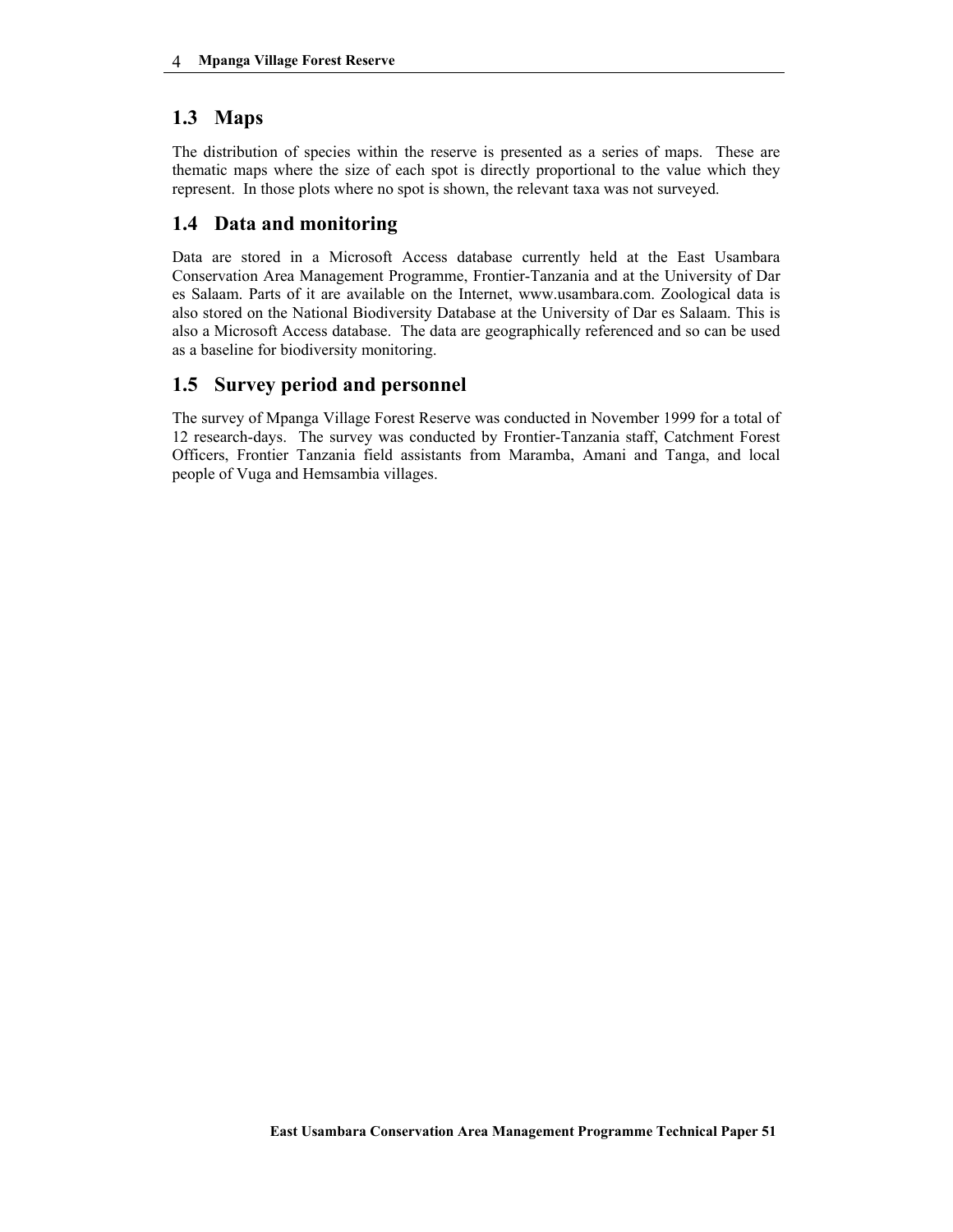### **2.0 AIMS OF THE SURVEY**

The specific aims of the survey as outlined in the Terms of Reference between the Frontier Tanzania Forest Research Programme and the East Usambara Conservation Area Management Programme are:

- to conduct biological baseline surveys in selected gazetted forests and in forests which are proposed for gazettement;
- to provide information on the biological value and importance of these forests in order to assist in the development of management plans and practices for these forests;
- to develop a system for monitoring aspects of forest biodiversity, both on a general as well as a forest-specific level.

Furthermore, the aims of the survey methods applied are:

- to sample the vegetation and tree species composition of selected forests of the East Usambaras using systematic sampling techniques along systematically located vegetation transects, which sample approximately 0.25% of the area of each forest reserve (Mpanga Village Forest Reserve being an exception with a sampling intensity of 2.5 %);
- to assess levels of disturbance by systematically sampling the incidence of tree cutting, animal trapping and other illegal activities along the vegetation transects;
- to use standardised and repeatable methods to record biodiversity values of the forest in terms of small mammal, reptile, amphibian, and invertebrate species;
- to collect opportunistic data on all other groups of vertebrate and invertebrates. Species lists resulting from this will be compared against IUCN categories of threat and other conservation criteria in order to assess the overall biodiversity values of each forest;

By using standardised and repeatable methods these surveys provide an assessment of the biodiversity value of the forests enabling their importance to be determined and their biodiversity value to be monitored in future.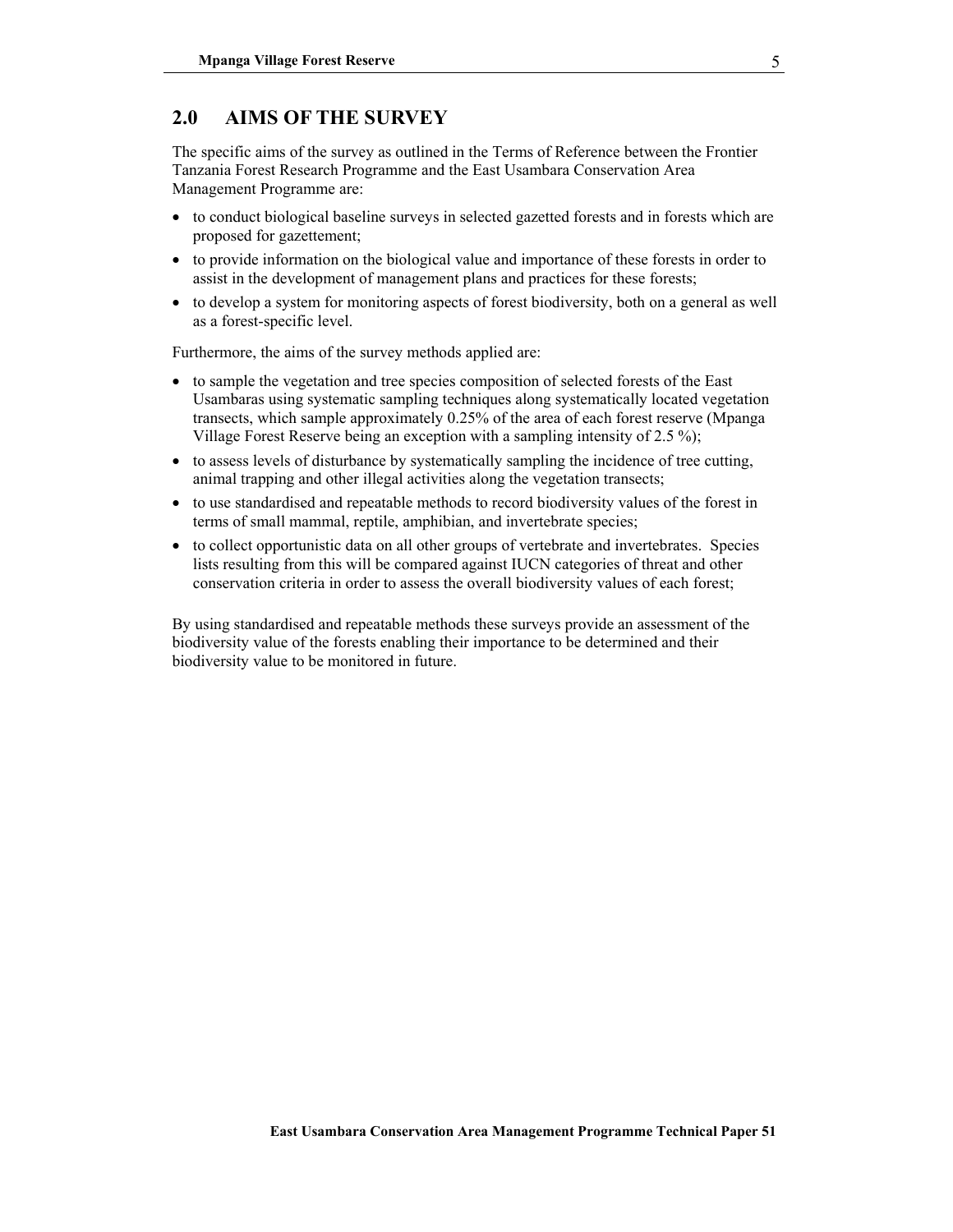### **3.0 GENERAL DESCRIPTION**

### **3.1 Description**

| Name:   | Mpanga Village Forest Reserve<br>Muheza District, Tanga Region, Tanzania.                                                  |
|---------|----------------------------------------------------------------------------------------------------------------------------|
| Area:   | 24 hectares                                                                                                                |
| Status: | Village Forest Reserve<br>Gazetted 1998, Gazettement notice 542 of the 28/8/98                                             |
| Maps:   | Ordnance Survey topographic maps 1: 50 000 Series Y742<br>Sheet 110/3 'Hemagoma' of 1988 and Sheet 110/4 'Gombero' of 1989 |
|         | Forest Division map: Jb 220                                                                                                |

### **3.2 Location**

| Grid reference: | $38^{\circ} 47' 30''$ E<br>$04^{\circ}$ 47' 30''S |
|-----------------|---------------------------------------------------|
| Elevation       | $650 - 920$ m a.s.l.                              |

Mpanga Village Forest Reserve (also referred to as Mpanga) is situated in Tanga Region (approximately 75 km from Tanga) on the north eastern area of the East Usambaras lying on northern side of Mtai Forest Reserve (see Figure 1). The reserve falls into Muheza district, Maramba division at Kingongoi ward. This reserve is a very small isolated forest block, surrounded by cultivated land. Mpanga is surrounded by two villages Vuga and Hemsambia.

### **3.3 Topography**

This small forest encompasses a ridge running south west to north east rising to a centrally located peak at about 920 m asl.

### **3.4 Land use**

The latest survey of the area was carried out by Hyytiäinen (1995), and updated by Johansson & Sandy (1996) does not include survey data for Mpanga. However from observation the majority of the forest is previously disturbed / poorly stocked forest. Mpanga is an important water catchment forest for Vuga, Hemsambia, as well as for population centres at the foot of the northern section of the East Usambaras (Ellman, 1996).

### **3.5 History and Status**

There have been settlements in the East Usambara mountains for at least 2000 years. In the  $19<sup>th</sup>$  century it appears populations were markedly lower in the East Usambaras relative to the West Usambaras with much of the area remaining forested. Mpanga is a small fragment of forest that previously covered much of the East Usambara mountains and has a significant cultural importance. It is reported that during the Kilindi wars in the 19<sup>th</sup> century Mpanga was used as a lookout point from which approaching enemies could be approached and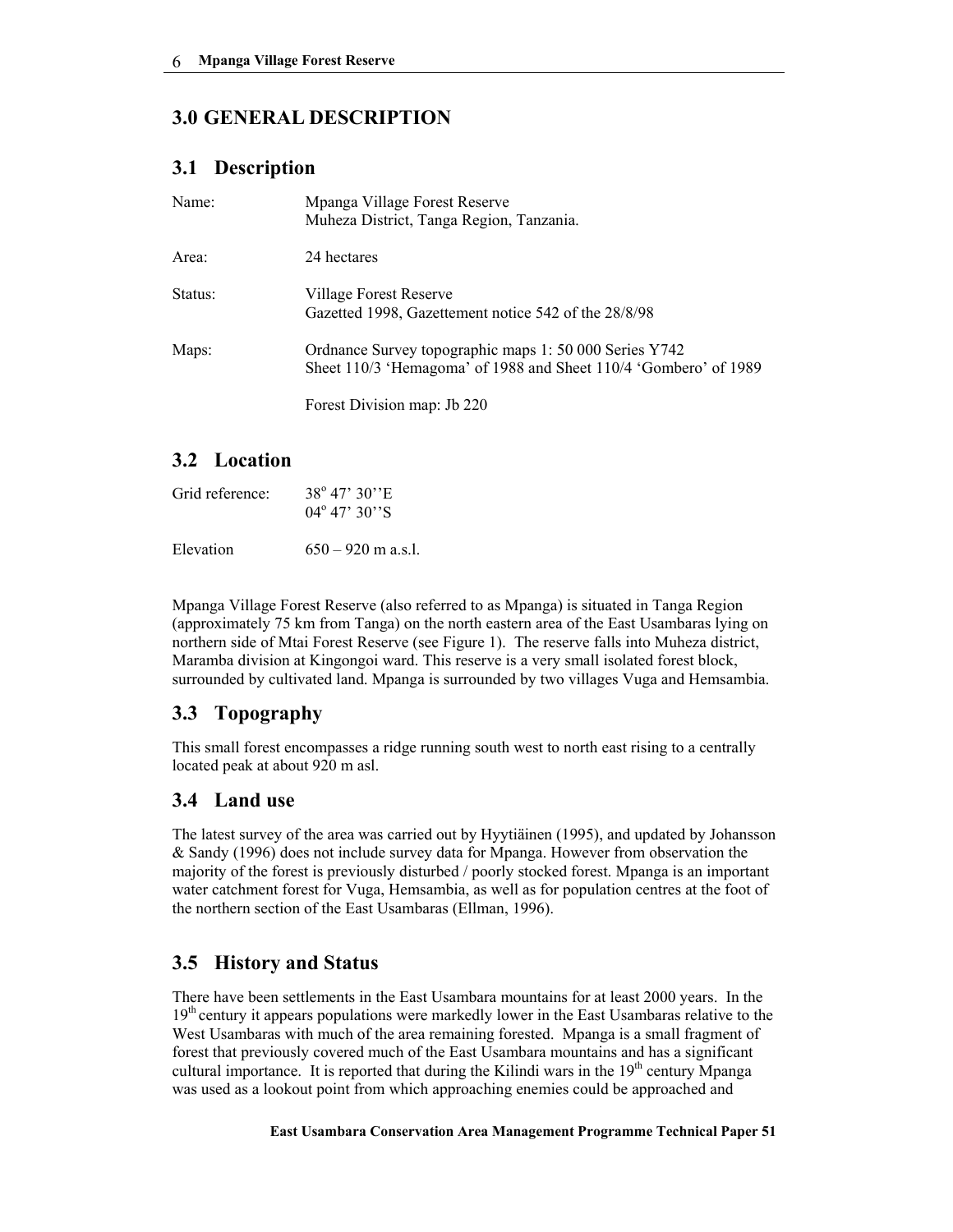attacked. Clan elders were buried in the forest and it became an important sacrificial site for rainmakers as well as a source of traditional medicines (Ellman, 1996).

Village elders believe that from pre-colonial days the forest has been their main source of rainfall and that misfortune will come to the area if trees in Mpanga are cut. Despite its cultural importance the forest was heavily disturbed in the early 1990's by pit-sawing and excessive extraction of wood for fuel and building purposes. Traditional controls, where people cutting trees in Mpanga would have been required to provide a black sheep for sacrifice to appease the ancestors, have lost there strength since many people who cut trees did not perform this sacrifice and apparently suffered no ill effects (Ellman, 1996). Government sanctions have also been ineffective since Mpanga is on public land, and is therefore subject to rules protecting certain tree species which may not be felled without a permit, and forbidding cultivation within a certain distance of a watercourse. These rules however are not rigorously enforced (Ellman, 1996).

Concerned about the forest degradation the Chairman of Hemsambia Village Government requested in June 1994 that EUCAMP (or EUCFP as it was then) gazette Mpanga as a State Forest Reserve. However, an alternative approach of participatory forest management was introduced by EUCAMP. The aim was to assist the two village governments draw up a conservation plan for their forest reserve, to establish a management institution and agree a set of rules governing the use of the forest. The first meeting to discuss and agree principles was held in April 1994. The forest boundary was surveyed and demarcated in August 1995 by EUCAMP staff and village members. A series of further visits by EUCAMP staff followed, in which a closed forest management strategy of the forest was decided. No use of the forest except for sacrifice and collection of traditional medicines was permitted from the end of 1995 to the end of 2000 (Ellman, 1996).

A strict by-law regarding natural resource use within Mpanga VFR was drawn up at the end of 1995 by the village forest committee, to last for 5 years. The committee decided to forbid most forest uses in order to let the forest recover from previous degradation. With a permit either from the village, sub-village government or from the forest committee the following was permitted:

collection of dry firewood; collection of traditional medicines; to guide visitors into the forest.

Villagers from Hemsambia and Vuga were also allowed to without a permit to fetch water, sacrifice and gather vegetables and mushrooms (Veltheim, pers.comm.).

Approval for the collection of traditional medicines and sacrificing according to traditional procedures was given by the Chairman and Secretary of the Mpanga Forest Conservation Committee together with the Chairmen of Vuga and Hemsambia Village (Ellman, 1996). For further details regarding the problems encountered during the decision making process please refer to Ellman 1996. The written by law is held at the EUCAMP office and the relevant village and government committees.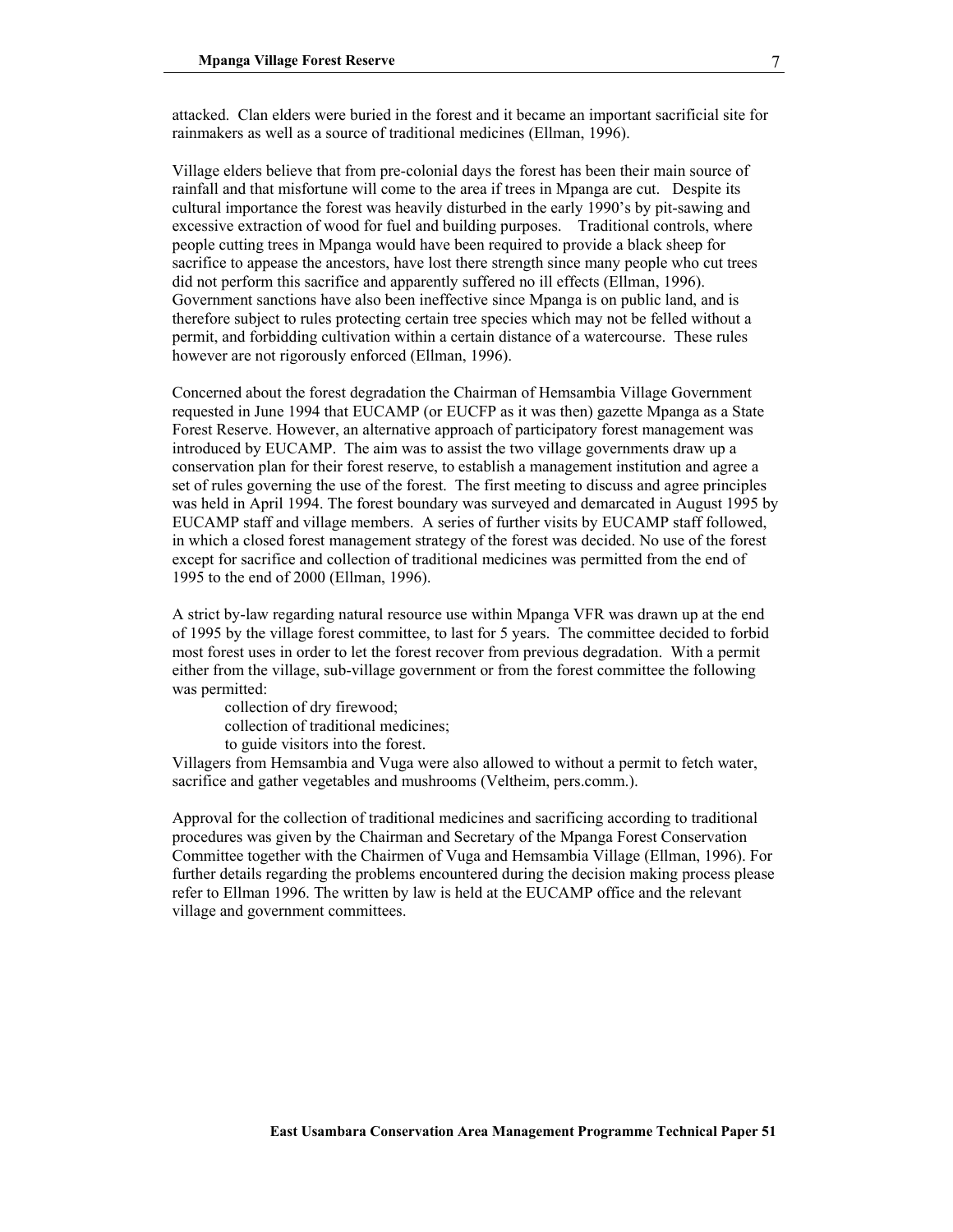

#### **Figure 1** The location of Mpanga Village Forest Reserve in relation to other East Usambara forests.

**East Usambara Conservation Area Management Programme Technical Paper 51**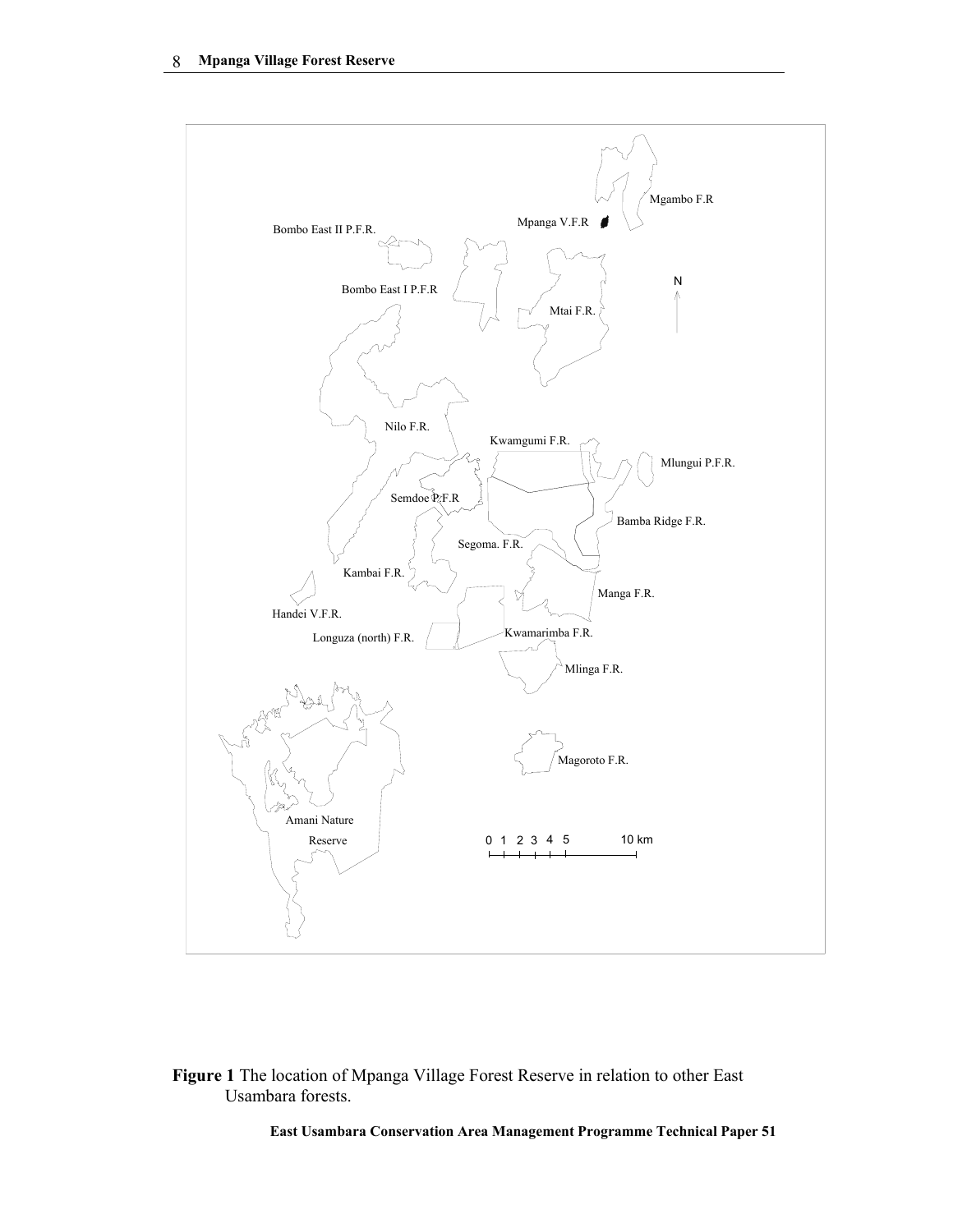### **4.0 VEGETATION**

Authors: Doody, K. Z., Ntemi, A., Killenga, R. & Beharrell N. K. pp 9-39.

#### **4.1 Introduction**

An inventory was conducted of the trees and shrubs found within the reserve. Simple, quantitative and repeatable methods were employed similar to other forest surveys undertaken by FT FRP. Human disturbance within the forest was also studied. Botanical and disturbance data collected by this survey has been entered onto the EUCAMP database.

#### **4.2 Methods**

The forest block was first divided into a grid. This grid was marked in the field by tagged transects. All methods were based on this grid system. The methods used during this survey are based on the FT FRP methodologies report (SEE, 1998). A brief description is presented below and any alteration to the standard methods are noted. The location of vegetation plots and disturbance transects are illustrated in Figure 2.

#### **4.2.1 Forest structure**

Two methods were used to analyse forest structure: (1) quantitative vegetation analysis; (2) disturbance transects.

#### *4.2.1.1 Quantitative vegetation analysis*

The botanical survey was based on a 200 m x 200 m grid (instead of the usual 450 m x 900 m grid) marked in the field using tagged transect lines. A plot 50 m x 20 m was sampled in the south east corner of each grid square, giving an approximate sampling intensity of 2.5%. This is higher than the standard sampling intensity of 0.25 %, this alteration was made because of the exceptionally small size of the reserve and on request by EUCAMP. Within each sample plot, every tree with a dbh (diameter at breast height) of 5 cm and over was recorded, tagged and identified. This is smaller than standard  $>10$  cm dbh used. This change was made to attempt to record most of the tree species present in the reserve despite there being few survey plots due to the small size of the reserve, again at the request of EUCAMP. Botanists from the Tanzanian Forestry Research Institute (TAFORI) and from the UDSM provided the field identification of plant species.

The regeneration layer was recorded within  $3 \times 3$  m, and then  $6 \times 6$  m plots (encompassing the original smaller plot) at the centre of each vegetation plot. All plants with a dbh below 10 cm were recorded in these plots, including herbs.

#### *4.2.1.2 Opportunistic observations*

Other botanical records were made on an opportunistic basis throughout the survey.

#### *4.2.1.3 Disturbance transects*

Disturbance transects were used to record the intensity of pole cutting and logging in a forest block. The disturbance transects were based on the 200 m x 200 m grid prepared for the vegetation plots. Each transect running east-west was sampled from border to border. Disturbance was recorded by 50 m section along each transect.

#### **East Usambara Conservation Area Management Programme Technical Paper 51**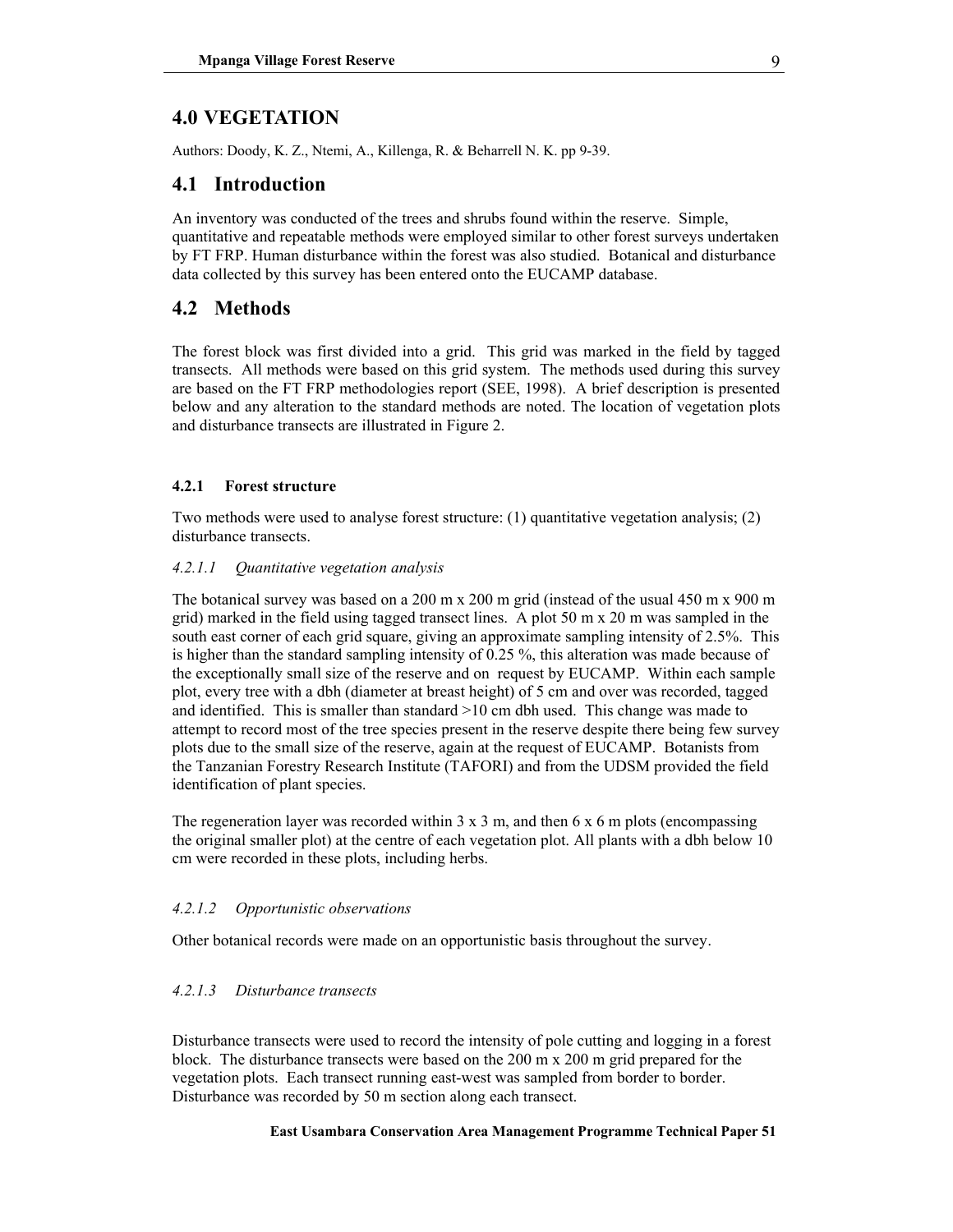Every self-standing tree and sapling (i.e. not lianas or creepers) above 5 cm dbh was measured within an area 5 m either side of each transect line. Each plant was recorded under one of three categories: live, cut or naturally fallen. Within these categories a distinction was made between poles and timbers. Poles were classified by dbh, between 5 cm and 15 cm DBH and a minimum of 2 m relatively straight trunk. Timber was classified by dbh,  $> 15$  cm DBH with a minimum 3 m relatively straight trunk. These divisions were based on differences in use. Data was presented as a total and as a rate per hectare.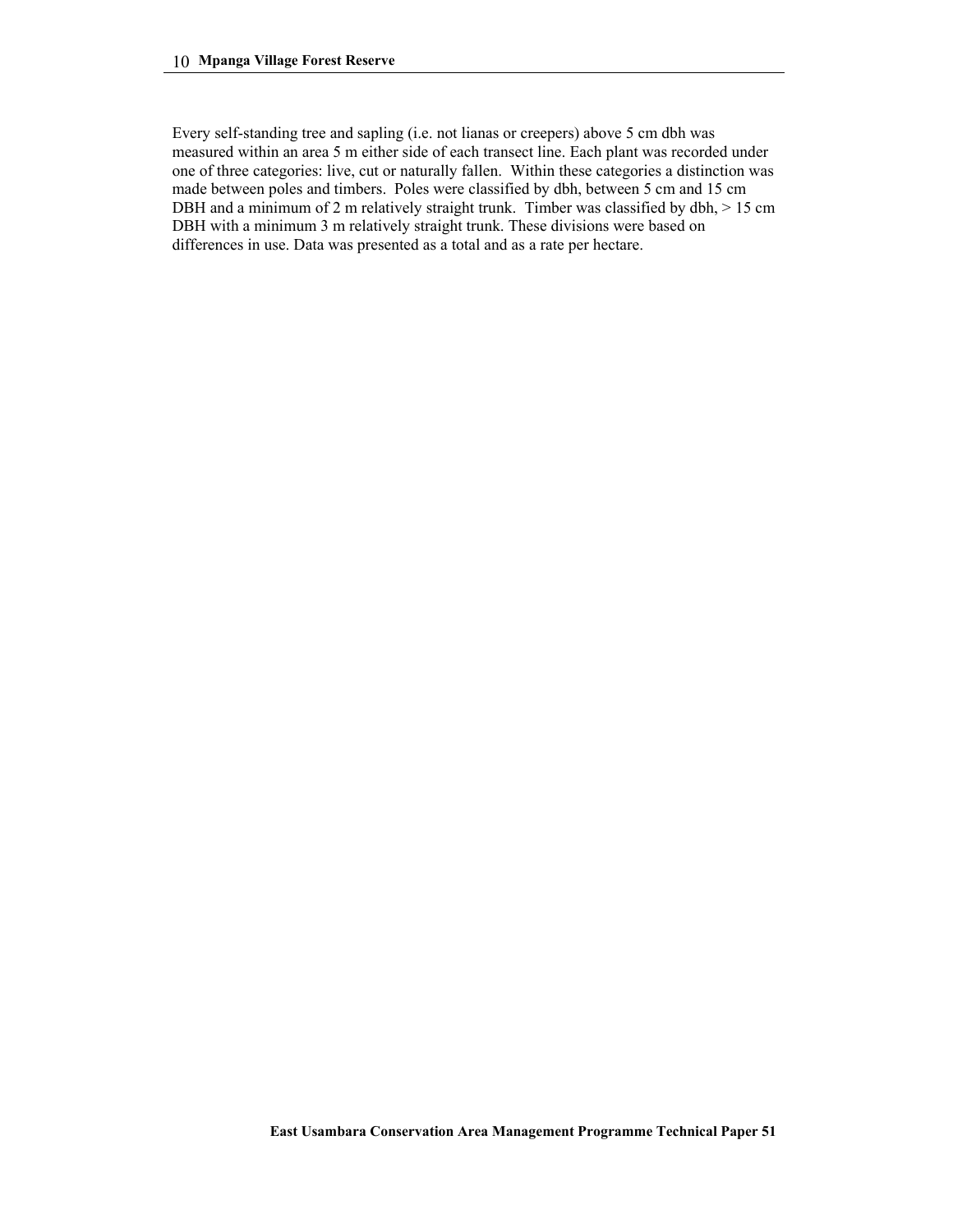

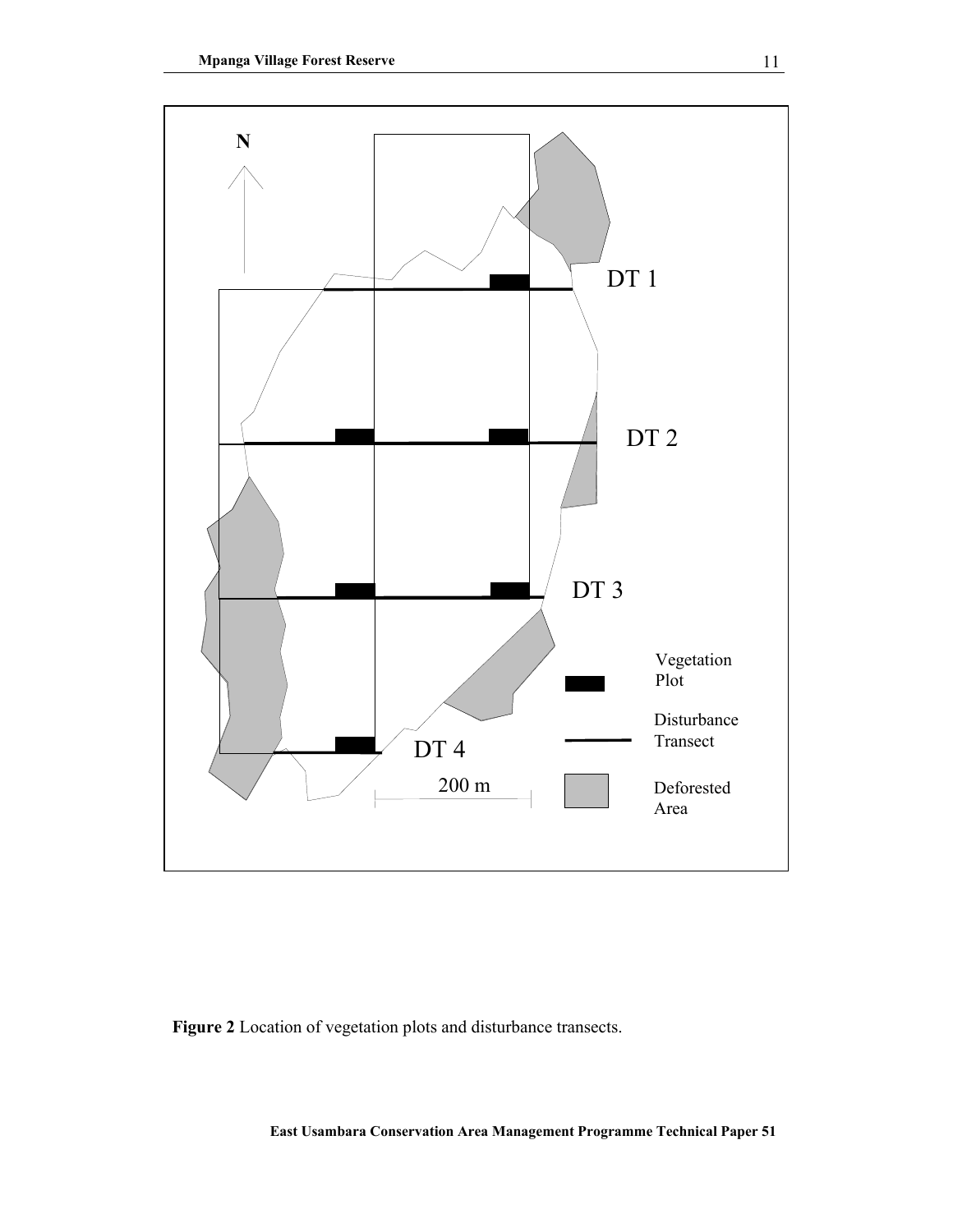### **4.3 Results**

#### **4.3.1 Quantitative vegetation analysis**

Table 3 presents a checklist of the tree and shrub species recorded in the 20 m x 50 m vegetation plots. Species are described, where adequate information exists, in terms of their ecological type, their habitat and their endemic status. Nomenclature follows Iversen (1991b), the Flora of Tropical East Africa and the LEAP database (Knox, 2000) and summary information has been gathered from these sources.

A total of 502 individuals, representing 73 species from 25 families were recorded in the vegetation plots.

| <b>Species</b>                                             | Ecological       | Habitat         | <b>Endemic</b>           |
|------------------------------------------------------------|------------------|-----------------|--------------------------|
|                                                            | type             |                 | status                   |
| <b>ANACARDIACEAE</b>                                       |                  |                 |                          |
| Lannea welwitschii (Hiern) Engl.                           | ${\bf F}$        | L               | W                        |
| Sorindeia madagascariensis Thouars ex DC. *                | f                | S&L             | W                        |
| ANISOPHYLLEACEAE                                           |                  |                 |                          |
| Anisophyllea obtusifolia Engl. & Brehm <sup>1,2</sup>      | F                | $\mathbf S$     | N                        |
| <b>APOCYNACEAE</b>                                         |                  |                 |                          |
| Funtumia africana (Benth.) Stapf                           | F                | L&S             | W                        |
| Tabernaemontana pachysiphon Stapf*                         | F                | S               | W                        |
| CECROPIACEAE                                               |                  |                 |                          |
| Myrianthus holstii Engl.                                   | $\mathbf f$      | S               | W                        |
| <b>COMPOSITAE</b>                                          |                  |                 |                          |
| Vernonia colorata (Willd.) Drake                           | $\Omega$         | $\gamma$        | W                        |
| <b>EBENACEAE</b>                                           |                  |                 |                          |
| Diospyros squarrosa Klotzsch <sup>1</sup>                  | F                | L               | W                        |
| <b>EUPHORBIACEAE</b>                                       |                  |                 |                          |
| Alchornea hirtella Benth. *                                | $\mathbf f$      | S (forest gaps) | W                        |
| Antidesma membranaceum Müll. Arg.                          | $\mathbf f$      | L&S             | W                        |
| Bridelia micrantha (Hochst.) Baill.                        | $\rm f$          | L&S             | W                        |
| Croton sylvaticus Hochst.                                  | f                | $\mathbf L$     | W                        |
| Drypetes usambarica (Pax) Hutch.                           | $\mathbf f$      | S               | N                        |
| Macaranga capensis (Baill.) Benth. Ex Sim *                | F                | L&S (forest     | W                        |
|                                                            |                  | gaps)           |                          |
| Ricinodendron heudelotii (Baill.) Pierre ex Pax            | $\boldsymbol{f}$ | L               | W                        |
| Sapium ellipticum (Hochst.) Pax                            | $\mathbf f$      | L & S           | W                        |
| Suregada zanzibariense Baill.                              | f                | L               | W                        |
| <b>GUTTIFERAE</b>                                          |                  |                 |                          |
| Allanblackia stuhlmannii (Engl.) Engl. *                   | F                | S               | N                        |
| Harungana madagascariensis Lam. Ex Poir. *                 | F                | S               | W                        |
| <b>ICACINACEAE</b>                                         |                  |                 |                          |
| Alsodeiopsis schumannii (Engl.) Engl.                      | ${\bf F}$        | $\mathbf S$     | N                        |
| LEGUMINOSAE: CAESALPINIACEAE                               |                  |                 |                          |
| Cynometra L. sp. *                                         | $\gamma$         | $\gamma$        | $\overline{\mathcal{L}}$ |
| Englerodendron usambarense Harms *                         | F                | S               | E                        |
|                                                            |                  |                 | (EU&WU)                  |
| Erythrophleum suaveolens (Guill. & Perr.) Brenan *         | F                | L               | W                        |
| Isoberlinia scheffleri (Harms ex Engl.) Greenway *         | F                | S               | N                        |
| LEGUMINOSAE: MIMOSACEAE                                    |                  |                 |                          |
| Albizia gummifera (J.F. Gmel.) C.A. Sm.                    | $\boldsymbol{f}$ | L&S             | W                        |
| Newtonia buchananii (Baker f.) G.C.C. Gilbert & Boutique * | ${\bf F}$        | $\mathbf S$     | W                        |

**Table 3.** Checklist of trees and shrubs Mpanga Village Forest Reserve

**East Usambara Conservation Area Management Programme Technical Paper 51**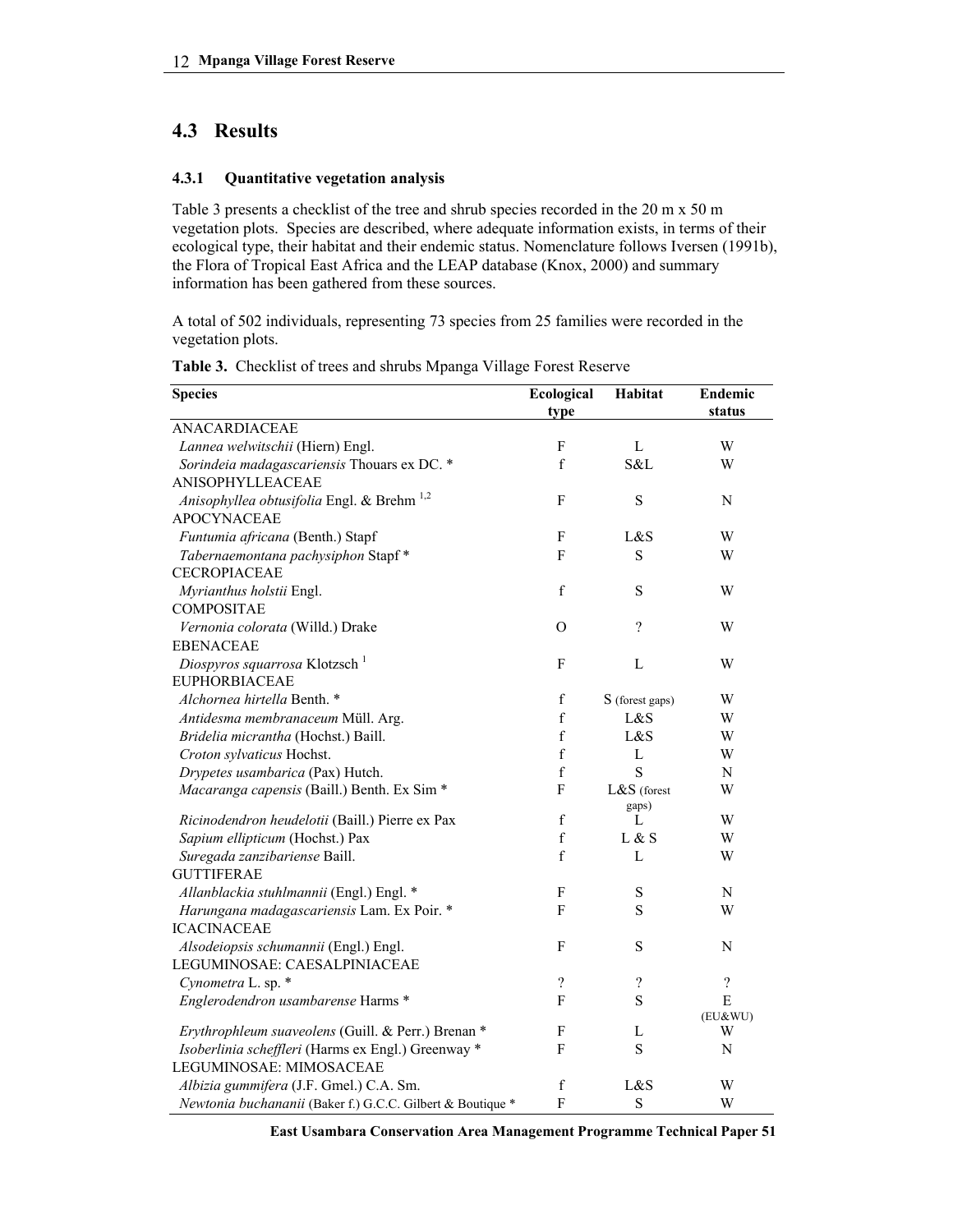| Table 3 cont. |  |
|---------------|--|

| rable 5 com.                                                                   |                    |                          |                          |
|--------------------------------------------------------------------------------|--------------------|--------------------------|--------------------------|
| <b>Species</b>                                                                 | Ecological<br>type | Habitat <sup>2</sup>     | <b>Endemic</b><br>status |
| <b>LOGANIACEAE</b>                                                             |                    |                          |                          |
| Anthocleista grandiflora Gilg<br><b>MELASTOMATACEAE</b>                        | $\mathbf f$        | S                        | W                        |
| Memecylon microphyllum Gilg<br><b>MELIACEAE</b>                                | F                  | $\overline{\mathcal{C}}$ | $E$ (EU)                 |
| Trichilia emetica Vahl                                                         | $\mathbf f$        | L&S                      | W                        |
| <b>MELIANTHACAEAE</b>                                                          |                    |                          |                          |
| Bersama abyssinica var. holstii (Guerke) Verdc.                                | f                  | S (forest<br>gaps)       | N                        |
| <b>MORACEAE</b>                                                                | f                  |                          | W                        |
| Antiaris toxicaria Lesch.                                                      |                    | S&L                      |                          |
| Ficus exasperata Vahl                                                          | f                  | S&L                      | W                        |
| Ficus lutea Vahl                                                               | f                  | L                        | W                        |
| Ficus natalensis Hochst.                                                       | f                  | L                        | W                        |
| Ficus sycomorus L.                                                             | F                  | L                        | W                        |
| Mesogyne insignis Engl. *                                                      | F                  | ${\bf S}$                | N                        |
| Milicia excelsa (Welw.) C.C. Berg                                              | f                  | S&L                      | W                        |
| Trilepisium madagascariense Thouars ex DC.                                     | $\mathbf f$        | L&S                      | W                        |
| <b>OLACACEAE</b><br>Strombosia scheffleri Engl.                                | F                  | S                        | W                        |
| <b>RUBIACEAE</b>                                                               |                    |                          |                          |
| Aoranthe penduliflora (K. Schum.) Robbr. *                                     | F                  | L&S                      | N                        |
| Chazaliella abrupta (Hiern) E.M.A. Petit & Verdc. (var. abrupta)               | $\mathbf f$        | $\overline{\mathcal{L}}$ | W                        |
| Coffea robusta Linden $*$ <sup>1</sup>                                         | O                  | L&S                      | W                        |
| Keetia venosa (Oliv.) Bridson                                                  | O                  | $\gamma$                 | W                        |
| Oxyanthus pyriformis (Hochst.) Skeels                                          | F                  | S (forest<br>gaps)       | W                        |
| Psychotria peteri E.M.A. Petit                                                 | F                  | ?                        | $\mathbf N$              |
| Rothmannia manganjae (Hiern) Keay                                              | F                  | S&L                      | W                        |
| Rytigynia flavida Robyns                                                       | F                  | $\overline{\mathcal{L}}$ | N                        |
| Tarenna nigrescens (Hook. F.) Hiern *                                          | $\mathbf f$        | L                        | W                        |
| Tricalysia anomala E.A. Bruce                                                  | F                  | S                        | N                        |
| <b>RUTACEAE</b>                                                                |                    |                          |                          |
| Citrus aurantium L.                                                            | $\mathbf{O}$       | ?                        | W                        |
| Citrus sinensis (L.) Osbeck                                                    | O                  | $\overline{\mathcal{C}}$ | W                        |
| Vepris nobilis (Delile) Mziray *                                               | $\boldsymbol{f}$   | S                        | W                        |
| <b>SAPINDACEAE</b>                                                             |                    |                          |                          |
| Allophylus callophylus $*$ <sup>1</sup>                                        | ?                  | ?                        | ?                        |
| Allophylus melliodorus Gilg ex Radlk.                                          | f                  | ?                        | N                        |
| Blighia unijugata Baker (Syn. Phialodiscus unijugatus)                         | F                  | L&S                      | W                        |
| Deinbollia kilimandscharica Taub.                                              | $\gamma$           | ?                        | W                        |
| Pancovia holtzii Gilg ex Radlk.                                                | F                  | $\overline{\mathcal{L}}$ | N                        |
| Zanha golungensis Hiern                                                        | F                  | L&S                      | W                        |
| <b>SAPOTACEAE</b>                                                              |                    |                          |                          |
| Chrysophyllum perpulchrum Mildbr. Ex Hutch. &<br>Dalziel                       | F                  | S                        | W                        |
| Synsepalum cerasiferum (Welw.) T.D. Penn. * <sup>1</sup>                       | $\gamma$           | $\gamma$                 | $\gamma$                 |
| (Syn. Pouteria cerasifera)                                                     |                    |                          |                          |
| Manilkara obovata (Sabine & G. Don) J.H. Hemsl.                                | F                  | S                        | W                        |
| Synsepalum msolo (Engl.) T.D. Penn. *<br>(Syn. Pachystela msolo (Engl.) Engl.) | F                  | L&S                      | W                        |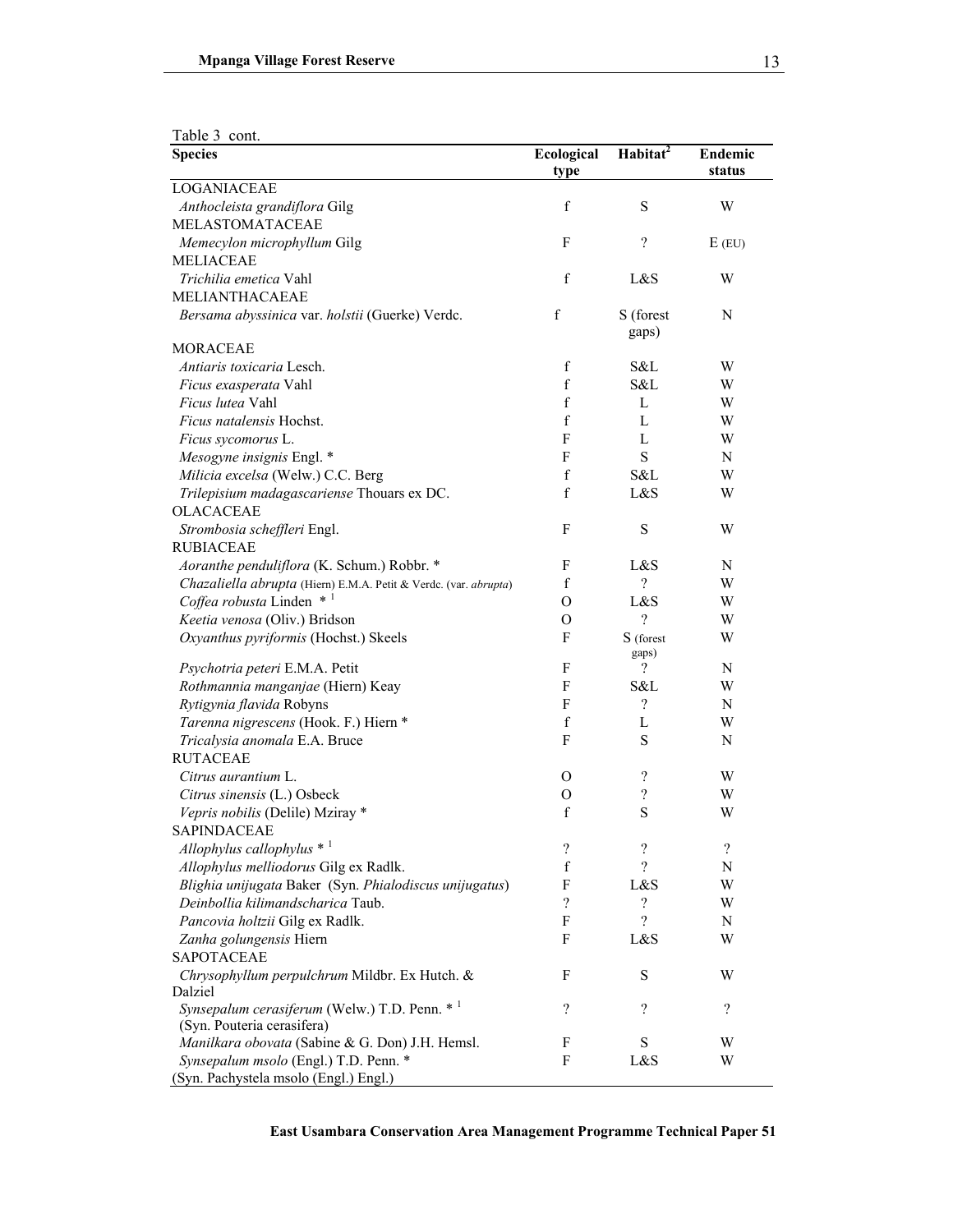| Table 3 continued.                         |                           |                        |                   |
|--------------------------------------------|---------------------------|------------------------|-------------------|
| <b>Species</b>                             | <b>Ecological</b><br>type | Habitat <sup>2</sup>   | Endemic<br>status |
| <b>SIMAROUBACEAE</b>                       |                           |                        |                   |
| Odyendea zimmermannii Engl.                | F                         | S                      | N                 |
| <b>STERCULIACEAE</b>                       |                           |                        |                   |
| Cola scheffleri K. Schum.                  | F                         | L                      | $E$ (EU)          |
| Cola usambarensis Engl. *                  | F                         | S                      | $E$ (EU)          |
| Leptonychia usambariensis K. Schum. *      | F                         | L&S                    | N                 |
| <b>ULMACEAE</b>                            |                           |                        |                   |
| Celtis africana Burm. f.                   | F                         | L                      | W                 |
| Celtis gomphophylla Baker*                 | F                         |                        | W                 |
| Celtis mildbraedii Engl. *                 | F                         | L&S                    | W                 |
| Trema orientalis (L.) Blume                | f                         | $L&S$ (forest<br>gaps) | W                 |
| <b>VERBENACEAE</b>                         |                           |                        |                   |
| Clerodendrum scheffleri Gürke <sup>1</sup> | ?                         | ?                      | W                 |
| Lantana camara L. (exotic)                 | $\scriptstyle\rm ($       | 9                      | W                 |
| <i>Vitex amaniensis W. Piep.</i>           | F                         | S&L                    | N                 |

<sup>1</sup>Species which do not appear in Iversen (1991b).

#### KEY TO ABBREVIATIONS FOR TABLE 3 and 4

Ecological type: (based on Iversen, 1991b)

• F - Forest dependent species: This is defined as primary forest only. It does not include forest edge or secondary forest;

- f Forest dwelling but not forest dependent: Species occurring in primary forest as defined above as well as other vegetation types. Thus these are not forest-dependent species; and
- O Non-forest species: These are species that do not occur in primary or secondary forest or forest edge.

Habitat: (based on Hamilton, 1989)

- L Lowland: Species occurring at altitudes of <850 m;
- L&S: species which mainly occur in Lowland forest and occur occasionally in submontane forest
- S&L: species which mainly occur in submontane forest and occur occasionally in lowland forest.
- S Submontane: Species occurring at altitudes of >850 m.

In the case where species occur in both lowland and submontane habitats (L&S, S&L), the most common habitat is be listed first. If a species is common in forest gaps, rather than in the forest proper, this will also be noted.

Endemic status: (based on Iversen, 1991b):

- E Endemic: Occurring only in the Usambara mountains; (EU) Range limited to the East Usambaras; (WU) Range limited to the West Usambaras, (EU&WU) occurs within East & West Usambaras.
- N Near endemic: Species with limited ranges in the Eastern Arc mountains and/or the East African lowland forests;
- W Widespread distribution.

#### ? Insufficient data

#### Regeneration Layer

\* : species recorded in the regeneration layer are marked with an asterisk.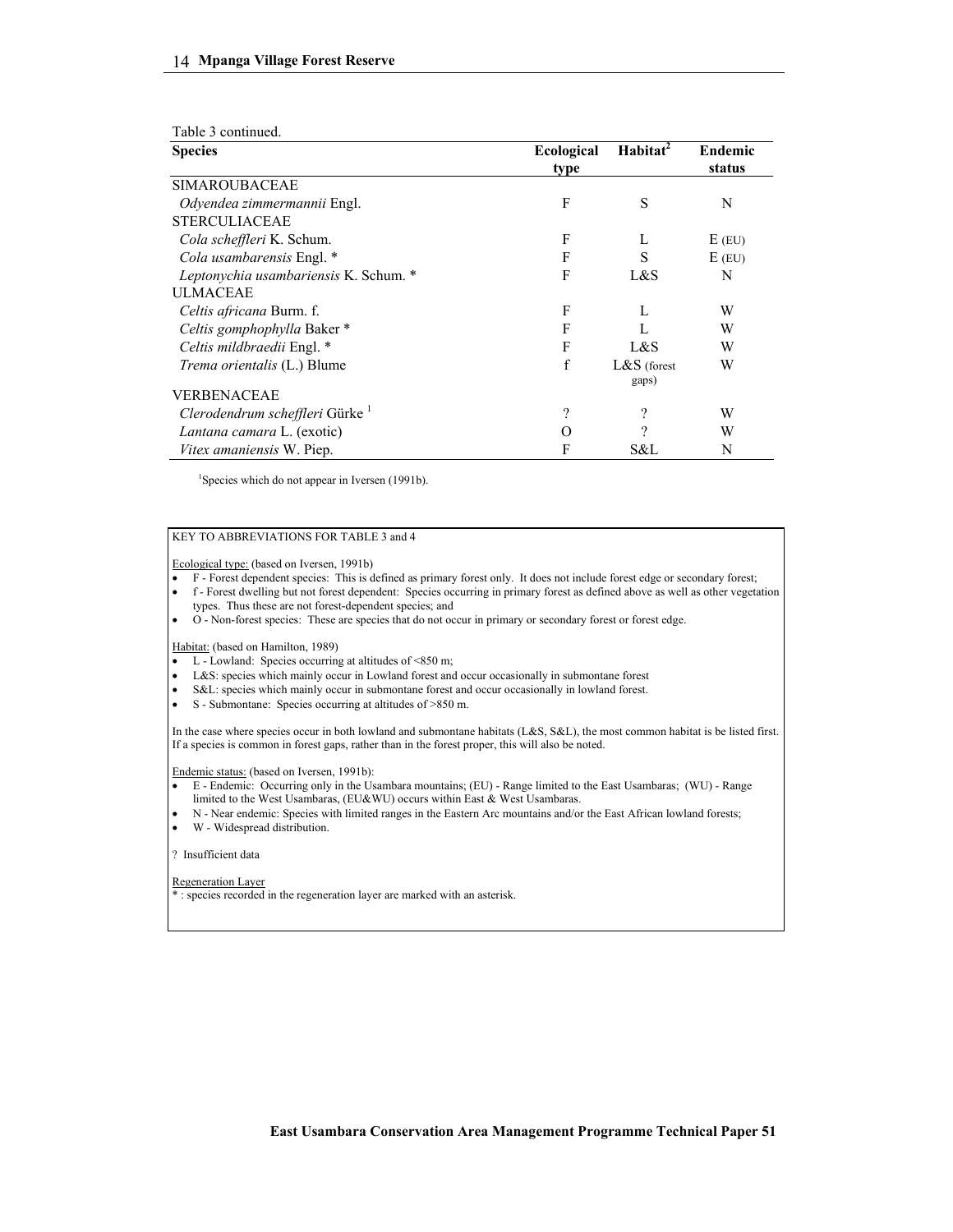In Table 4, four species are listed. These were recorded in the regeneration layer but not in the larger vegetation plots.

|  | <b>Table 4.</b> Species recorded exclusively in the regeneration layer. |  |
|--|-------------------------------------------------------------------------|--|
|  |                                                                         |  |

| <b>Species</b>                            | <b>Ecological type</b> | <b>Habitat</b> | <b>Endemic status</b> |
|-------------------------------------------|------------------------|----------------|-----------------------|
| <b>APOCYNACEAE</b>                        |                        |                |                       |
| Rauvolfia mombasiana Stapf                |                        |                | N                     |
| LEGUMINOSAE: PAPILIONACEAE                |                        |                |                       |
| Pterocarpus tinctorius Welw.              | F                      | S&L            | W                     |
| <b>MYRISTICACEAE</b>                      |                        |                |                       |
| Cephalosphaera usambarensis (Warb.) Warb. | F                      |                | N                     |
| <b>RUBIACEAE</b>                          |                        |                |                       |
| Psychotria L. sp.                         | റ                      | റ              | റ                     |

**Table 5.** Summary of opportunistic botanical records.

| <b>Species</b>                                     | <b>Ecological type</b>   | Habitat     | <b>Endemic status</b>    |
|----------------------------------------------------|--------------------------|-------------|--------------------------|
| <b>ACANTHATHEAE</b>                                |                          |             |                          |
| Justicia flava (Vahl) Vahl <sup>a</sup>            | $\Omega$                 | L&S         | W                        |
| Whitfieldia elongata (P. Beauv.) De Wild. & T.     | f                        | $\gamma$    | W                        |
| Durand <sup>a</sup>                                |                          |             |                          |
| ANACARDIACEAE                                      |                          |             |                          |
| Lannea schweinfurthii (Engl.) Engl.                | f                        | L&S         | W                        |
| Ozoroa insignis Delile                             | $\boldsymbol{f}$         | L&S         | W                        |
| Rhus natalensis Bernh.                             | $\mathbf f$              | L&S         | W                        |
| Sclerocarya birrea (A. Rich.) Hochst.              | $\Omega$                 | L&S         | W                        |
| <b>ANNONACEAE</b>                                  |                          |             |                          |
| Annickia kummeriae (Engler & Diels) Setten &       | F                        | ${\bf S}$   | N                        |
| Maas                                               |                          |             |                          |
| Mkilua fragrans Verdc.                             | F                        | S           | $\mathbf N$              |
| Saba comorensis (Bojer ex A. DC.) Pichon b         | f                        | $\gamma$    | W                        |
| Uvaria dependens Engl. & Diels                     | F                        | S           | N                        |
| Uvariodendron sp.                                  | $\gamma$                 | ?           | $\overline{?}$           |
| <b>APOCYNACEAE</b>                                 |                          |             |                          |
| Ancylobothrys petersiana (Klotzsch) Pierre         | f                        | L           | W                        |
| Voacanga thouarsii Roem. & Schult.                 | f                        | L&S         | W                        |
| <b>ARACEAE</b>                                     |                          |             |                          |
| Culcasia orientalis Mayo b                         | F                        | $\mathbf L$ | N                        |
| <b>ARALIACEAE</b>                                  |                          |             |                          |
| Cussonia arborea Hochst. ex A. Rich.               | $\Omega$                 | L&S         | W                        |
| <b>ASCLEPIADACEAE</b>                              |                          |             |                          |
| Mondia whitei (Hook. f.) Skeels <sup>a</sup>       | F                        | $\gamma$    | Ε                        |
| Calotropis procera (Aiton) W.T. Aiton <sup>a</sup> | $\Omega$                 | ?           | W                        |
| <b>ASPLENIACEAE</b>                                |                          |             |                          |
| Asplenium nidus L.                                 | F                        | ?           | W                        |
| <b>BASELLACEAE</b>                                 |                          |             |                          |
| Basella aba L. <sup>b</sup>                        | $\Omega$                 | $\gamma$    | W                        |
| <b>BEGONIACEAE</b>                                 |                          |             |                          |
| Begonia sp. <sup>a</sup>                           | $\overline{\mathcal{L}}$ | $\gamma$    | $\overline{\mathcal{L}}$ |
| <b>BIGNONIACEAE</b>                                |                          |             |                          |
| Kigelia africana (Lam.) Benth.                     | F                        | L           | W                        |
| Stereospernum kunthianum Cham.                     | $\overline{F}$           | L&S         | W                        |
| <b>BOMBACACEAE</b>                                 |                          |             |                          |
| Bombax rhodognaphalon K. Schum.                    | F                        | L           | $\mathbf N$              |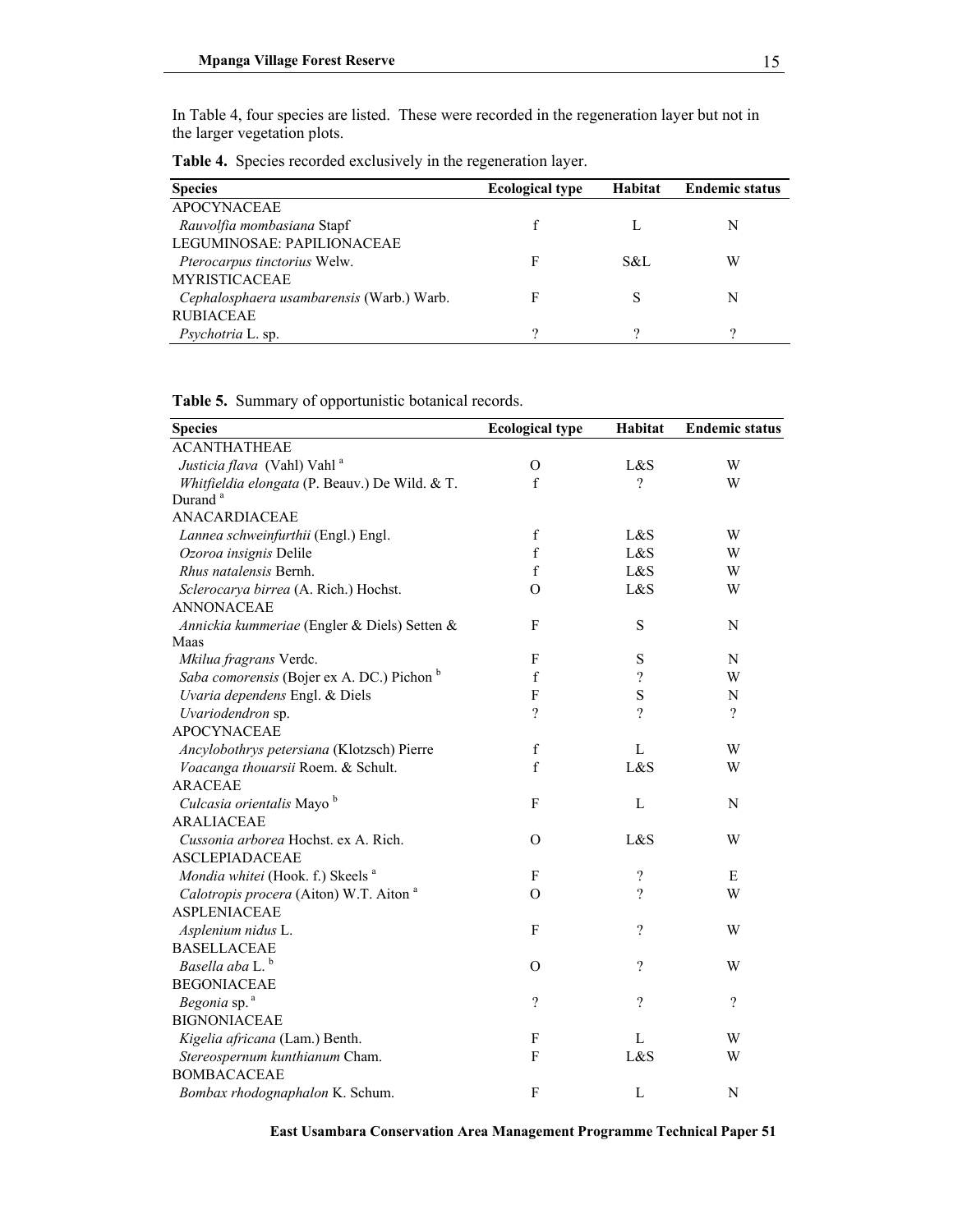|  | Table 5 continued. |
|--|--------------------|
|--|--------------------|

| <b>Species</b>                                             | <b>Ecological type</b>     | Habitat                  | <b>Endemic status</b>    |
|------------------------------------------------------------|----------------------------|--------------------------|--------------------------|
| <b>BURSERACEAE</b>                                         |                            |                          |                          |
| Commiphora africana (A. Rich.) Engl.                       | $\Omega$                   | $\overline{\mathcal{L}}$ | W                        |
| CAPPARIDACEAE                                              |                            |                          |                          |
| Boscia salicifolia Oliv.                                   | $\Omega$                   | $\overline{\mathcal{L}}$ | W                        |
| CELASTRACEAE                                               |                            |                          |                          |
| Salacia leptoclada Tul.                                    | F                          | $\gamma$                 | W                        |
| CHRYSOBALANACEAE                                           |                            |                          |                          |
| Magnistipula butayei var. greenwayii (Brenan)              | F                          | $\overline{\mathcal{L}}$ | EU                       |
| R. Graham                                                  |                            |                          |                          |
| Maranthes goetzeniana (Engl.) Prance                       | f                          | S                        | W                        |
| Parinari excelsa Sabine                                    | $\mathbf f$                | ${\bf S}$                | W                        |
| <b>COMPOSITAE</b>                                          |                            |                          |                          |
| Anisopappus oliverianus Wild <sup>1</sup>                  | $\gamma$                   | $\gamma$                 | W                        |
| Bidens pilosa L.ª                                          | $\Omega$                   | $\overline{\mathcal{C}}$ | W                        |
| Crassocephalum montuosum (S. Moore) Milne-                 | F                          | $\overline{\mathcal{C}}$ | W                        |
| Redh. <sup>a</sup>                                         |                            |                          |                          |
| Solanecio mannii (Hook. f.) C. Jeffrey <sup>a</sup>        | $\Omega$                   | $\overline{\mathcal{L}}$ | W                        |
| Tithonia diversifolia (Hemsl.) A. Gray                     | $\Omega$                   | $\overline{\mathcal{L}}$ | W                        |
| Vernonia amygdalina Delile <sup>1</sup>                    | $\overline{\mathcal{L}}$   | $\overline{\mathcal{C}}$ | $\overline{\mathcal{C}}$ |
| Vernonia myriantha Hook. f.                                | $\mathbf f$                | $\gamma$                 | W                        |
| <b>CUCURBITACEAE</b>                                       |                            |                          |                          |
| Luffa cylindrica (L.) M. Roem. b                           | $\Omega$                   | $\overline{\mathcal{L}}$ | W                        |
| Momordica foetida Schumach. <sup>b</sup>                   | О                          | $\gamma$                 | W                        |
| Peponium vogelii (Hook. f.) Engl. b                        | O                          | $\gamma$                 | W                        |
| <i>Telfairia pedata</i> (Smith ex Sims) Hook. <sup>b</sup> | F                          | $\gamma$                 | Ν                        |
| DENNSTAEDTIACEAE                                           |                            |                          |                          |
| Pteridium aquilinum (L.) Kuhn <sup>a</sup>                 | $\mathcal{O}$              | $\gamma$                 | W                        |
| <b>DRACAENACEAE</b>                                        |                            |                          |                          |
| Dracaena afromontana Mildbr. <sup>1</sup>                  | F                          | $\overline{\mathcal{L}}$ | W                        |
| Dracaena deremensis Engl. <sup>1</sup>                     | $\mathbf f$                | $\overline{\mathcal{L}}$ | W                        |
| Dracaena laxissima Engl.                                   | F                          | $\gamma$                 | W                        |
| Dracaena steudneri Engl.                                   | f                          | S (forest gaps)          | W                        |
| Sansevieria kirkii Baker <sup>1a</sup>                     | $\Omega$                   | ?                        | W                        |
| <b>EBENACEAE</b>                                           |                            |                          |                          |
| Euclea sp.                                                 | $\gamma$                   | $\gamma$                 | $\gamma$                 |
| <b>EUPHORBIACEAE</b>                                       |                            |                          |                          |
| Margaritaria discoidea (Baill.) G.L. Webster               | F                          | $\mathbf S$              | W                        |
| Pycnocoma macrantha Pax                                    | F                          | $\gamma$                 | $E$ (EU)                 |
| Tragia brevipes Pax <sup>1b</sup>                          | $\overline{\mathcal{L}}$   | ?                        | $\gamma$                 |
| <b>GESNERIACEAE</b>                                        |                            |                          |                          |
| Saintpaulia grotei Engl. <sup>a</sup>                      | F                          | ?                        | $E$ (EU)                 |
| Streptocarpus sp. <sup>a</sup>                             | $\overline{\mathcal{C}}$   | $\gamma$                 | $\gamma$                 |
| <b>GRAMINAE</b>                                            |                            |                          |                          |
| Leptaspis cochleata Thwaites <sup>a</sup>                  | F                          | $\gamma$                 | W                        |
| Olyra latifolia L. 1a                                      | $\mathbf f$                | $\gamma$                 | W                        |
| <b>GUTTIFERAE</b>                                          |                            |                          |                          |
| Vismia orientalis Engl.                                    | $\mathbf f$                | $\overline{\mathcal{C}}$ | N                        |
| <b>ICACINACEAE</b>                                         |                            |                          |                          |
| Leptaulus holstii (Engl.) Engl.                            | F                          | $\overline{\mathcal{L}}$ | W                        |
| <b>LABIATAE</b>                                            |                            |                          |                          |
| Hoslundia opposita Vahl                                    | F                          | $\overline{\mathcal{L}}$ | W                        |
| Leucas sp.                                                 | $\boldsymbol{\mathcal{C}}$ | ?                        | $\gamma$                 |

**East Usambara Conservation Area Management Programme Technical Paper 51**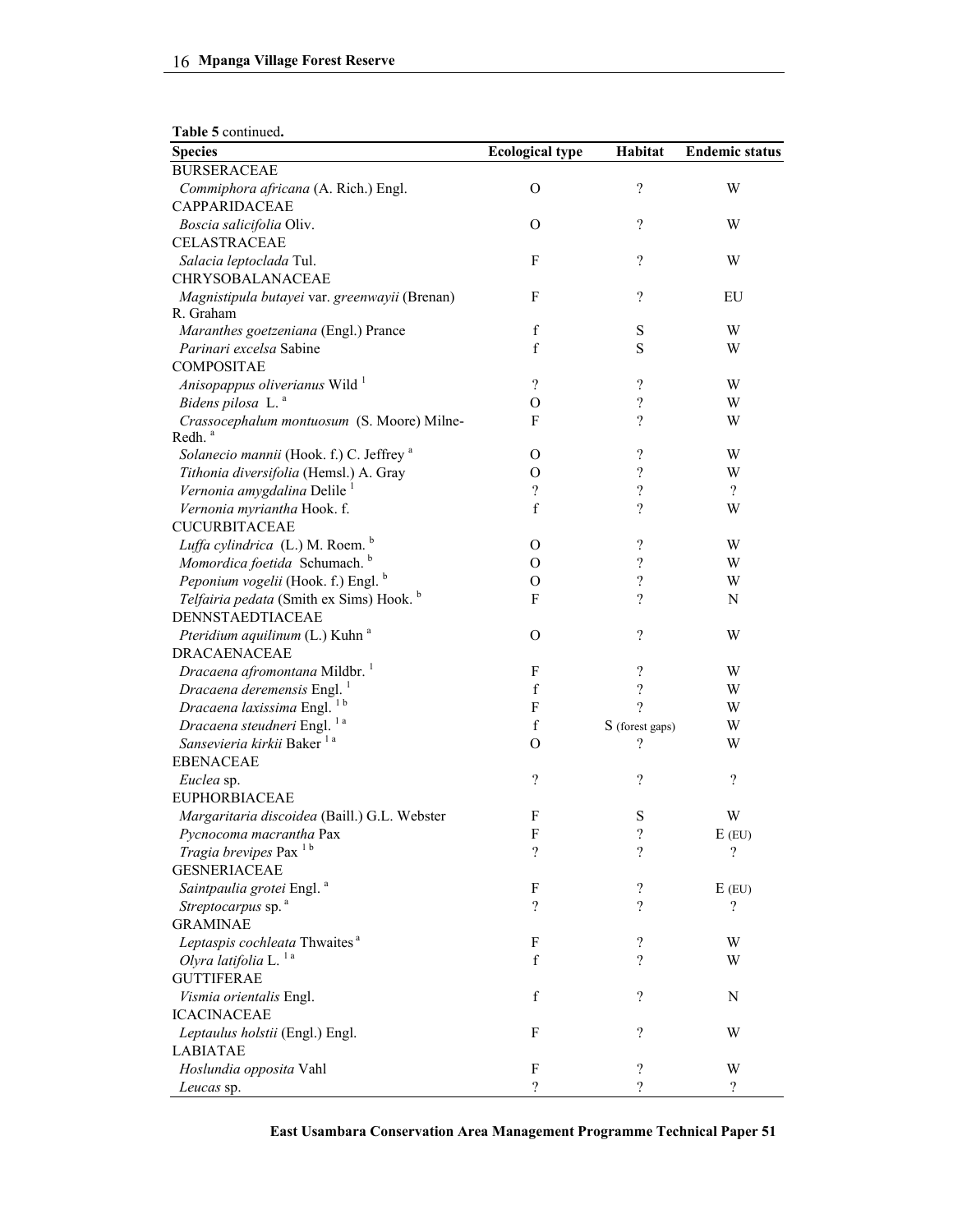| <b>Species</b>                                  | <b>Ecological type</b> | Habitat  | <b>Endemic status</b> |
|-------------------------------------------------|------------------------|----------|-----------------------|
| LEGUMINOSAE: CAESALPINIACEAE                    |                        |          |                       |
| <i>Afzelia quanzensis</i> Welw.                 | f                      | $\gamma$ | W                     |
| Cynometra brachyrrhachis Harms                  | F                      | L&S      | $E$ (EU)              |
| LEGUMINOSAE: MIMOSACEAE                         |                        |          |                       |
| Albizia adianthifolia (Schumach.) W. Wight      | f                      | L&S      | W                     |
| Albizia anthelmintica Brongn.                   | O                      | S&L      | W                     |
| Parkia filicoidea Welw. ex Oliv.                | F                      | L&S      | W                     |
| LEGUMINOSAE: PAPILIONACEAE                      |                        |          |                       |
| Dalbergia lactea Vatke                          | f                      | $\gamma$ | W                     |
| Ormocarpum trachycarpum (Taub.) Harms           | ?                      | ?        | ?                     |
| Xeroderris stuhlmannii (Taub.) Mendonça &       | O                      | 9        | W                     |
| E.C. Sousa                                      |                        |          |                       |
| LOGANIACEAE                                     |                        |          |                       |
| Strychnos spinosa Lam.                          | f                      | ?        | W                     |
| <i>Tapinanthus zizyphifolius</i> (Engl.) Danser | $\gamma$               | 9        | ?                     |
| <b>MALVACEAE</b>                                |                        |          |                       |
| Sida acuta Burm. f. <sup>a</sup>                | О                      | ?        | W                     |
| Sida sp. <sup>a</sup>                           | $\gamma$               | 9        | ?                     |
| <b>MELASTOMATACEAE</b>                          |                        |          |                       |
| Calvoa orientalis Taub.                         | F                      | ?        | W                     |
| Memecylon microphyllum Gilg.                    | F                      | ?        | E(EU)                 |

#### **Table 5** continued.

#### KEY TO ABBREVIATIONS FOR TABLE 5

Ecological type: (based on Iversen, 1991b)

- F Forest dependent species: This is defined as primary forest only. It does not include forest edge or secondary forest;
- f Forest dwelling but not forest dependent: Species occurring in primary forest as defined above as well as other vegetation types. Thus these are not forest-dependent species; and
- O Non-forest species: These are species that do not occur in primary or secondary forest or forest edge.

Habitat: (based on Hamilton, 1989)

- L Lowland: Species occurring at altitudes of <850 m;
- S Submontane: Species occurring at altitudes of >850 m.

In the case where species occur in both lowland and submontane habitats, the most common habitat will be listed first and only this habitat will be counted in the summary statistics. If a species is common in forest gaps, rather than in the forest proper, this will also be noted.

Endemic status: (based on Iversen, 1991b):

- E Endemic: Occurring only in the Usambara mountains;
- N Near endemic: Species with limited ranges in the Eastern Arc mountains and/or the East African lowland forests;
- W Widespread distribution.

EU - Range limited to the East Usambaras; WU - Range limited to the West Usambaras ? Insufficient data

Life Form a Herbaceous species

**b** Climber species

17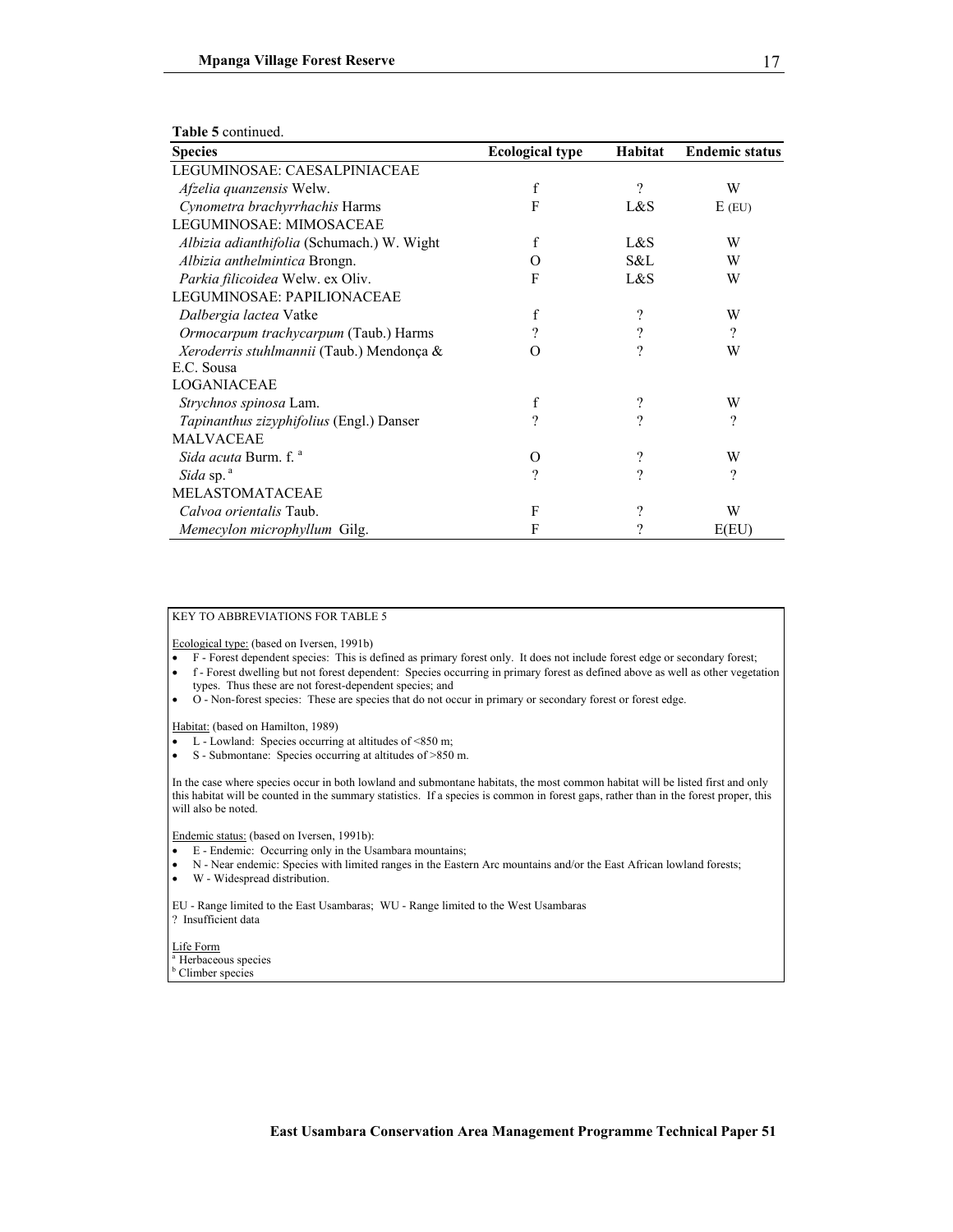### **Species accumulation rate:**



**Figure 3** Species accumulation rates of recorded species by vegetation plot.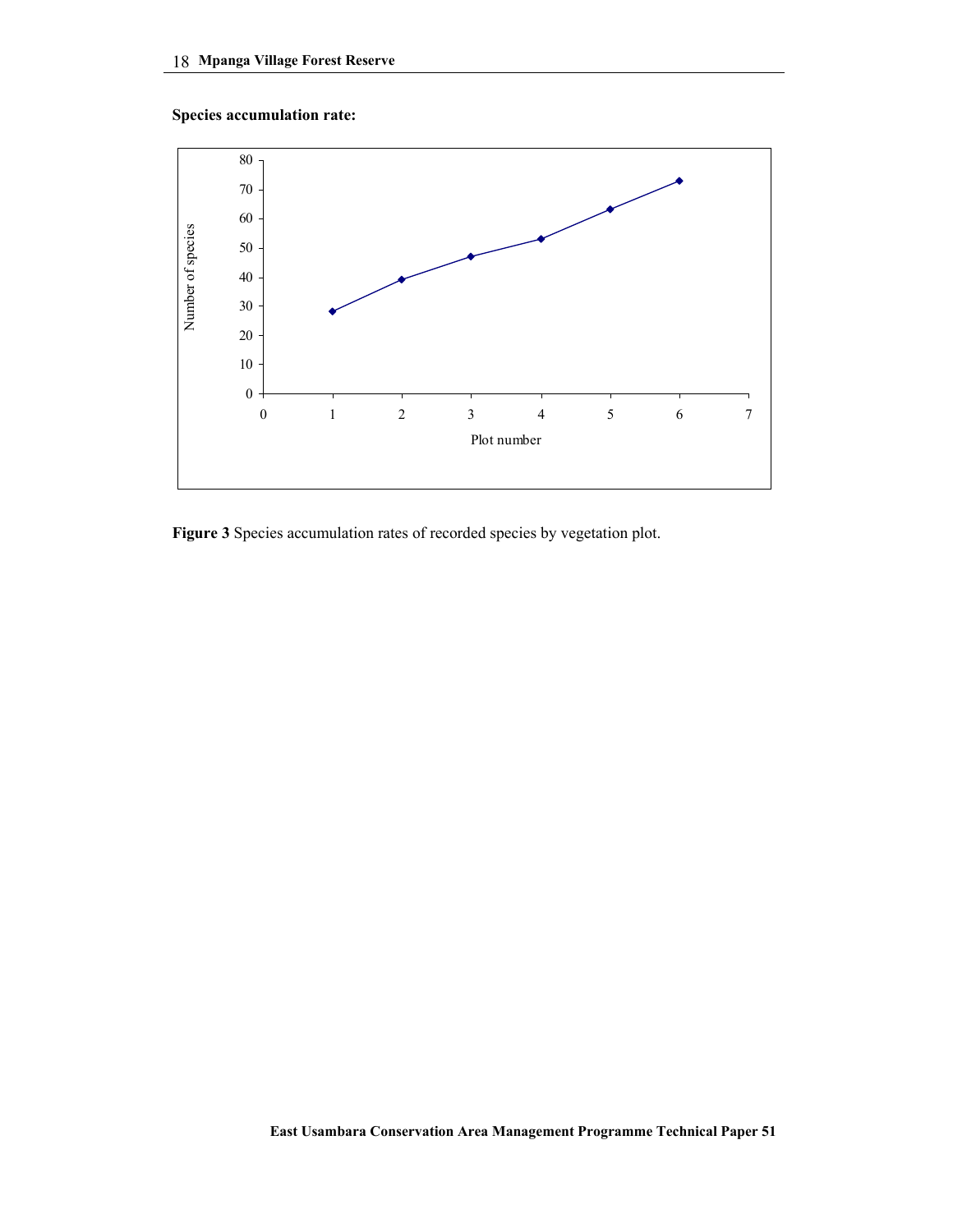Table 6 summarises information for species that were recorded in Mpanga outside the range described by Ruffo *et al.* (1989)<sup>1</sup>. Mpanga VFR has been categorised within location 6, Mtai of Ruffo *et al* (1989), thus the table below highlights those species recorded in Mpanga that were not recorded within location 6, Mtai.

**Table 6.** Tree and shrub species (recorded from vegetation plots) found outside their previously recorded range<sup>1</sup> in the East Usambara mountains.

| <b>Species</b>                                                      | Location as previously recorded <sup>1</sup>                             |
|---------------------------------------------------------------------|--------------------------------------------------------------------------|
| <b>ANISOPHYLLEACEAE</b>                                             |                                                                          |
| Anisophyllea obtusifolia Engl. & Brehm                              | Not recorded during survey                                               |
| <b>APOCYNACEAE</b>                                                  |                                                                          |
| Funtumia africana (Benth.) Stapf                                    | Southern parts of the range, Longuza, Marimba,<br>Mlinga                 |
| <b>COMPOSITAE</b>                                                   |                                                                          |
| Vernonia colorata (Willd.) Drake                                    | Not recorded during survey                                               |
| <b>EUPHORBIACEAE</b>                                                |                                                                          |
| Alchornea hirtella Benth. *                                         | Southern part of the range, Lutindi (Nilo),<br>Longuza, Mlinga           |
| <i>Bridelia micrantha</i> (Hochst.) Baill.                          | Southern part of the range, Lutindi (Nilo),<br>Longuza, Mlinga           |
| Suregada zanzibariense Baill.                                       | Longuza, Churwa                                                          |
| <b>GUTTIFERAE</b>                                                   |                                                                          |
| Harungana madagascariensis Lam. Ex Poir. *                          | Southern aprt of the range, Lutindi & Kilanga<br>(Nilo), Longuza, Mlinga |
| <b>ICACINACEAE</b>                                                  |                                                                          |
| Alsodeiopsis schumannii (Engl.) Engl.                               | Southern part of the range, Kilanga (Nilo)                               |
| LEGUMINOSAE: CAESALPINIACEAE                                        |                                                                          |
| Englerodendron usambarense Harms *                                  | Southern part of the range                                               |
| MELASTOMATACEAE                                                     |                                                                          |
| Memecylon microphyllum Gilg                                         | Lutindi                                                                  |
| <b>MELIACEAE</b>                                                    |                                                                          |
| Trichilia emetica Vahl                                              | Not recorded during survey                                               |
| <b>MORACEAE</b>                                                     |                                                                          |
| Ficus lutea Vahl                                                    | Southern part of the range, Lutindi (Nilo), Longuza                      |
| Ficus natalensis Hochst.                                            | Lutindi (Nilo), Longuza, Mlinga                                          |
| <b>RUBIACEAE</b>                                                    |                                                                          |
| Aoranthe penduliflora (K. Schum.) Robbr. *                          | Not recorded during survey                                               |
| Chazaliella abrupta (Hiern) E.M.A. Petit & Verdc. (var.<br>abrupta) | Lutindi (Nilo), Mlinga                                                   |
| Coffea robusta Linden *                                             | Not recorded during survey                                               |
| Keetia venosa (Oliv.) Bridson                                       | Not recorded during survey                                               |
| Psychotria peteri E.M.A. Petit                                      | Southern part of the range                                               |
| Rytigynia flavida Robyns                                            | Southern part of the range, Lutindi (Nilo), Mlinga                       |
| Tarenna nigrescens (Hook. F.) Hiern *                               | Not recorded during survey                                               |
| Tricalysia anomala E.A. Bruce                                       | Kilanga                                                                  |
| <b>RUTACEAE</b>                                                     |                                                                          |
| Vepris nobilis (Delile) Mziray *                                    | Southern part of the range, Kwamgumi                                     |
| <b>SAPINDACEAE</b>                                                  |                                                                          |
| Deinbollia kilimandscharica Taub.                                   | Southern part of the range, Longuza,                                     |
| Pancovia holtzii Gilg ex Radlk.                                     | Not recorded during survey                                               |
| <b>SAPOTACEAE</b>                                                   |                                                                          |
| Manilkara obovata (Sabine & G. Don) J.H.                            | Southern part of the range                                               |
| Hemsl.                                                              |                                                                          |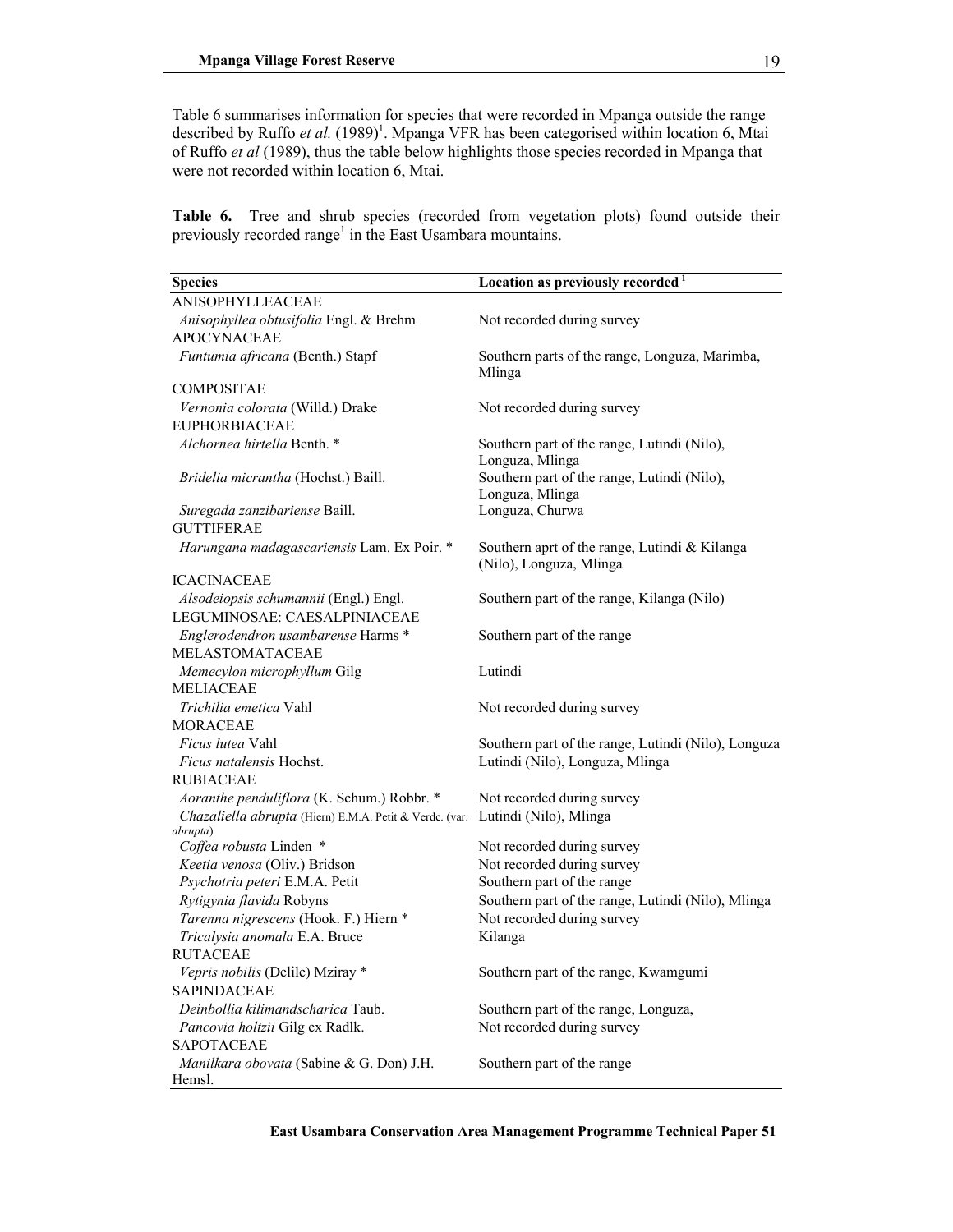| <b>Table 6</b> continued           |                                                     |
|------------------------------------|-----------------------------------------------------|
| <b>Species</b>                     | Location as previously recorded <sup>1</sup>        |
| <b>STERCULIACEAE</b>               |                                                     |
| Cola usambarensis Engl. *          | Southern part of the range                          |
| <b>ULMACEAE</b>                    |                                                     |
| <i>Trema orientalis</i> (L.) Blume | Southern part of the range, Lutindi (Nilo), Mlinga, |
|                                    | Kwamgumi/Segoma                                     |
| <b>VERBENACEAE</b>                 |                                                     |
| Clerodendrum scheffleri Gürke      | Lutindi (Nilo)                                      |
| Lantana camara L. (exotic)         | Southern part of the range, Longuza, Marimba,       |
|                                    | Mlinga, Kwamgumi/Segoma                             |
| <i>Vitex amaniensis W. Piep.</i>   | Southern part of the range, Kwamgumi/Segoma         |

1 Information is based on Ruffo *et al.* (1989).

#### **Ecological type** (refer to Figures 4, 5, 6, 7.)**:**

**Table 7.** Summary of ecological type for tree and shrub species. (Based on Table 3 only, excluding regeneration plot only species)

| <b>Ecological Type</b>           | Number of<br>species | % of total<br>number of<br>species | Number of<br>individuals | % of total number<br>of individuals |
|----------------------------------|----------------------|------------------------------------|--------------------------|-------------------------------------|
| (F) Forest dependent species     | 34                   | 46                                 | 324                      | 64                                  |
| (f) Non-forest dependent species | 27                   | 37                                 | 146                      | 29                                  |
| (O) Non-forest species           |                      |                                    | 18                       | 4                                   |
| (?) Unknown                      |                      | 10                                 | 13                       |                                     |
| Total:                           | 73                   | 100                                | 501                      | 100                                 |

#### **Habitat** (refer to Figures 8 & 9)**:**

**Table 8.** Summary of habitat for tree and shrub species (based on Table 3).

| Habitat                | <b>Number</b><br>of species | % of total<br>number of<br>species | Number of<br>individuals | % of total<br>number of<br>individuals |
|------------------------|-----------------------------|------------------------------------|--------------------------|----------------------------------------|
| (L) Lowland Species    | 29                          | 40                                 | 156                      | 31                                     |
| (S) Submontane Species | 28                          | 38                                 | 319                      | 64                                     |
| $(?)$ Unknown          | 26                          | 22                                 | 26                       | 5                                      |
| Total:                 | 73                          | 100                                | 501                      | 100                                    |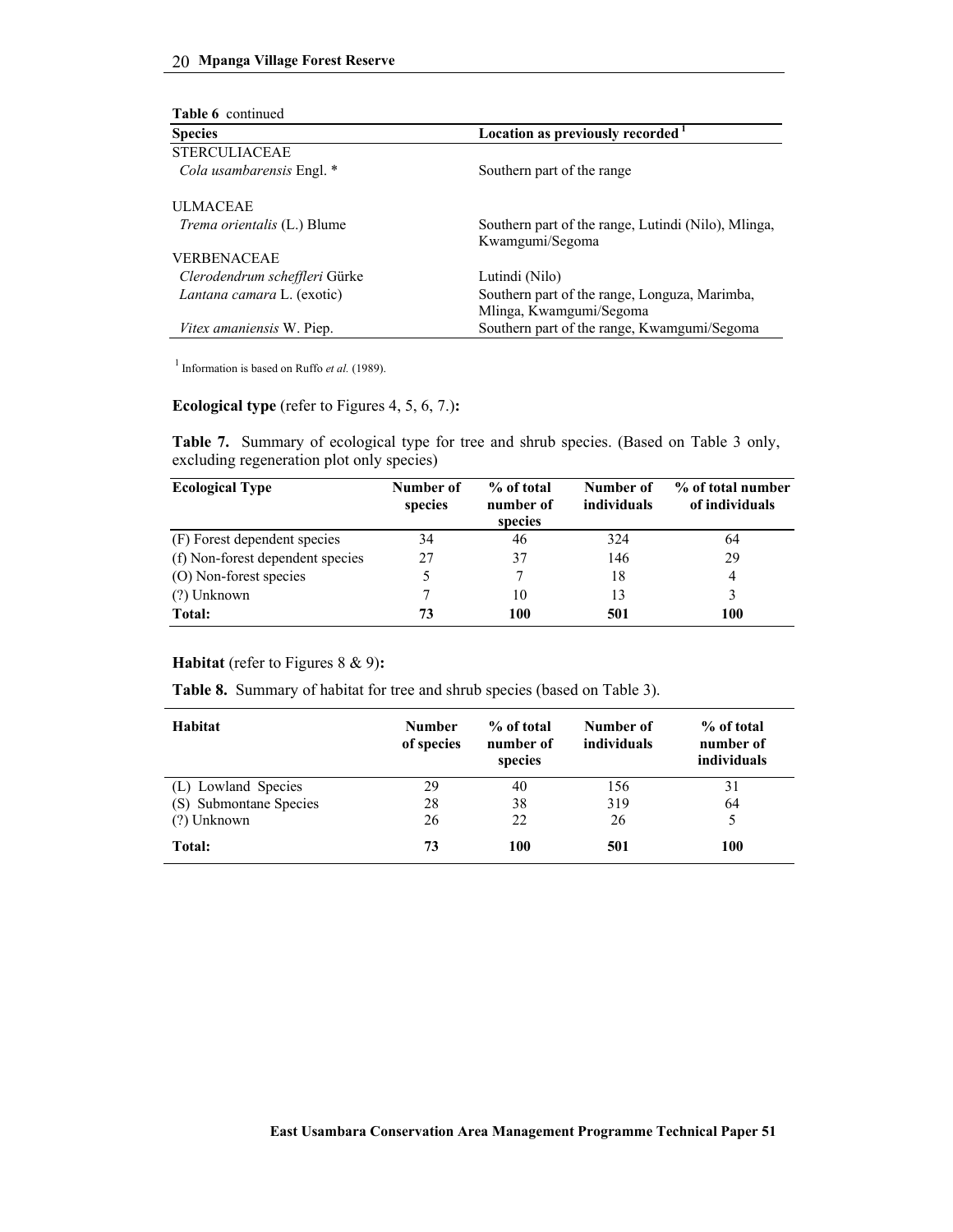| <b>Species</b>              | Lowest Recorded Altitude (metres above sea level) |  |  |  |
|-----------------------------|---------------------------------------------------|--|--|--|
| Chrysophyllum perpulchrum   | 680                                               |  |  |  |
| Vitex amaniensis            | 680                                               |  |  |  |
| Oxyanthus pyriformis        | 680                                               |  |  |  |
| Anthocleista grandiflora    | 680                                               |  |  |  |
| Myrianthus holstii          | 680                                               |  |  |  |
| Harungana madagascariensis  | 680                                               |  |  |  |
| Newtonia buchananii         | 680                                               |  |  |  |
| Allanblackia stuhlmannii    | 680                                               |  |  |  |
| Mesogyne insignis           | 680                                               |  |  |  |
| Alchornea hirtella          | 680                                               |  |  |  |
| Tabernaemontana pachysiphon | 680                                               |  |  |  |
| Isoberlinia scheffleri      | 780                                               |  |  |  |
| Antiaris toxicaria          | 780                                               |  |  |  |
| Strombosia scheffleri       | 780                                               |  |  |  |
| Teclea nobilis              | 780                                               |  |  |  |
| Manilkara obovata           | 780                                               |  |  |  |
| Odyendea zimmermannii       | 780                                               |  |  |  |
| Sorindeia madagascariensis  | 780                                               |  |  |  |
| Milicia excelsa             | 787                                               |  |  |  |
| Rothmannia manganjae        | 787                                               |  |  |  |
| Ficus exasperata            | 787                                               |  |  |  |
| Cola usambarense            | 825                                               |  |  |  |
| Englerodendron usambariense | 825                                               |  |  |  |

|                | <b>Table 9.</b> Submontane species occurring in lowland areas and the lowest altitudes where they |  |  |  |  |  |
|----------------|---------------------------------------------------------------------------------------------------|--|--|--|--|--|
| were recorded. |                                                                                                   |  |  |  |  |  |

#### **Endemic status** (refer to figures 10, 11, 12, 13)**:**

**Table 10.** Summary of endemic status for tree and shrub species (based on Table 3).

| <b>Endemic status</b> | Number of<br>species | % of total number<br>of species | Number of<br>individuals | % of total number of<br>species |
|-----------------------|----------------------|---------------------------------|--------------------------|---------------------------------|
| $E$ (EU) Endemic      |                      | 4.1                             |                          |                                 |
| $E$ (EU&WU) Endemic   |                      | 1.4                             | 6                        | 1.2                             |
| (N) Near Endemic      | 16                   | 21.9                            | 109                      | 21.7                            |
| (W) Widespread        | 50                   | 68.5                            | 373                      | 74.5                            |
| (?) Unknown           |                      | 4.1                             | 8                        | 1.6                             |
| Total:                | 73                   | 100                             | 501                      | 100                             |

\* EU - East Usambara mountains WU - West Usambara mountains

#### **Timber value**

Logging has previously been undertaken in Mpanga financed by businessmen from Tanga and Iringa. Table 11 lists the species stated by Sikh Saw Mills (Ruffo, 1989) utilised for plywood and timber. Pitsawyers selectively cut timbers almost exclusively of *Khaya, Milicia, Newtonia, Octotea*, of which only *Milicia* and *Newtonia* were recorded in Mpanga vegetation plots.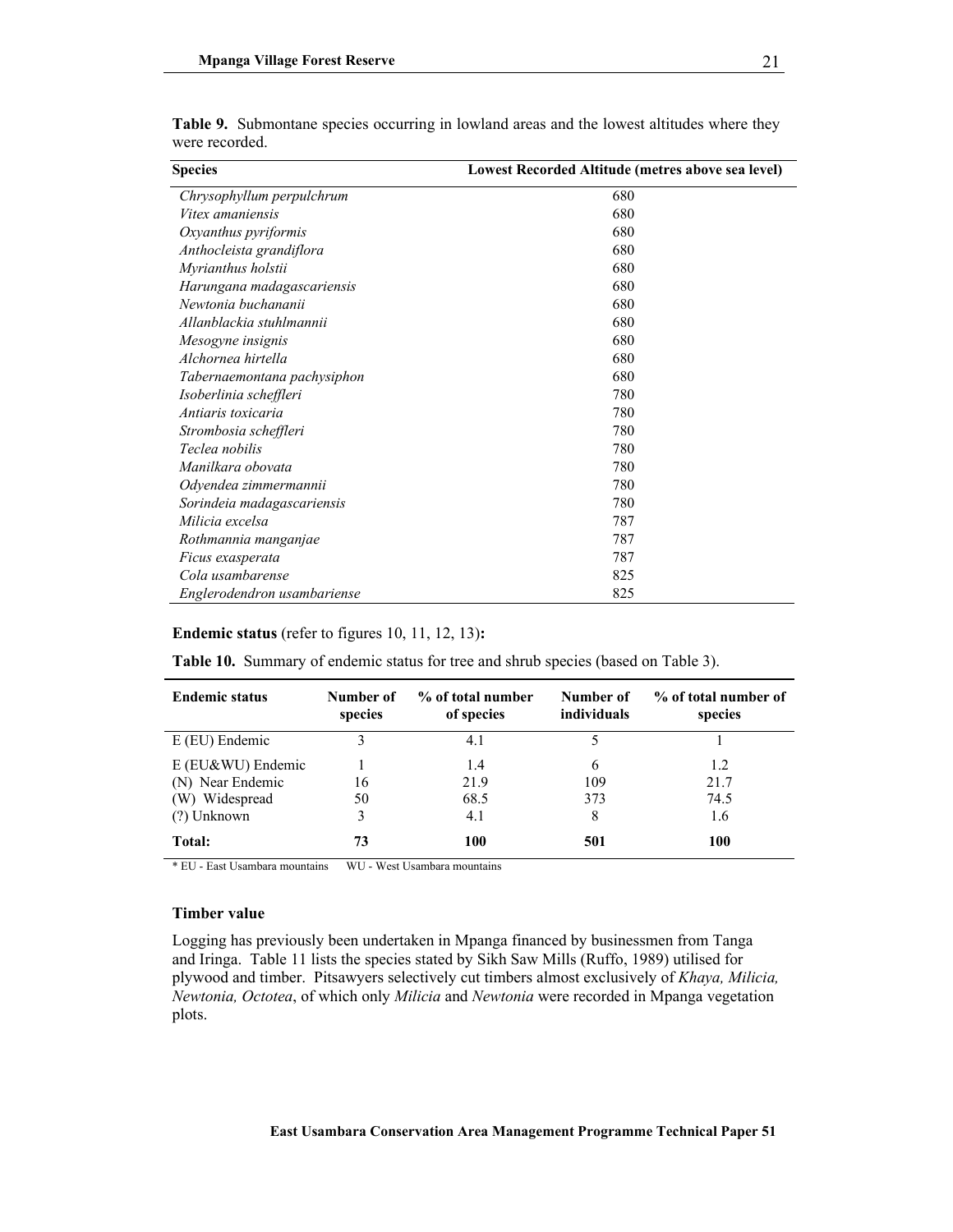|  | Table 11. The abundance of selected timber species. |  |  |  |
|--|-----------------------------------------------------|--|--|--|
|--|-----------------------------------------------------|--|--|--|

| <b>Species</b>                        | Number of plots in<br>which recorded* | <b>Total individuals</b><br>recorded | % of stems sampled<br>$(n=501)$ |
|---------------------------------------|---------------------------------------|--------------------------------------|---------------------------------|
| Albizia gummifera <sup>3</sup>        |                                       |                                      |                                 |
| Allamnlackia stulmanni <sup>3</sup>   | n                                     | 16                                   | 3.2                             |
| Anthocleista grandiflora <sup>1</sup> |                                       | 4                                    | 0.8                             |
| Antiaris toxicaria <sup>2</sup>       |                                       |                                      | 0.6                             |
| Bersama abysinnia <sup>3</sup>        |                                       |                                      | 0.8                             |
| Macaranga capensis <sup>3</sup>       |                                       | 57                                   | 11.4                            |
| Milicia excelsa <sup>3</sup>          |                                       |                                      | 0.2                             |
| Newtonia buchananii <sup>2</sup>      |                                       |                                      | 1.6                             |

\* total number of plots =  $6$ 

1 Plywood species only: (Sikh Saw Mills)

2 Timber & plywood species: (Sikh Saw Mills)

3Timber only: listed from the Forest Division but not necessarily used as timber species in the East Usambaras.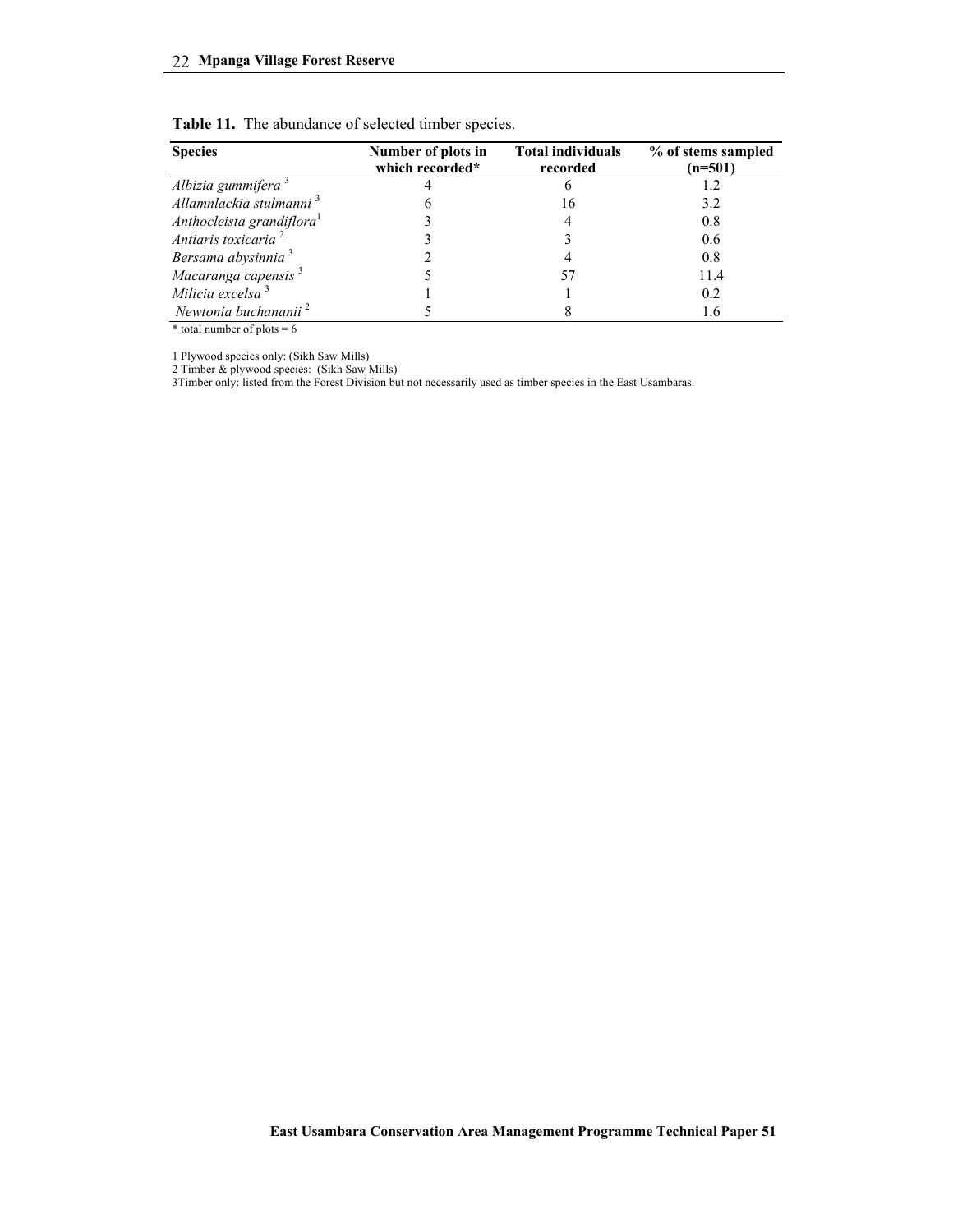

**Figure 4** Distribution of forest dependent tree and shrub individuals.

**East Usambara Conservation Area Management Programme Technical Paper 51**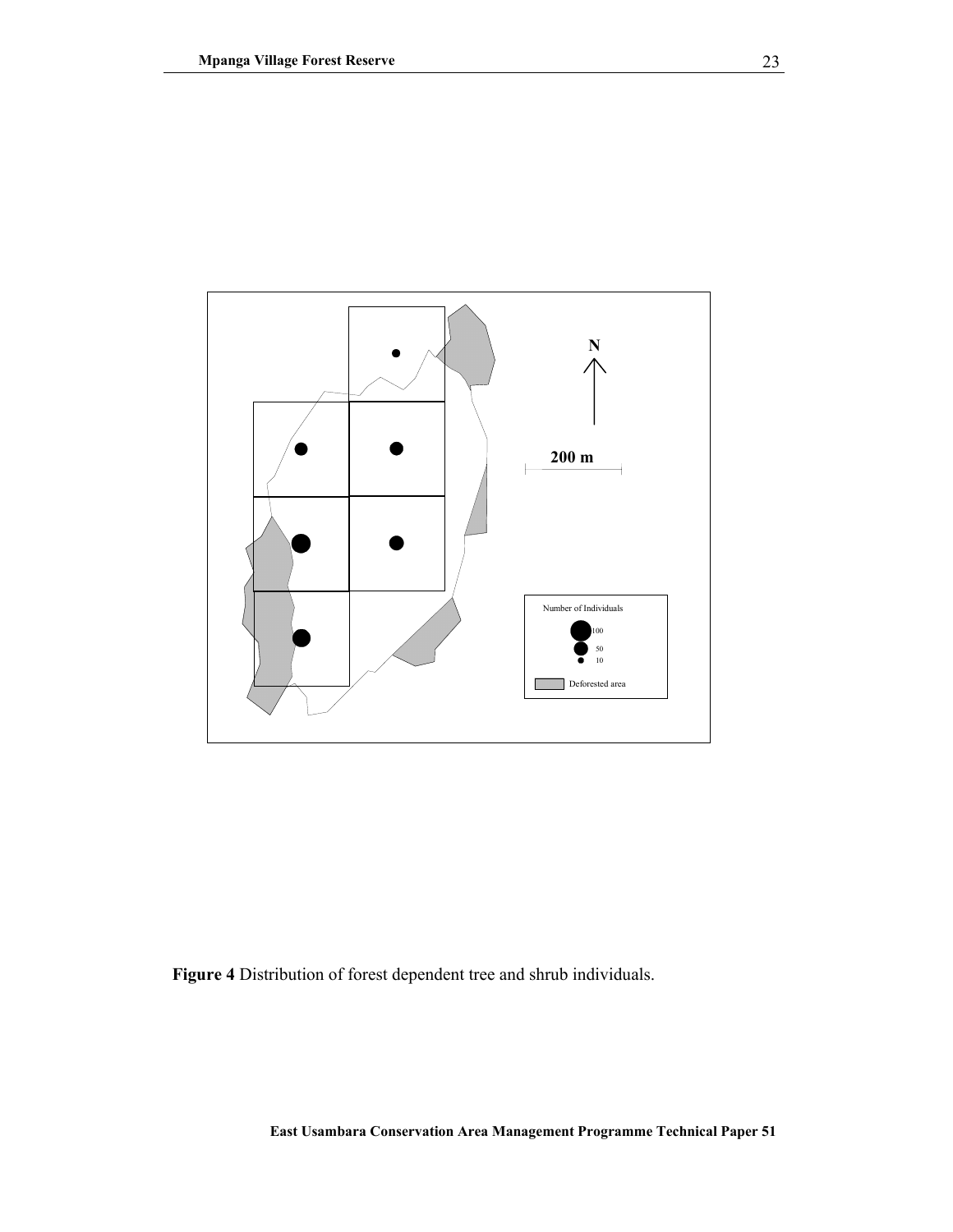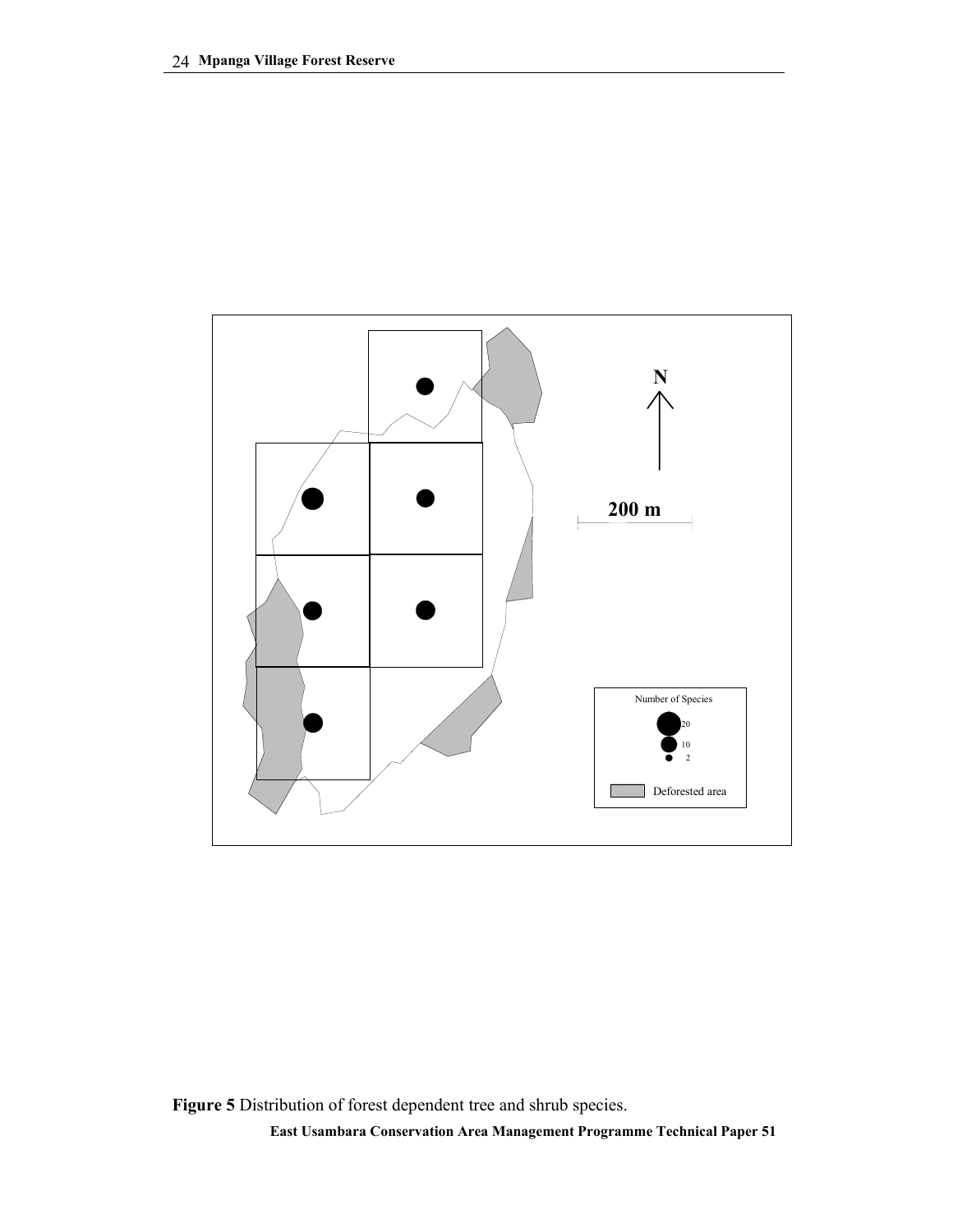

**Figure 6** Distribution of non-forest tree and shrub individuals.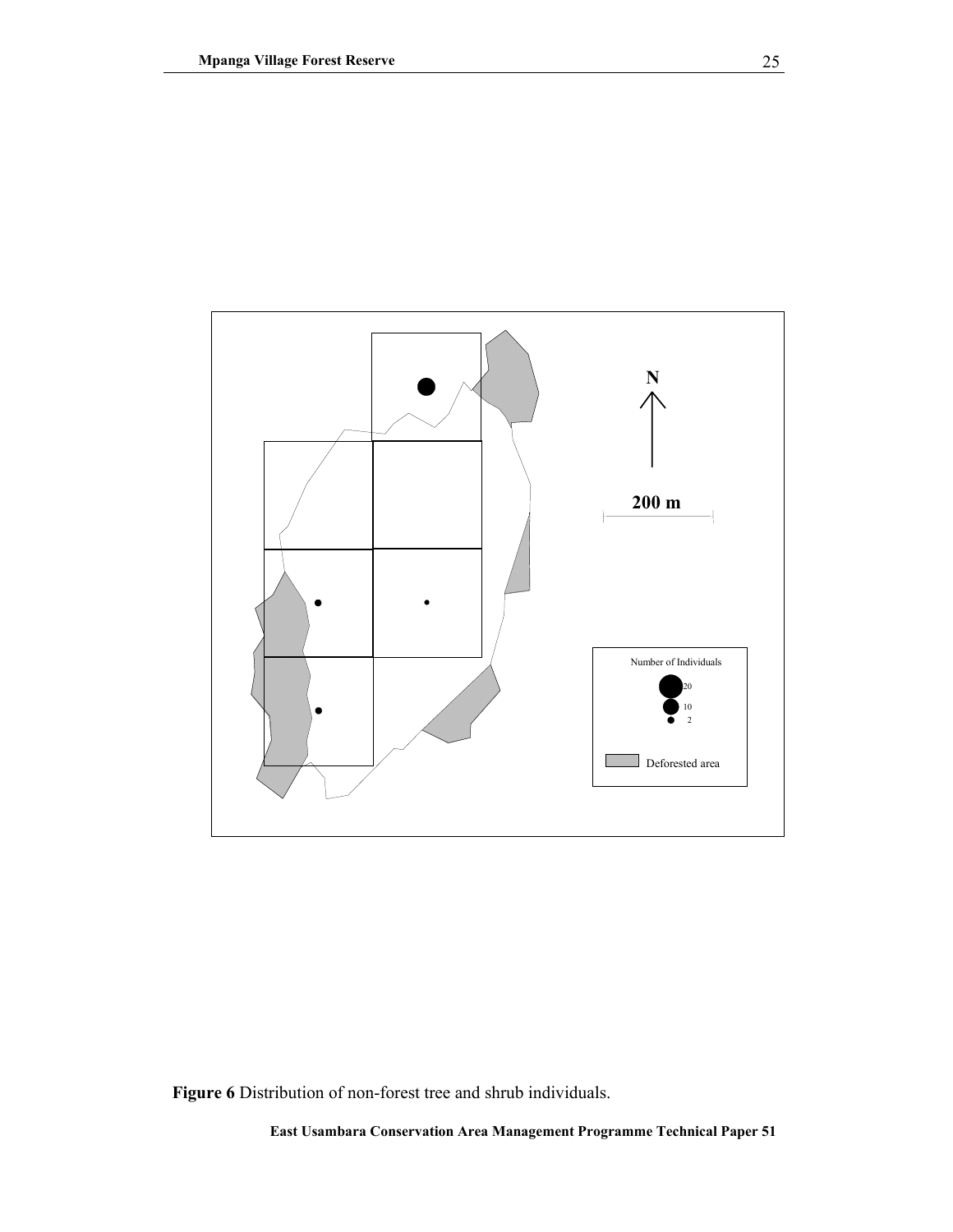

**Figure 7** Distribution of non-forest tree and shrub species.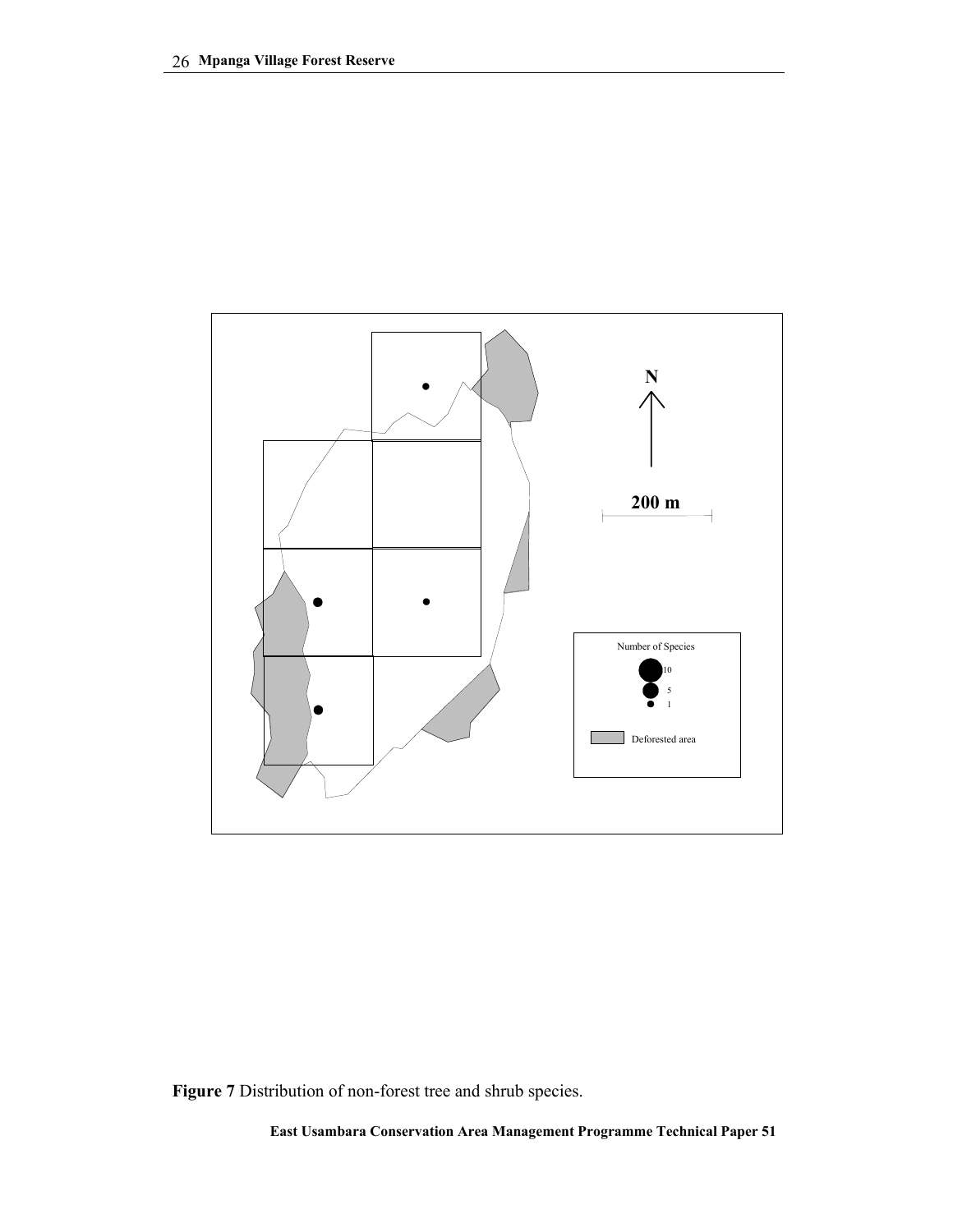

**Figure 8** Distribution of submontane tree and shrub individuals.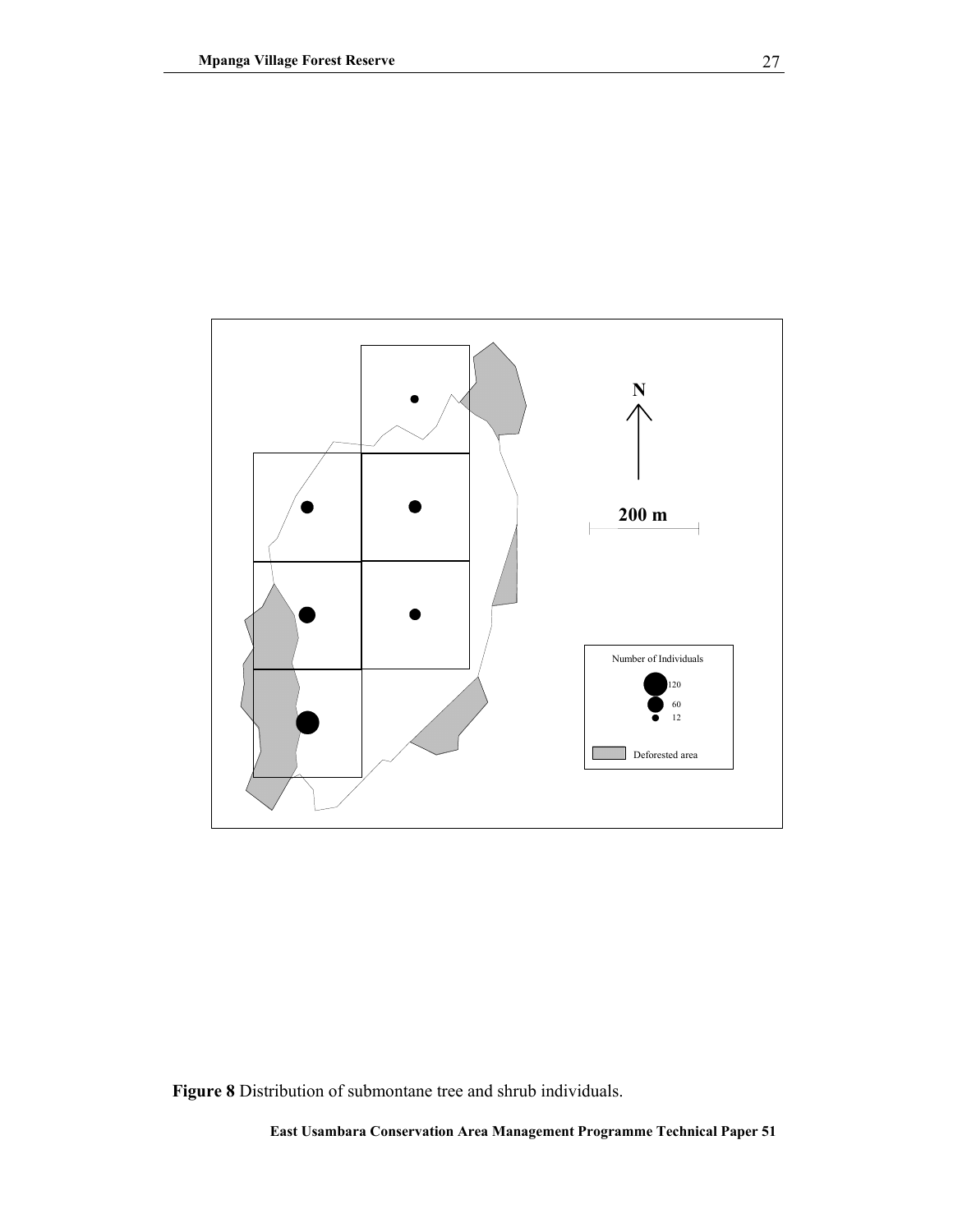

**Figure 9** Distribution of submontane tree and shrub species.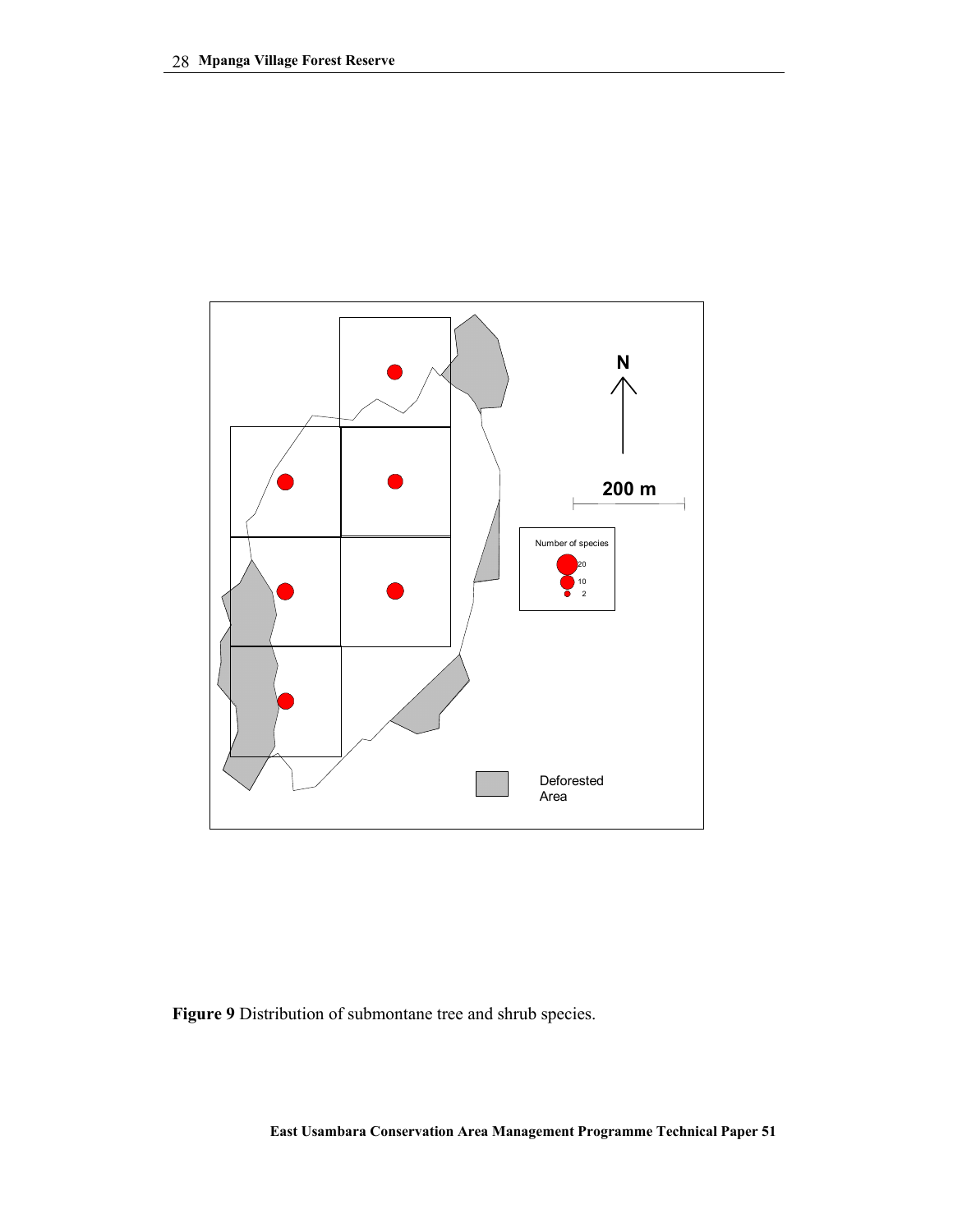

**Figure 10** Distribution of endemic tree and shrub individuals.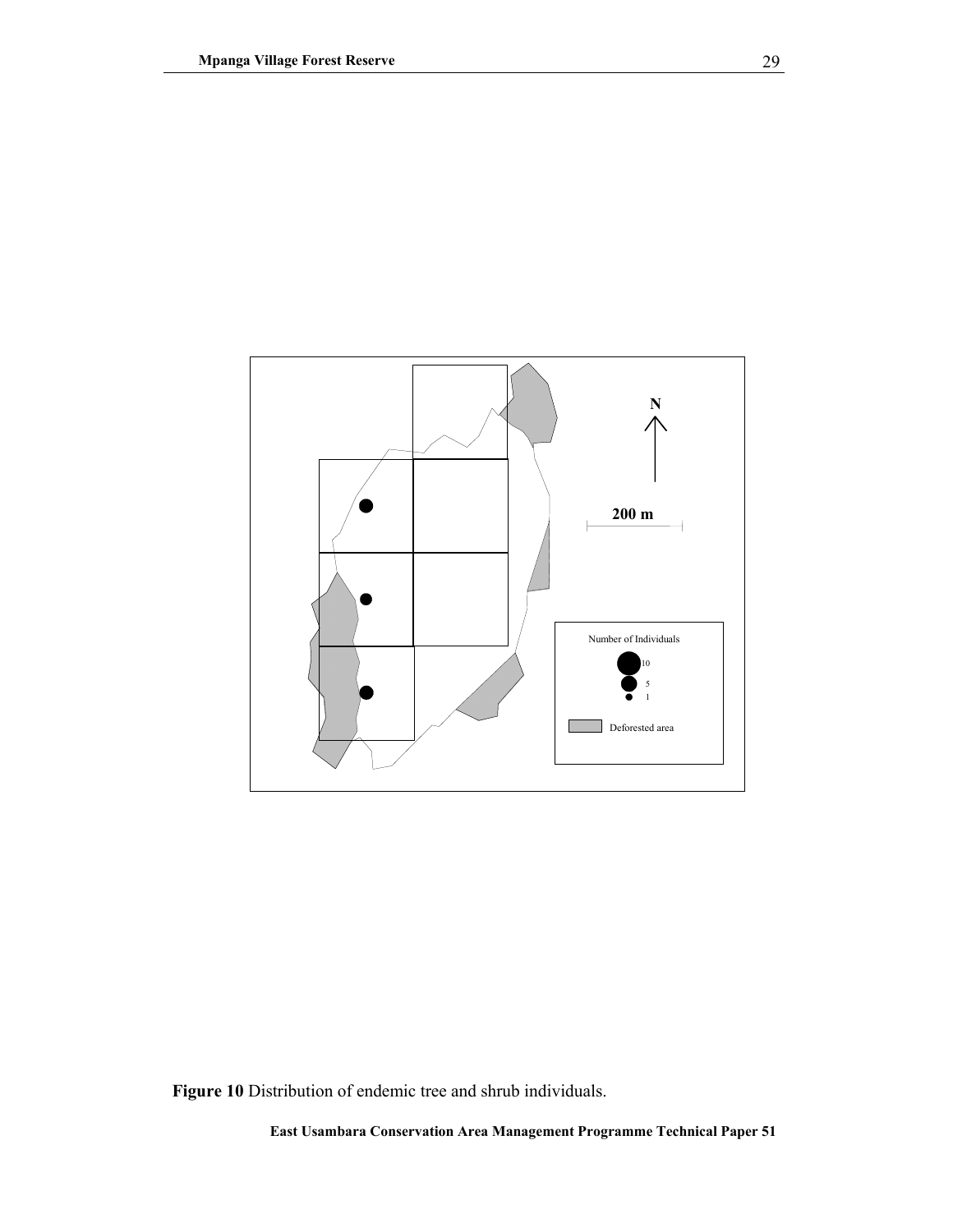

**Figure 11** Distribution of endemic tree and shrub species.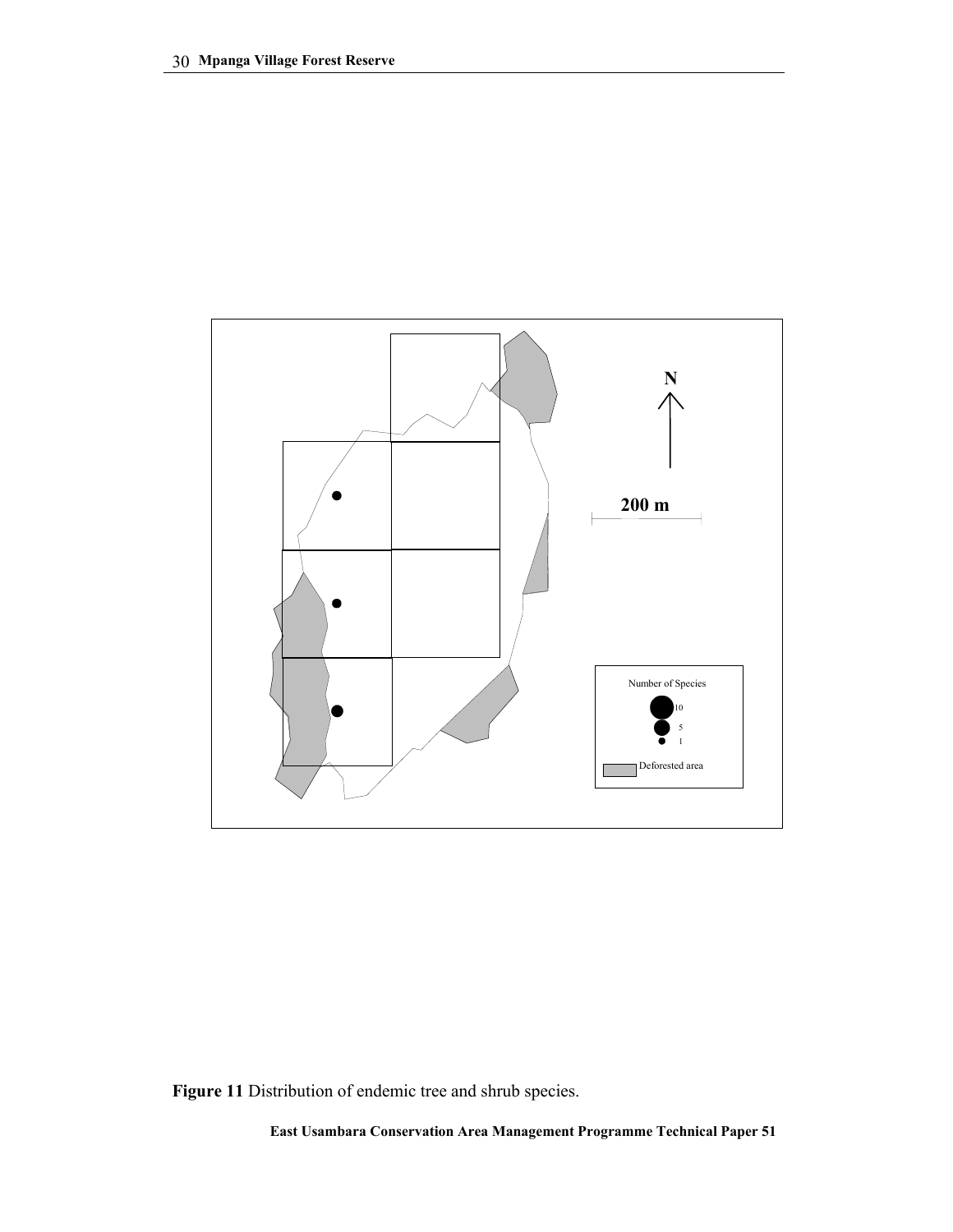

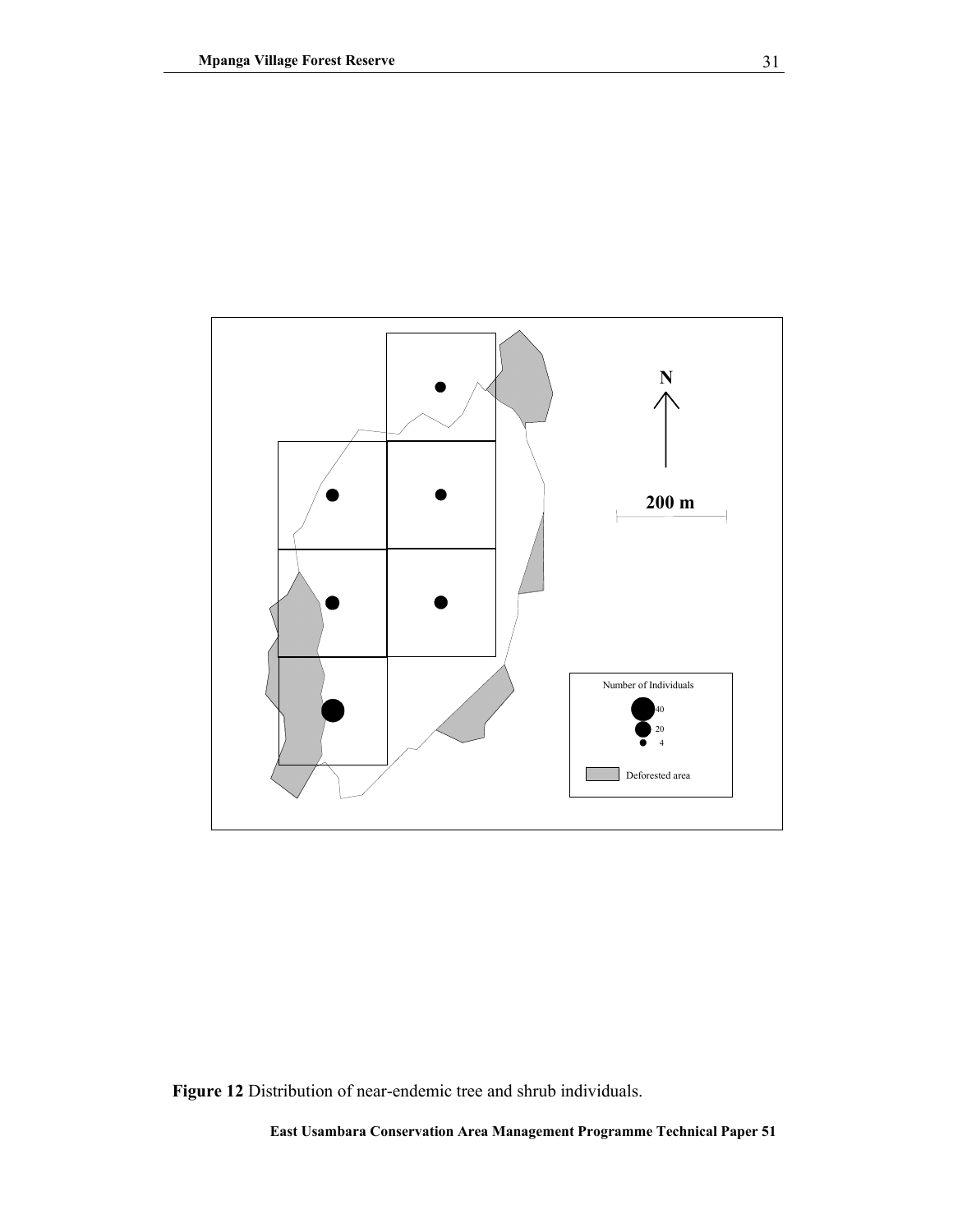

**Figure 13** Distribution of near-endemic tree and shrub species.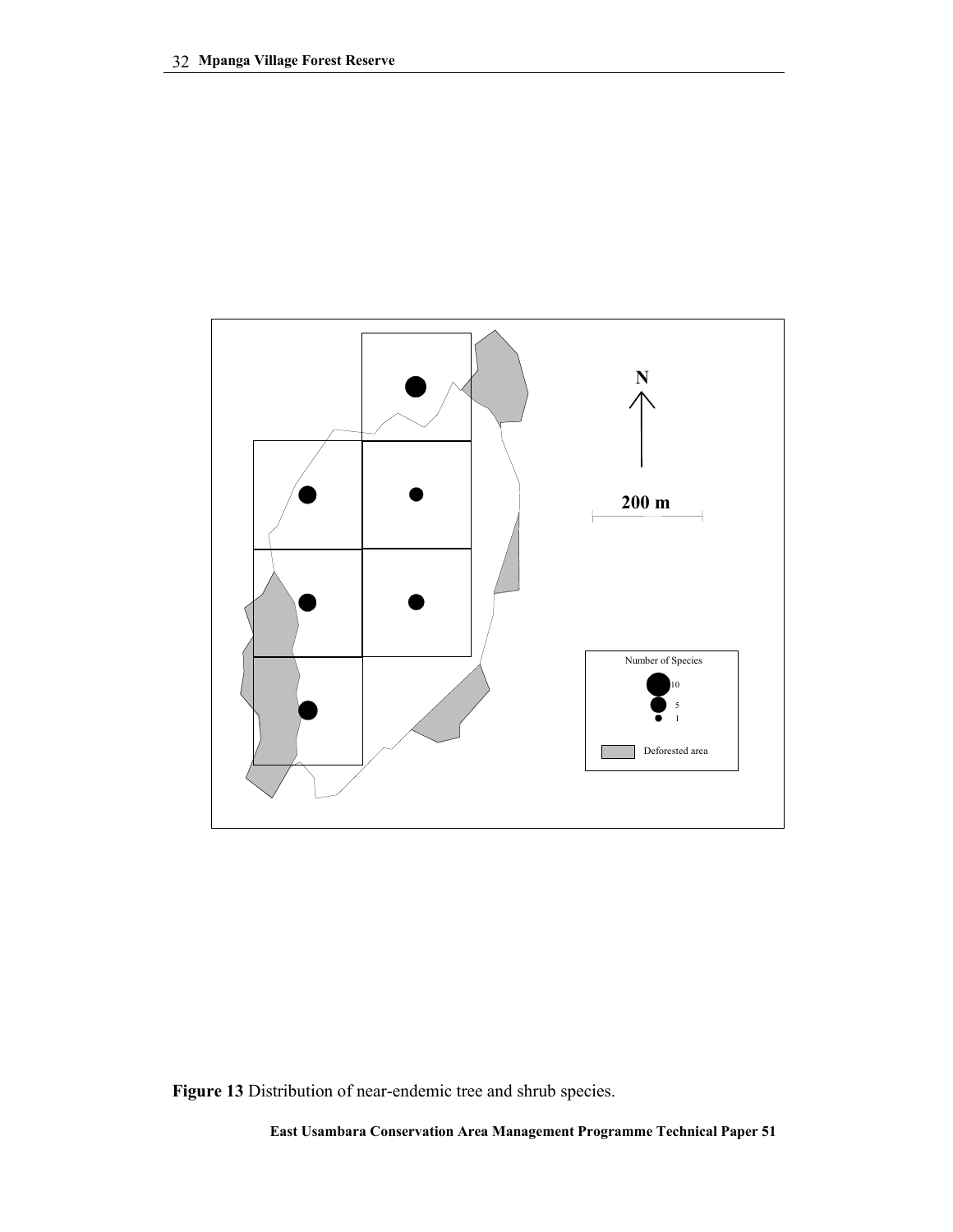### **4.3.2 Disturbance transects**

Pole and timber extraction was recorded along all four transects. The results are summarised in Table 12 for poles and Table 13 for timber. The term pole refers to all stems  $5 - 15$  cm dbh, the term timber refers to stems > 15 cm dbh. New cut poles or timbers were categorised by stumps being freshly cut i.e. not blackened and thus approximately within the last six months. Other disturbances were recorded systematically and are listed in Table 13.

|        | <b>Transect</b> Length of | Total   |     |          |      |          | Live pole Ave Old cut New cut Average cut Naturally Average |                    |    |
|--------|---------------------------|---------|-----|----------|------|----------|-------------------------------------------------------------|--------------------|----|
| number | transect                  | poles   |     | live per | pole | pole     | per ha                                                      | fallen pole per ha |    |
|        | m)                        | sampled |     | ha       |      |          |                                                             |                    |    |
|        | 220                       | 117     | 71  | 323      | 34   | 6        | 181                                                         |                    |    |
|        | 425                       | 303     | 236 | 555      | 57   |          | 136                                                         |                    |    |
|        | 340                       | 222     | 188 | 553      | 22   |          | 79                                                          |                    |    |
| 4      | 140                       | 133     | 118 | 843      | 13   | $\theta$ | 93                                                          |                    | 14 |

**Table 12.** Disturbance transect results for pole counts.

Note: A pole is defined as 5-15 cm dbh with 2 m straight trunk.



**Figure 14** Live, cut and naturally fallen poles recorded by transect.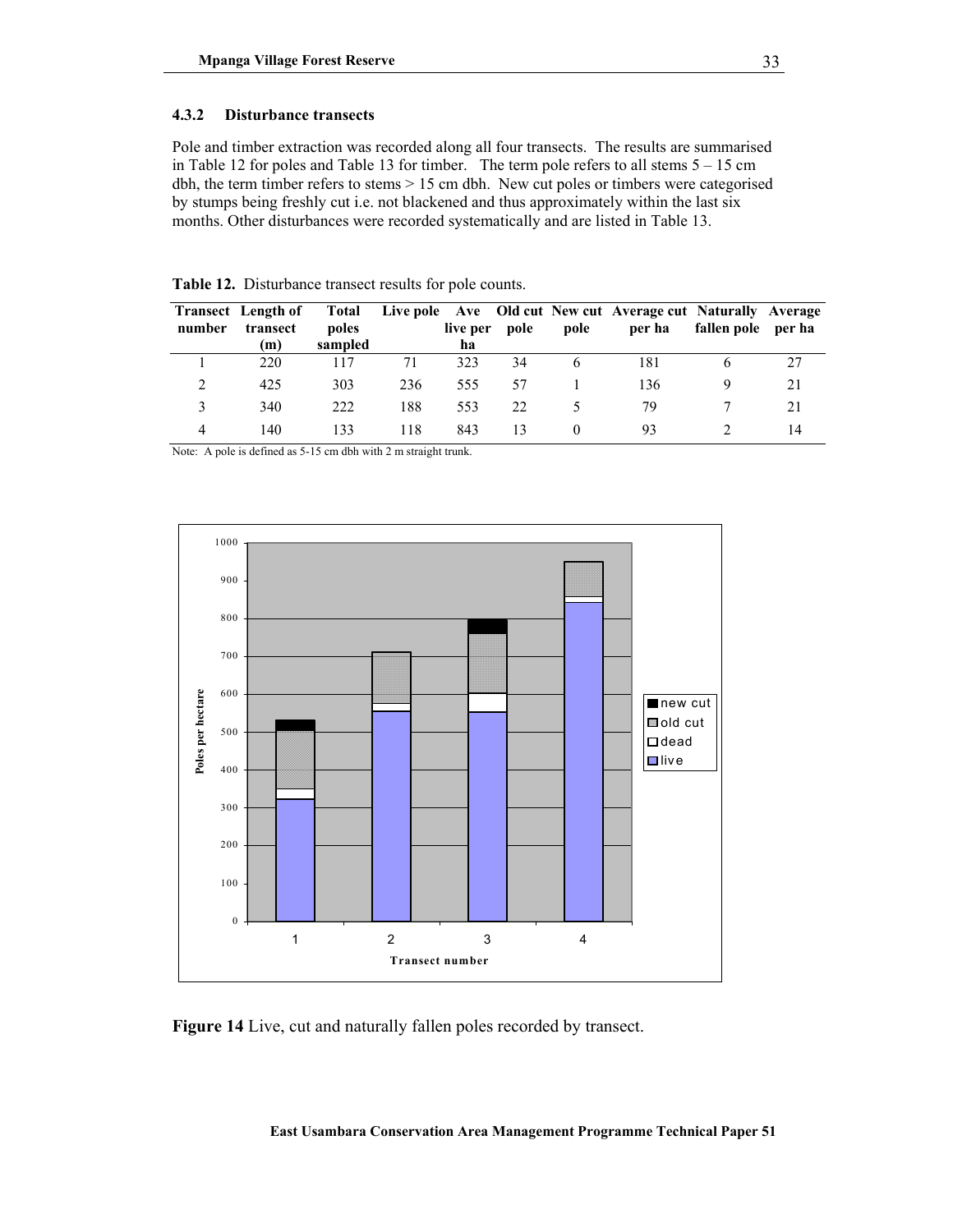

**Figure 15** Pole extraction (old and new cut).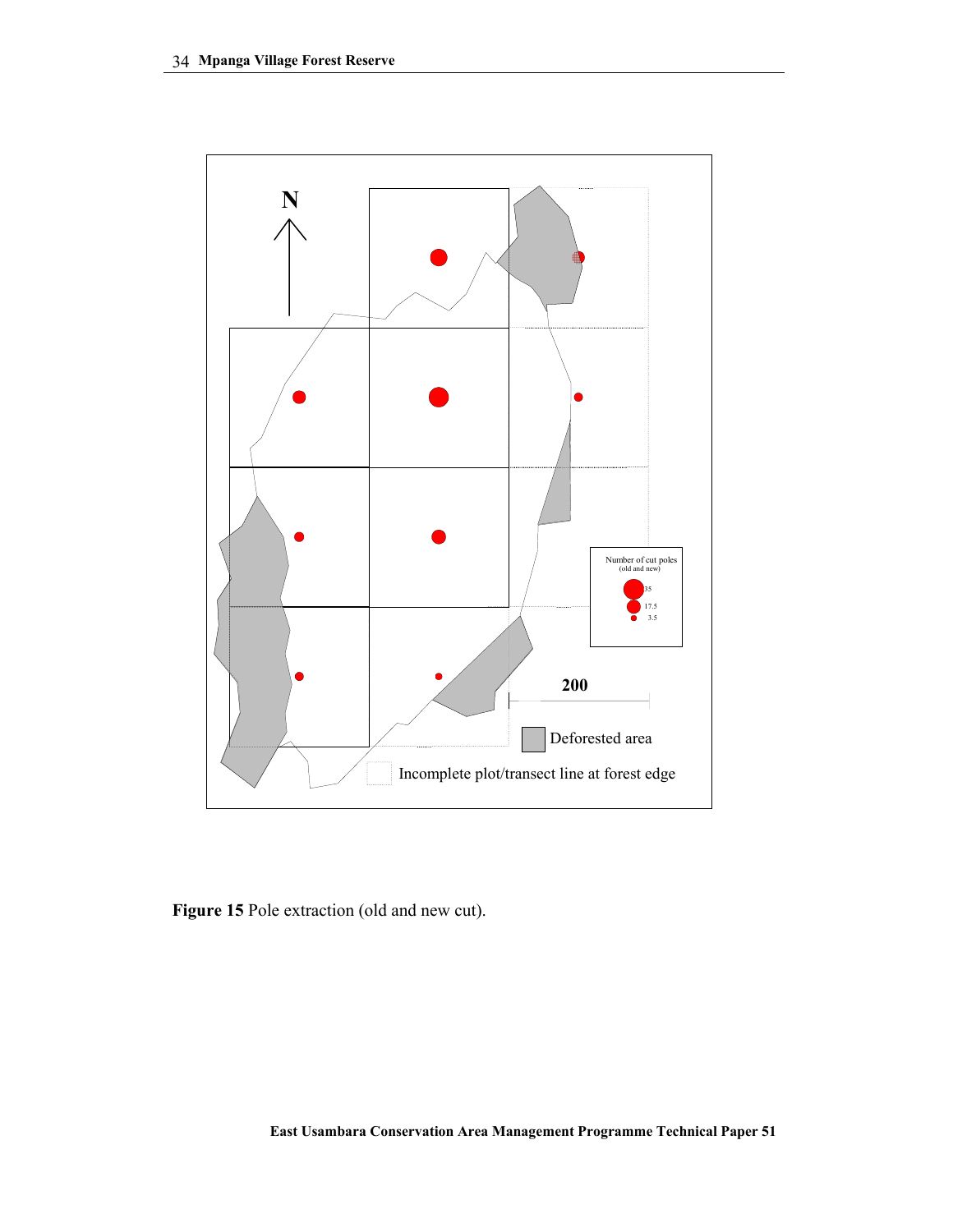| number | <b>Transect</b> Length<br>оf<br>m) | timber<br>transect sampled | timber | live<br>timbers<br>per ha |    | timber timbers per ha |    | Total Live Average Old cut New cut Average Naturally Average<br>fallen<br>timber | dead per<br>ha |
|--------|------------------------------------|----------------------------|--------|---------------------------|----|-----------------------|----|----------------------------------------------------------------------------------|----------------|
|        | 220                                | 58                         | 52     | 236                       |    |                       | 18 |                                                                                  |                |
|        | 425                                | 81                         | 58     | 136                       | 14 |                       | 33 |                                                                                  |                |
|        | 340                                | 54                         | 41     | 121                       | Ч  |                       | 26 |                                                                                  |                |
|        | 140                                | 37                         | 35     | 250                       |    |                       |    |                                                                                  |                |

|  | Table 13. Disturbance transect results for timber counts. |  |  |  |  |  |
|--|-----------------------------------------------------------|--|--|--|--|--|
|--|-----------------------------------------------------------|--|--|--|--|--|

Note: Timber is defined as >15 cm dbh and 3 m straight trunk.



**Figure 16** Live, cut and naturally fallen timber recorded per ha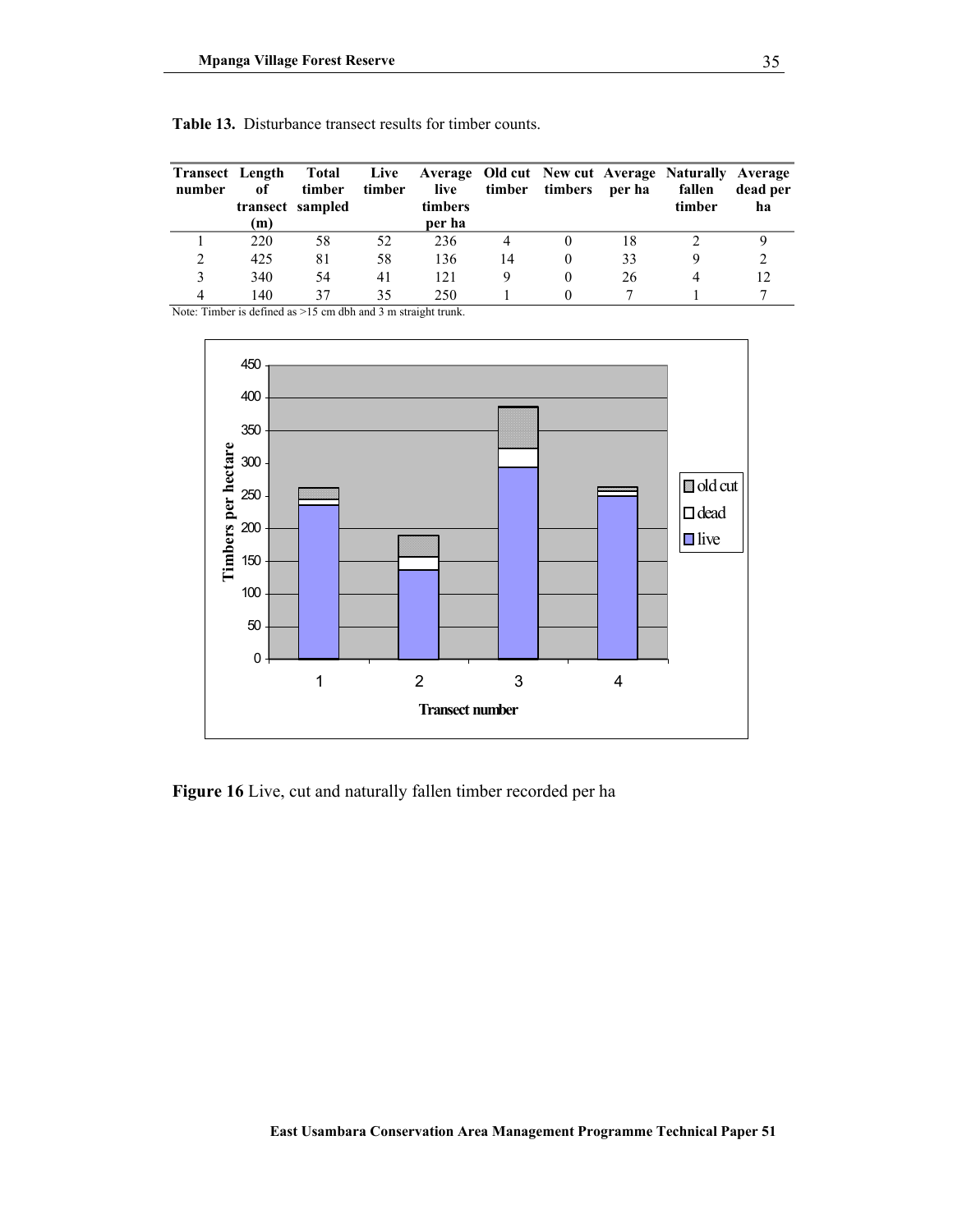

**Figure 17** Timber extraction (old and new cut).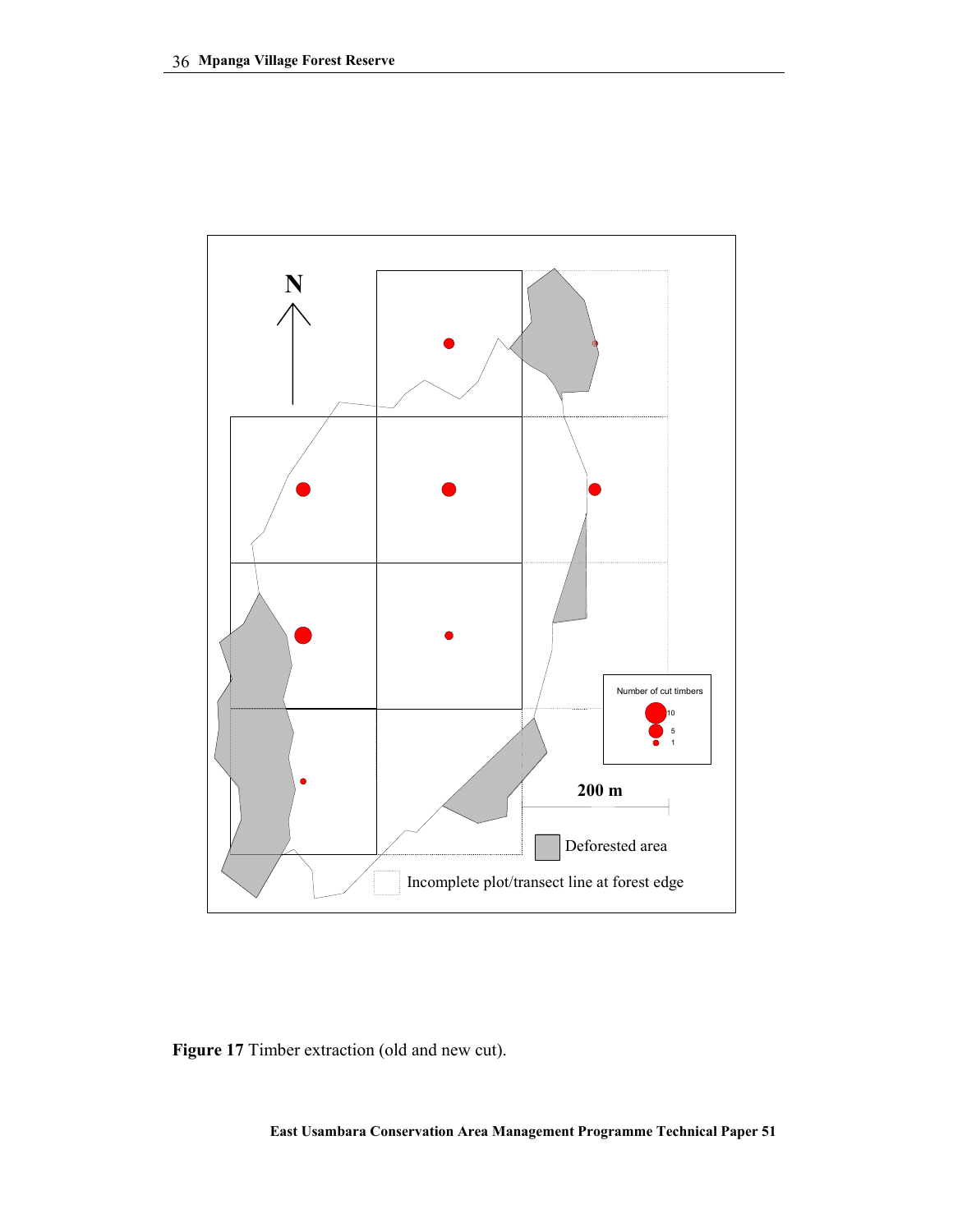# **4.4 Summary**

The gazetted area of Mpanga Village Forest Reserve is an area of 24 ha of which approximately 20 ha is still forested, with an altitudinal range of 650 to 920 m.

### **Species richness**

In the systematic vegetation plots 501 tree and shrub individuals were surveyed, representing 73 species from 25 families. An additional four species were recorded in the regeneration plots. Casual observations from outside of the vegetation plots recorded an additional 67 vascular plant species from 33 families including 21 families not previously recorded (based on Table 5).

In total 144 species from 48 families were recorded.

Of the 6 plots systematically surveyed, 2 (33.3 %) of the plots analysed were recorded as mature mixed forest and 4 (66.6 %) were recorded as previously disturbed or poorly mixed forest.

### **Species Accumulation Rates**

Despite the relatively high sampling intensity, the species accumulation graph (Figure 3) based on Table 3 (vegetation plot data only) has not reached an asymptote. The graph indicates that there are more species yet to be recorded for Mpanga VFR.

Opportunistic botanical collections and observations contribute almost as many species as recorded in the vegetation plots. The majority of opportunistic records were of trees and shrubs and this may bring the tree and shrub species list for the VFR closer to completion.

### **Ecological Type**

Forest dependent species defined as limited to primary forest only, were recorded on 324 occasions. This represents 64 % of all specimens recorded. Forest dependent individuals were distributed throughout the reserve. The most common forest dependent tree (represented by 111 individuals) was *Tabernaemontana pachysiphon*. It appears that this species was very numerous as the next most frequently observed forest dependent tree species were *Macaranga capensis* represented by 57 individuals and *Isoberlinia scheffleri* represented by 35 individuals. The remaining forest dependent species were all represented by far fewer individuals than the species listed above.

14 (41 %) of the forest dependent species were endemic or near-endemic to the Usambaras.

Four non-forest species were recorded in two thirds of the plots. *Coffea robusta* was the most common non-forest species, occurring in half the plots.

### **Habitat**

Of the tree species surveyed with known altitude characteristics, 51 % were considered to be typical of lowland forest and 49 % were considered typical of submontane forest. 4 vegetation plots in Mpanga Forest Reserve were categorised within lowland forest and 2 within submontane forest.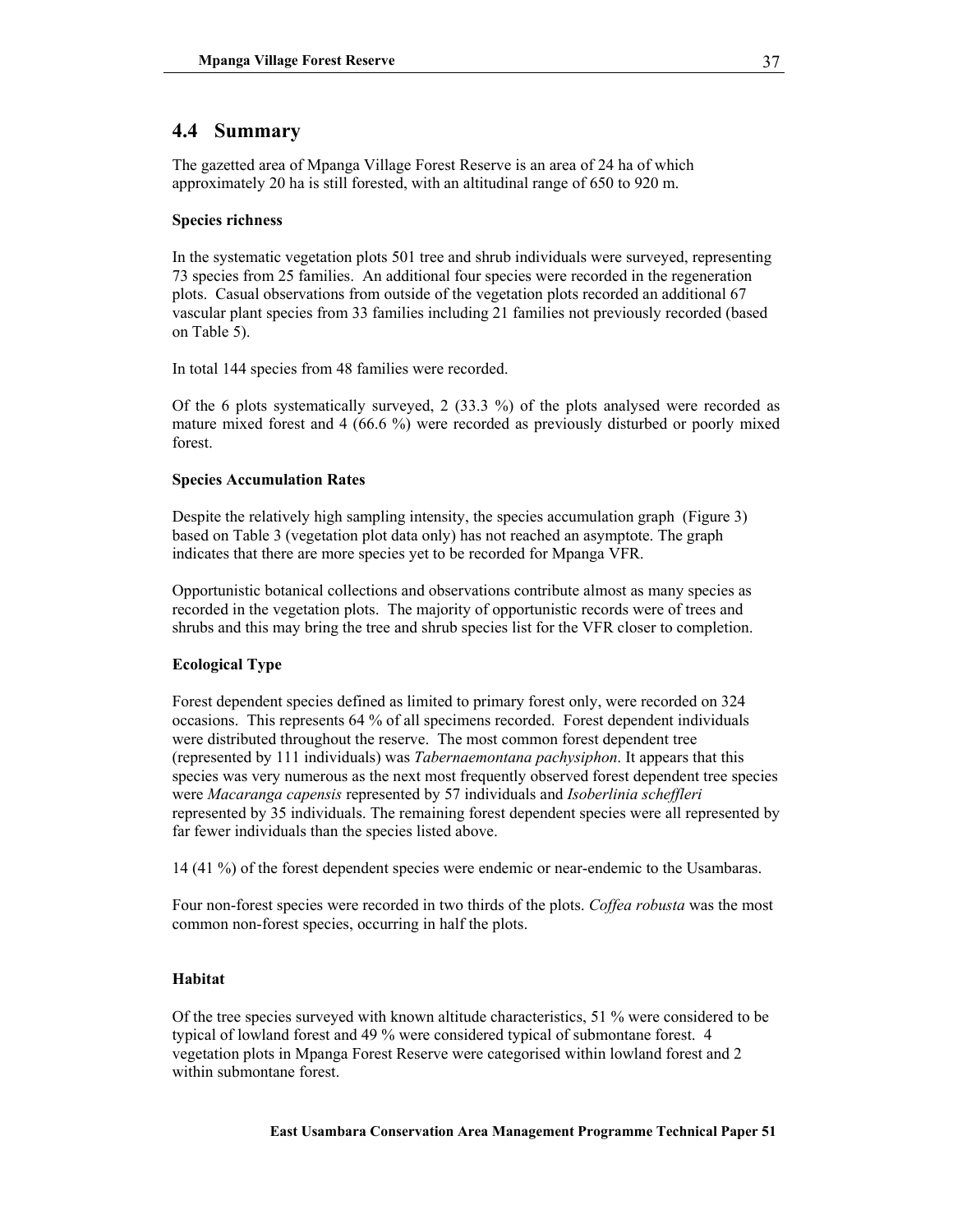These data are indicative of the fact that the majority of plots were at the cross over zone between lowland and submontane forest. Thus, there were a corresponding mix of lowland and submontane species. Many of the species categorised as "lowland" and "submontane" occur for the majority within the defined habitat but do also occur less frequently outside of the habitat stated (refer to Table 8).

The high percentage of submontane species occurring at relatively low elevations indicates the variability in the ecological requirements and niches and suggests such species are not exclusive to the defined habitat type. It should be noted that the habitat types are defined by altitudinal cut off points which rarely exist in the natural world due to many connecting factors, e.g. rainfall, parent rock, soil type, humidity, temperature etc.

The most common submontane species (represented by 111 individuals) was *Tabernaemontana pachysiphon*. As described in the ecological type section above this species was observed far more frequently than other submontane species.

### **Endemic Status** (vegetation plot data)

Of the plant species recorded, 50 (68.5 %) were of widespread distributions.

Near-endemics contributed 16 species (21.9 %), from 11 families, to the floristic composition of the reserve. These near-endemics were found in all plots surveyed (6) (100 %) and account for 21.7 % of recorded trees and shrub individuals in the reserve. Plot 6 was found to have the most (38) near endemic individuals than any of the other plots (which range from  $10 - 16$ near endemic individuals. The most common near-endemic species recorded in the reserve was *Isoberlinia scheffleri* represented by 35 individuals. Of the 16 near-endemic species, 11 species were also considered to be forest dependent.

There were 4 endemic species to the Usambaras recorded from 3 families, comprising 5.5 % of the floristic composition from the systematic plot data. These endemics were found in 3 of the 6 plots surveyed (50 %) mostly on the western edge of the reserve, and accounted for 2.2 % of recorded trees and shrub individuals in the reserve. The most common endemic species recorded in the reserve was *Englerodendron usambariense* represented by 6 individuals. The remaining endemic species were all at very low densities within the reserve. *Cola usambarense*. was represented by 3 individuals and *Memecylon microphyllum* and *Cola scheffleri*. Were represented only by one individual each. All of the 4 endemic species were also considered to be forest dependent.

### **Range Extensions**

Five species, *Diospyros squarrosa* (Ebenaceae), *Clerodendrum scheffleri* (Verbanaceae), *Anisophyllea obtusifolia* (Anisophylleaceae), *Allophylus callophylus* (Sapindaceae) and *Coffea robusta* (Rubiaceae) [an exotic] recorded in this survey, were not recorded by Iversen (1991b).

### **Regeneration**

Within the survey plots 28 species were recorded as regenerating. Four of these species were not recorded as adult trees and shrubs in the survey. 32 % of the recorded adult trees and shrubs were noted as regenerating.

Of particular interest, two of the four endemic tree and shrub species recorded were recorded regenerating: *Englerodendron usambarense* and *Cola usambarense.* However, *Memecylon*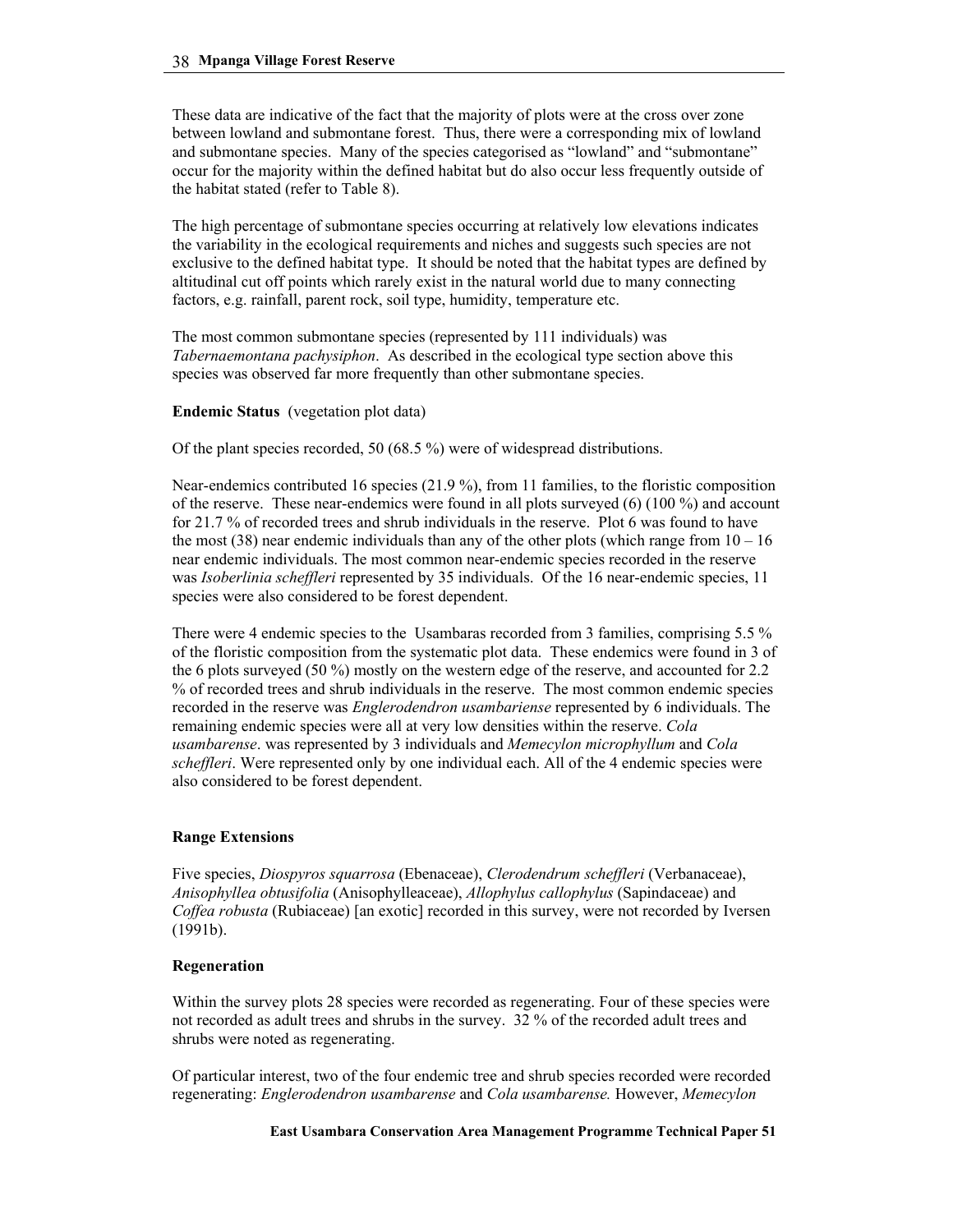*microphyllum* and *Cola scheffleri* the endemic species with the lowest densities were not recorded regenerating.

Only three principal timber species were found to be regenerating within the reserve, *Milicia excelsa, Albizia gummifera* and *Newtonia buchananii* and only one individual of *Milicia excelsa* was recorded in the regeneration layer.

### **Disturbance**

In comparison with other reserves in the East Usambara Mountains high rates of pole and timber cutting were recorded in Mpanga VFR. Mpanga VFR had an average cutting rate across the reserve of 123 cut poles per hectare and 22 cut timbers per hectare.

By comparison:

Mtai FR had an average of 69 cut poles per ha and 15 cut timbers per ha. Nilo FR had an average of 29 cut poles per ha and 10 cut timbers per ha. Amani NR had an average of 29 cut poles per ha and 9 cut timbers per ha. Semdoe FR had an average of 19 cut poles per ha and 4 cut timbers per ha.

Approximately, one fifth on the gazetted forest area was no longer forest. In the areas concerned, (see figure 3) the area had been deforested and cultivation was taking place on some of the land. The forest borders were indistinct at best and non-existent in places despite border demarcation activities in 1995.

Evidence of old pitsawing was observed on five occasions located on transect lines two, three and four. Evidence of old pole cutting was observed throughout the reserve. Evidence of fresh pole cutting was observed on three of the four transect lines (transect line one, two, and three: refer to table 12).

Evidence of old timber cutting was observed throughout the reserve, but no signs of recent timber cutting were recorded.

The invasive species *Maesopsis eminii* [Rhamnaceae], was not recorded in any of the plots.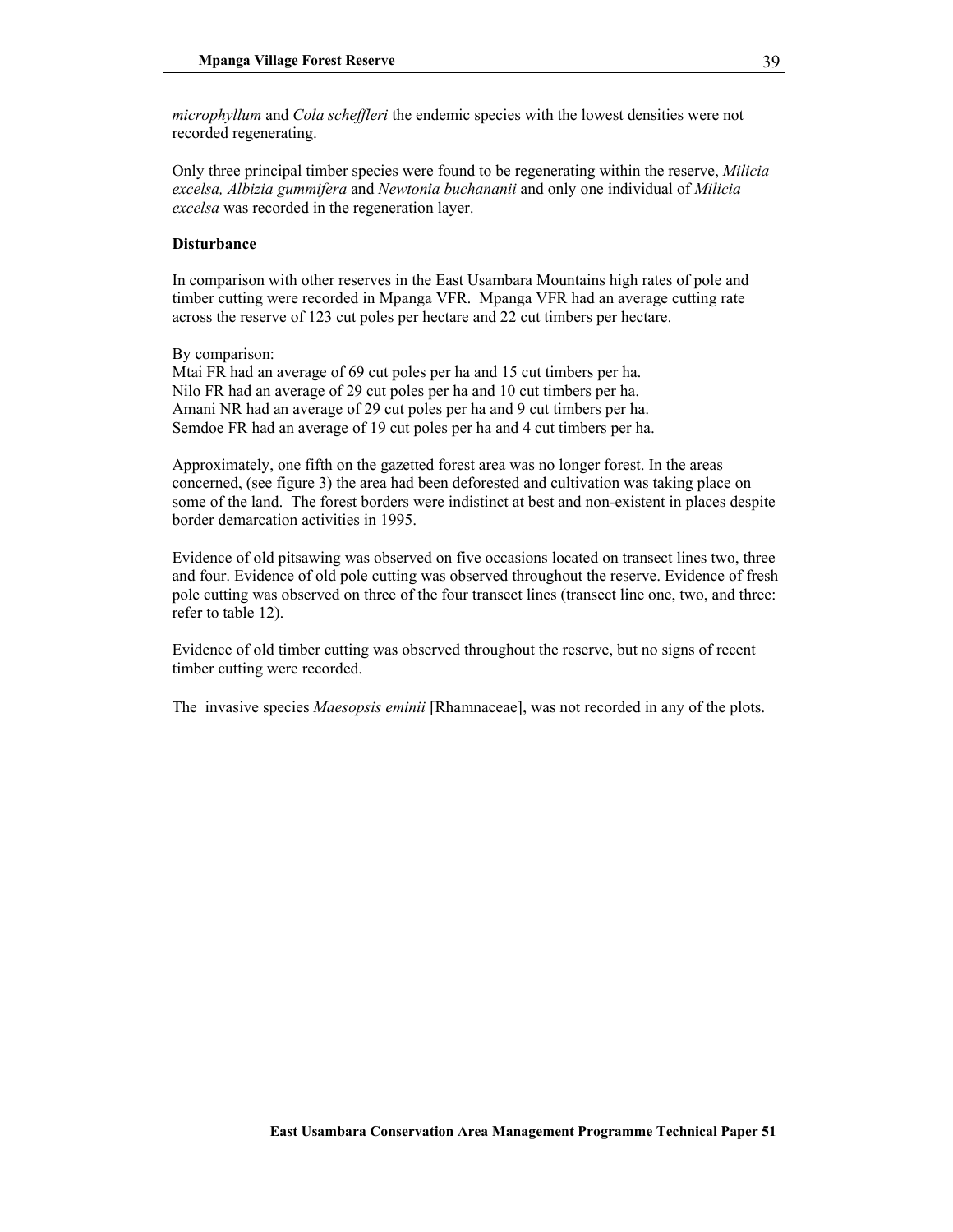# **5.0 FAUNA**

Authors: Doody, K. Z., Scholtz, O., Siurua, H., Barrio-Frøjan, C., & Loader, S. pp. 40-57

# **5.1 Introduction**

The faunal biodiversity of Mpanga Village Forest Reserve were studied using systematic and replicable survey methods. An inventory was compiled of mammal, reptile, amphibian and select invertebrate species. The results of the inventory were analysed to assess the biodiversity value of the reserve.

# **5.2 Methods**

Methods used during the survey are described in detail in the FT FRP methodology report (SEE¸1996). A brief description is presented below. The location of the trap site is presented in Figure 18.

# **5.2.1 Mammals**

The aim of this survey was to compile a species list of mammals that inhabit Mpanga VFR. Five different methods were used to sample mammals within Mpanga VFR: (1) Sherman live traps, (2) bucket pitfalls, (3) bat netting (4) dung surveys and (5) opportunistic observations.

# *5.2.1.1 Sherman live traps*

Rodents were sampled using standard sherman traps (live-traps). Typically the traps were set out in three lines of approximately 33, with traps positioned at least 2 m apart in association with the bucket pitfall lines. The traps were set each evening and checked early the following morning. The traps were baited with fried coconut and peanut butter. Each mammal caught was weighed and measured and detailed habitat notes were recorded. Trapping and biometric data were recorded on standardised data sheets. Unless otherwise indicated, specimens were identified by Prof. Kim Howell or by Dr. Dieter Kock (see Appendix 2).

# *5.2.1.2 Bucket pitfall trapping*

The bucket pitfall traps consisted of three lines of eleven 20 litre plastic buckets sunk flush to ground level in a linear transect. These were positioned approximately 5 m apart. A continuous piece of plastic sheeting ran perpendicular to the ground across the centre of each bucket forming a "runner". A lip of plastic sheeting was kept on the ground onto which soil and leaf litter was placed. Animals were channelled along the plastic to one of the buckets. The bucket pitfalls, acting as live traps, were designed to sample shrews within the forest. Each mammal captured was weighed and measured. Trapping and biometric information were recorded on standardised data sheets. Unless otherwise indicated, taxonomic identification was made by Prof. K. Howell, Dr D. Kock or Dr. W. Stanley (see Appendix 2).

# *5.2.1.3 Dung survey*

The aim of this study is to provide baseline information with regard to more cryptic mammals particularly duiker.

The tagged transects were surveyed for dung from border to border of the reserve. The transects were walked by a team of three people. One person surveyed 2 m on one side of the transect, the other person, 2 m on the other side. The third person recorded the findings.

# *5.2.1.4 Mammal observations*

Observations of other mammals, particularly primates, were recorded throughout the survey.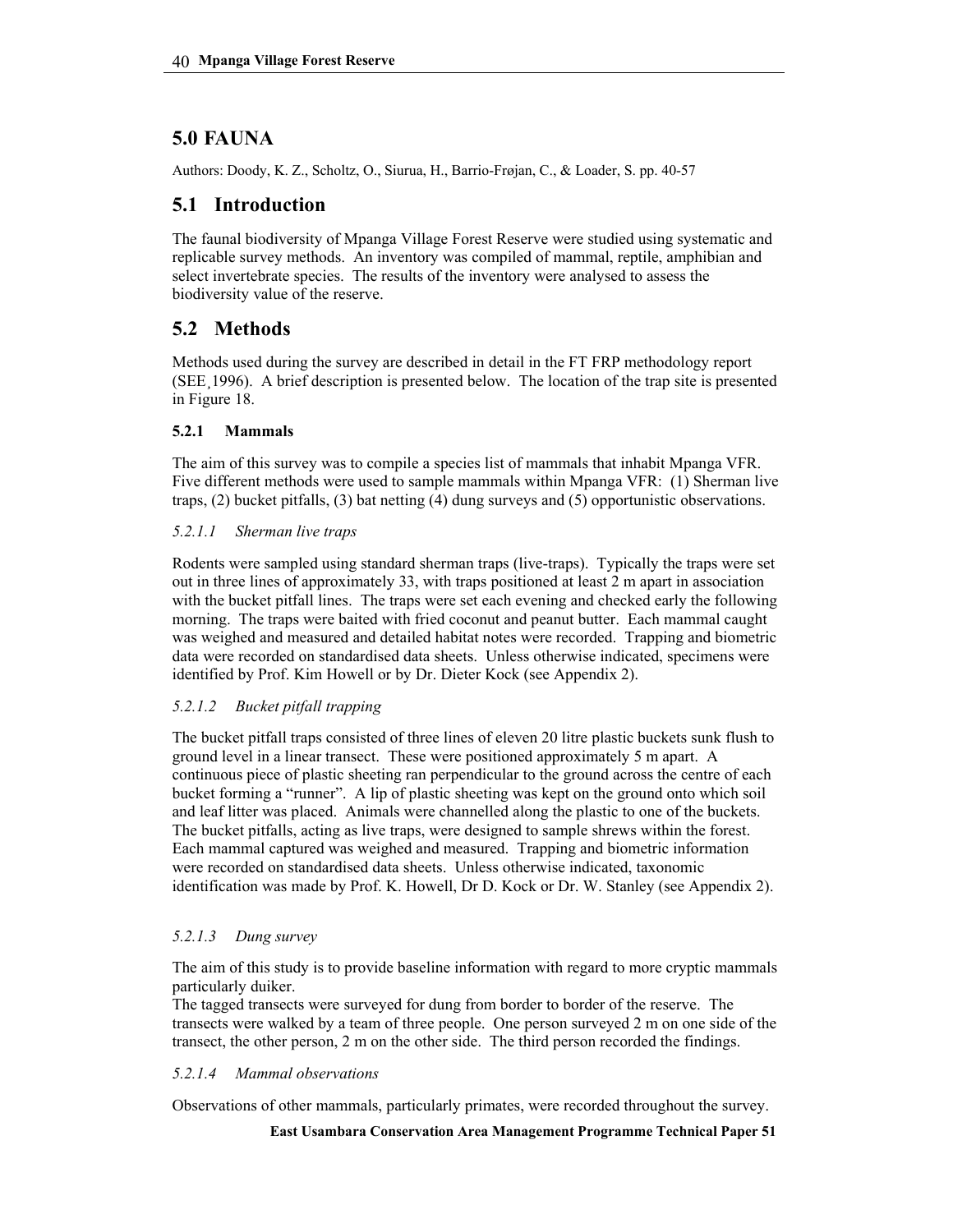### **5.2.2 Reptiles**

The aim of this study was to compile a species list of reptiles found within Mpangs VFR. Ground-dwelling reptiles were sampled using bucket pitfall traps (see 6.2.1.2 above). Opportunistic captures were also made by hand, or with a snake stick where necessary. Unless otherwise indicated, taxonomic identifications were made by Prof. Kim Howell or Dr. Don Broadley (see Appendix 2).

### **5.2.3 Amphibians**

The aim of this study was to compile a species list of amphibians found within Mpanga VFR. Ground-dwelling amphibians were sampled using the bucket pitfall method (see 5.2.1.2 above). Opportunistic captures were also made, particularly of tree frogs. After rain, typical amphibian habitats were targeted for sampling. Unless otherwise indicated, taxonomic identifications were made by Prof. Kim Howell or by Prof. John Poynton (see Appendix 2).

### **5.2.4 Invertebrates**

Three groups of invertebrates were sampled: (1) butterflies; (2) molluscs and (3) millipedes.

### *5.2.4.1 Butterflies*

The aim of this study was to compile a species list of butterflies. Butterflies were sampled using Blendon-style traps set in the tree canopy. Rotting banana was used as bait. Traps were checked at midday. Five traps were set for 10 nights in each of the five trapping sites. Unless otherwise indicated, taxonomic identifications were made by Steve Collins (see Appendix 2).

### *5.2.4.2 Mollusc*

The aim of this study was to compile a species list of molluscs. At each trapping site three sites with representative microhabitats were selected. At each of these sites a 1m x 1m quadrat was established. In this square, the leaf litter and the first 3 cm of soil was searched carefully for molluscs. All specimens were collected. Unless otherwise indicated, taxonomic identifications were made by Dr. B. Vercourt (see Appendix 2).

### *5.2.4.3 Millipedes*

The aim of this study was to compile a species list millipedes. At each trapping site three sites with representative microhabitats were selected. At each of these sites a 3m x 3m quadrat was established. In this square, the leaf litter and the first 3 cm of soil was searched carefully for millipedes. All specimens were collected. Unless otherwise indicated, taxonomic identifications were made by Dr. Richard Hoffman (see Appendix 2).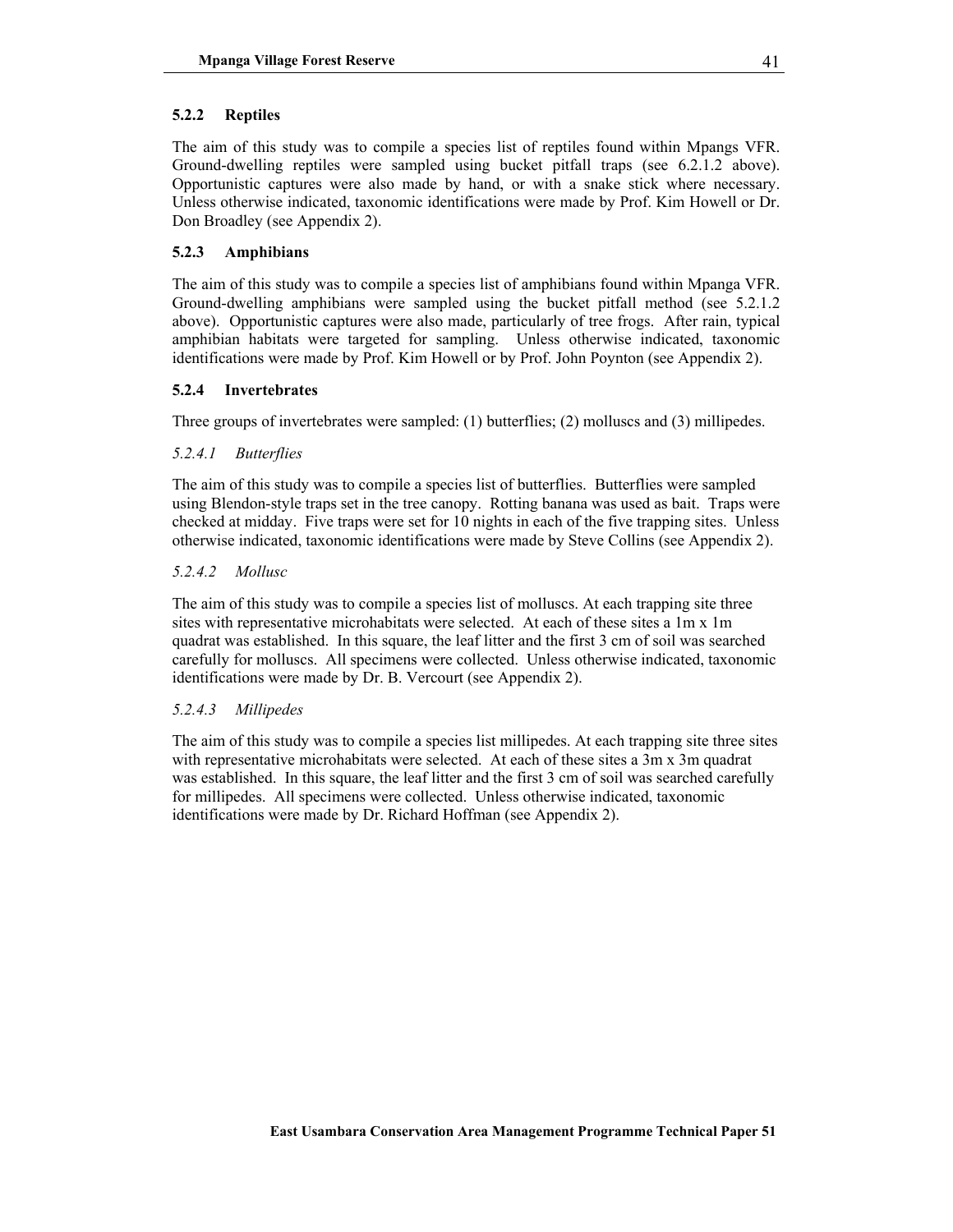# **5.3 Trapping sites and sampling intensity**

Five trapping sites were conducted in representative habitats. Table 13 describes the sites and Tables 14 and 15 summarise the sampling intensity for each site and for each trapping method.

| <b>Plot</b><br>number | <b>Vegetation type</b>         | Altitude (m) | Topography                                                                     | <b>Slope</b><br>(degrees) |
|-----------------------|--------------------------------|--------------|--------------------------------------------------------------------------------|---------------------------|
|                       | Lowland / Submontane<br>forest | $820 - 900$  | Ridge / Hill Top, Gully,<br>Steep Mid Slope, Gentle<br>Mid Slope, Gentle Upper | Various                   |
|                       |                                |              | Slope.                                                                         |                           |

**Table 14.** Summary descriptions of trap site.

**Table 15.** Sampling intensity by trap night (number of nights x number of traps).

| <b>Trapping method</b> | Plot 3                            |
|------------------------|-----------------------------------|
| Date                   | November $11^{th} - 20^{th}$ 1999 |
| Snap traps             | 993                               |
| Bucket pitfall*        | 330                               |
| Butterfly traps        | 50                                |
| Molluscs**             | 3                                 |
| Millipedes**           | 3                                 |

\* Each bucket represents one trap night.

\*\*This represents plots sampled not trap nights.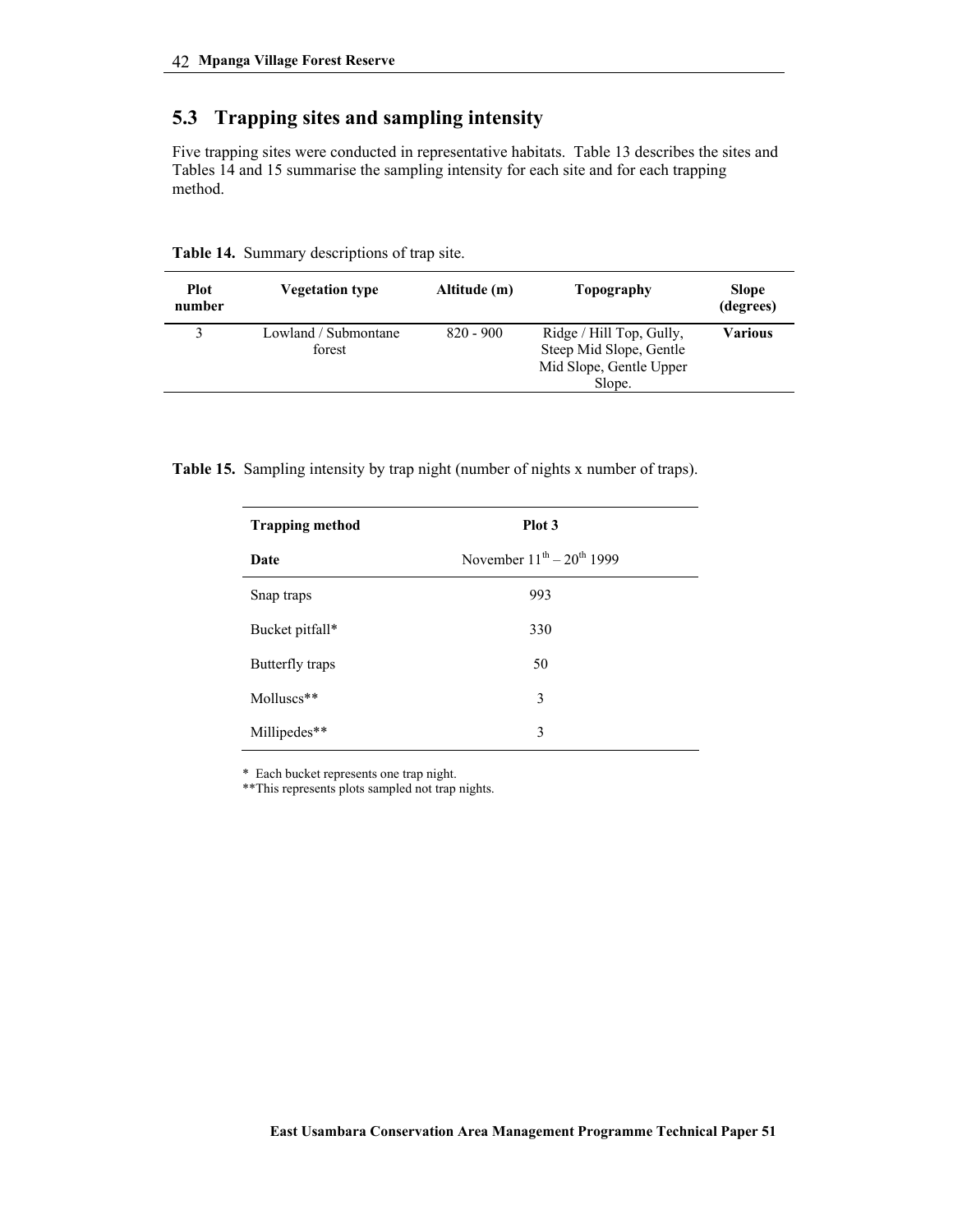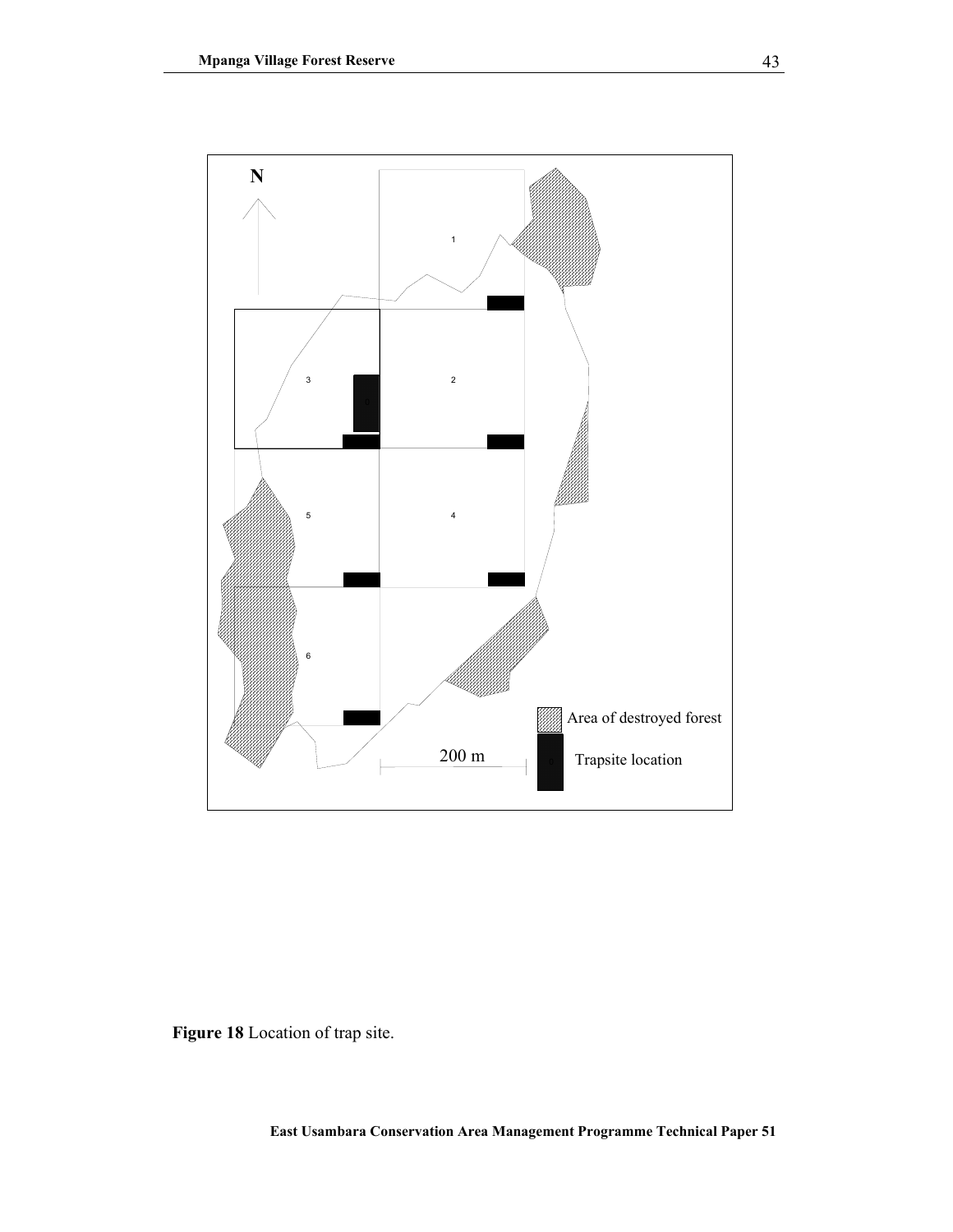# **5.4 Results**

## **5.4.1 Mammals**

### *5.4.1.1 Small mammals*

A total of 16 specimens were retained for taxonomic purposes, an additional 3 animals were identified and released. These represent at least 4 species from 2 families. Unfortunately taxonomic determinations were not available for most species at time of publication. Ecological type, endemic status and IUCN status were compiled from the National Biodiversity Database (UDSM, 1997) Kingdon (1997), IUCN (1996) and Kingdon (1974, 1989). Nomenclature names follow Kingdon (1997).

### **Table 16** Summary of small mammals (non-bats).

| <b>Species</b>         | <b>Ecological</b><br><b>Type</b> | Endemic<br><b>Status</b> | <b>IUCN</b><br>status | <b>Capture location</b><br>by plot number | <b>Total</b> |
|------------------------|----------------------------------|--------------------------|-----------------------|-------------------------------------------|--------------|
|                        |                                  |                          |                       | 3                                         |              |
| <b>MURIDAE</b>         |                                  |                          |                       |                                           |              |
| Soft-furred rats       |                                  |                          |                       |                                           |              |
| <i>Praomys</i> spp.    | ŋ                                | 9                        |                       | 9                                         | 9            |
| Common mice            |                                  |                          |                       |                                           |              |
| Mus minutoides         | F                                | W                        |                       |                                           |              |
| Narrow-footed woodland |                                  |                          |                       |                                           |              |
| mice                   |                                  |                          |                       |                                           |              |
| <i>Grammomys</i> spp.  |                                  | W                        |                       |                                           |              |
| <b>SORICIDAE</b>       |                                  |                          |                       |                                           |              |
| White-toothed shrews   | $\Omega$                         | 9                        |                       |                                           |              |
| Crocidura spp.         |                                  |                          |                       |                                           | 5            |
| Total                  |                                  |                          |                       |                                           | 16           |

### *5.4.1.2 Dung survey*

No animal dung was observed during the survey period. Suggesting duiker species and bush pig commonly found in other EU reserves were absent from or at a very low density in the reserve.

### *5.4.1.3 Mammal observations*

A total of 4 species from 3 families were observed but not retained for taxonomic purposes. Ecological type, endemic status and IUCN status were compiled from the National Biodiversity Database (UDSM, 1997), Kingdon (1974), Kingdon (1989), Kingdon (1997) and IUCN (1996).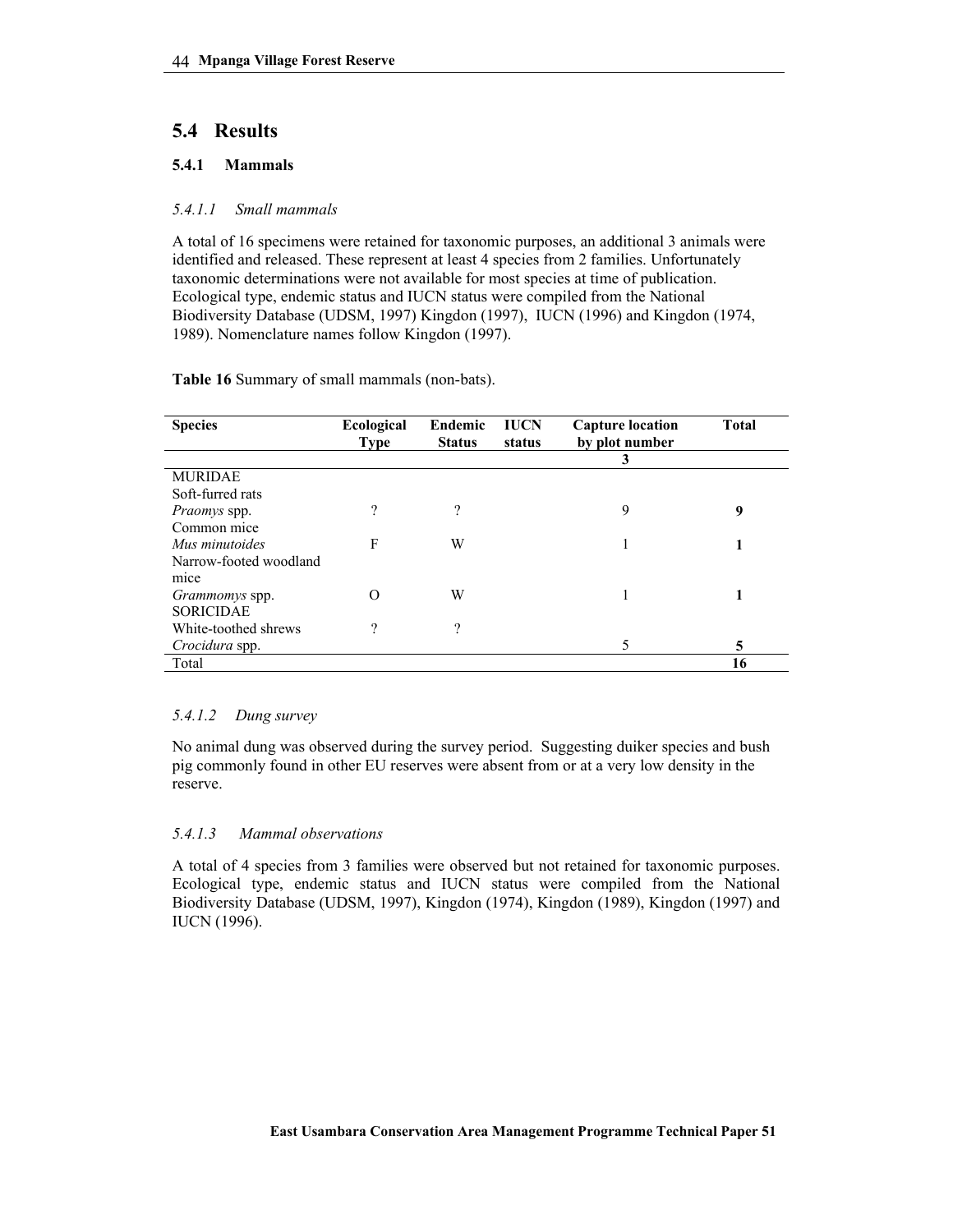### **Table 17** Summary of Mammal Observations

| <b>Species</b>                                                | Certainty | <b>Ecological</b><br><b>Type</b> | <b>Endemic</b><br>status | IUCN<br>status |
|---------------------------------------------------------------|-----------|----------------------------------|--------------------------|----------------|
| <b>COLOBIDAE</b><br>Angola pied colobus<br>Colobus angolensis | Definite  | F                                | W                        |                |
| <b>CERCOPITHECIDAE</b><br>Vervet Monkey                       |           |                                  |                          |                |
| Cercopithecus aethiops                                        | Definite  | f                                | W                        |                |
| Gentle monkey<br>Cercopithecus mitis<br><b>GALAGONIDAE</b>    | Definite  | f                                | W                        |                |
| Greater galago<br>Otolemur crassicaudatus                     | Definite  | f                                | W                        |                |

KEY TO ABBREVIATIONS FOR Table 17 (Definitions based on those described in the botanical section of this report). Ecological type:

• F - Forest dependent species: This is defined as primary forest only. It does not include forest edge or secondary forest;

• f - Forest dwelling but not forest dependent: Species occurring in primary forest as defined above as well as other vegetation types. Thus these are not forest-dependent species; and

• O - Non-forest species: These are species that do not occur in primary or secondary forest or forest edge.

#### Endemic status:

• E - Endemic: Occurring only in the Usambara mountains;

• N - Near endemic: Species with limited ranges usually only including coastal forest and/or East African lowland forests;

• W - Widespread distribution.

### IUCN status:

| TOUT Status. |                                                                                                    |
|--------------|----------------------------------------------------------------------------------------------------|
|              | • NT - Near-threatened                                                                             |
| <b>OR</b>    | Refers to observations outside but in proximity to the reserve to be considered associated to it.  |
| $\gamma$     | No data available                                                                                  |
|              | Certainty: Indicates the probability of the correctness of the identity of the species observed;   |
|              | Definite: Can be regarded as occurring in the reserve.                                             |
|              | Probable: Identification is likely but requires further information before being considered on the |
|              | reserve's species list.                                                                            |
|              | Possible: Species identification is may not be accurate.                                           |

### *5.4.1.4 Bats*

Bats were not surveyed during the study period.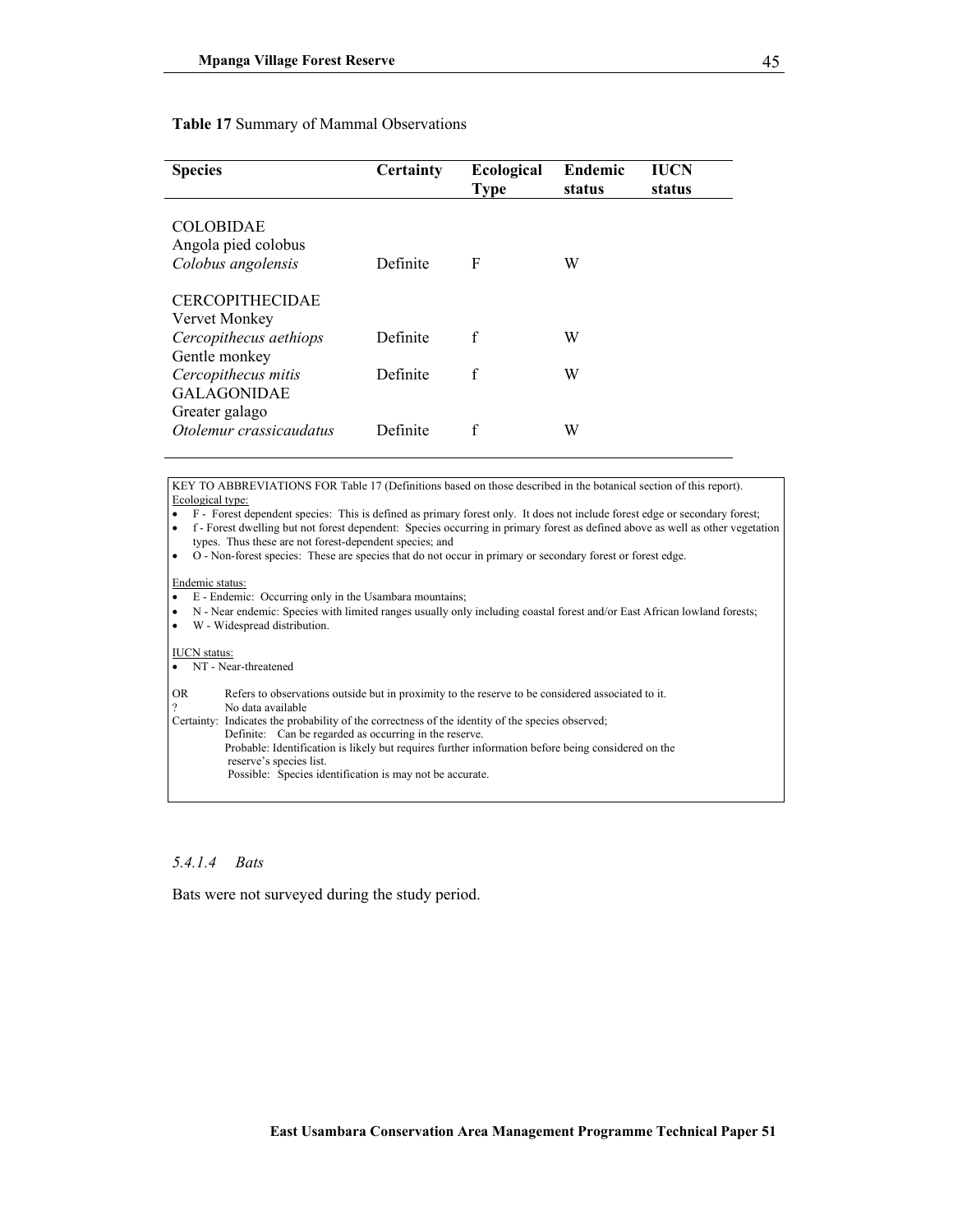### **5.4.2 Reptiles**

A total of 21 individuals were retained for taxonomic purposes. These specimens represent 8 species from 4 families. Ecological type, endemic status and IUCN status were compiled from the National Biodiversity Database (1996), IUCN (Hilton-Taylor 2000), Broadley & Howell (unpublished), Howell (1993), and Branch (1994).

**Table 18** Summary of reptiles.

| <b>Species</b>                                   | Ecol.<br><b>Type</b>     | End.<br><b>Status</b> | status   |                  | <b>IUCN</b> Capture location by plot and number collected |           |                |
|--------------------------------------------------|--------------------------|-----------------------|----------|------------------|-----------------------------------------------------------|-----------|----------------|
|                                                  |                          |                       |          | $\boldsymbol{2}$ | 3                                                         | <b>OR</b> | <b>Total</b>   |
| <b>GEKKONIDAE</b>                                |                          |                       |          |                  |                                                           |           |                |
| Common name                                      |                          |                       |          |                  |                                                           |           |                |
| Cnemaspis africana                               | F                        | W                     | NT       |                  | 3                                                         |           | 3              |
| <b>SCINIDAE</b><br>Kilimanjaro five-toed skink   |                          |                       |          |                  |                                                           |           |                |
| Leptosiaphos kilimensis                          | F                        | N                     | VU       |                  | 9                                                         |           | 9              |
| Speckle-lipped skink                             |                          |                       |          |                  |                                                           |           |                |
| Mabuya maculilabris                              | $\mathbf f$              | W                     |          |                  | $\overline{2}$                                            |           | $\overline{2}$ |
| <b>ELAPIDAE</b>                                  |                          |                       |          |                  |                                                           |           |                |
| Elapsoidea spp.                                  | $\overline{\mathcal{C}}$ | $\gamma$              | $\gamma$ |                  |                                                           | 2         | $\overline{2}$ |
| <b>COLUBRIDAE</b>                                |                          |                       |          |                  |                                                           |           |                |
| Tornier's cat snake                              |                          |                       |          |                  |                                                           |           |                |
| Crotaphopeltis tornieri                          | F                        | W                     | VU       | 1                | 1                                                         |           | $\overline{2}$ |
| Olive marsh-snake                                |                          |                       |          |                  |                                                           |           |                |
| Natriciteres olivacea                            | f                        | W                     |          | 1                |                                                           |           | 1              |
| Common name                                      |                          |                       |          |                  |                                                           |           |                |
| Philothamnus hoplogaster<br>Usambara green-snake | f                        | W                     |          |                  | 1                                                         |           | 1              |
| Philothamnus macrops                             | F                        | N                     | VU       |                  |                                                           | 1         | 1              |
| Total                                            |                          |                       |          |                  |                                                           |           | 21             |
|                                                  |                          |                       |          |                  |                                                           |           |                |

An additional three species from two families were observed but not collected (Table 20).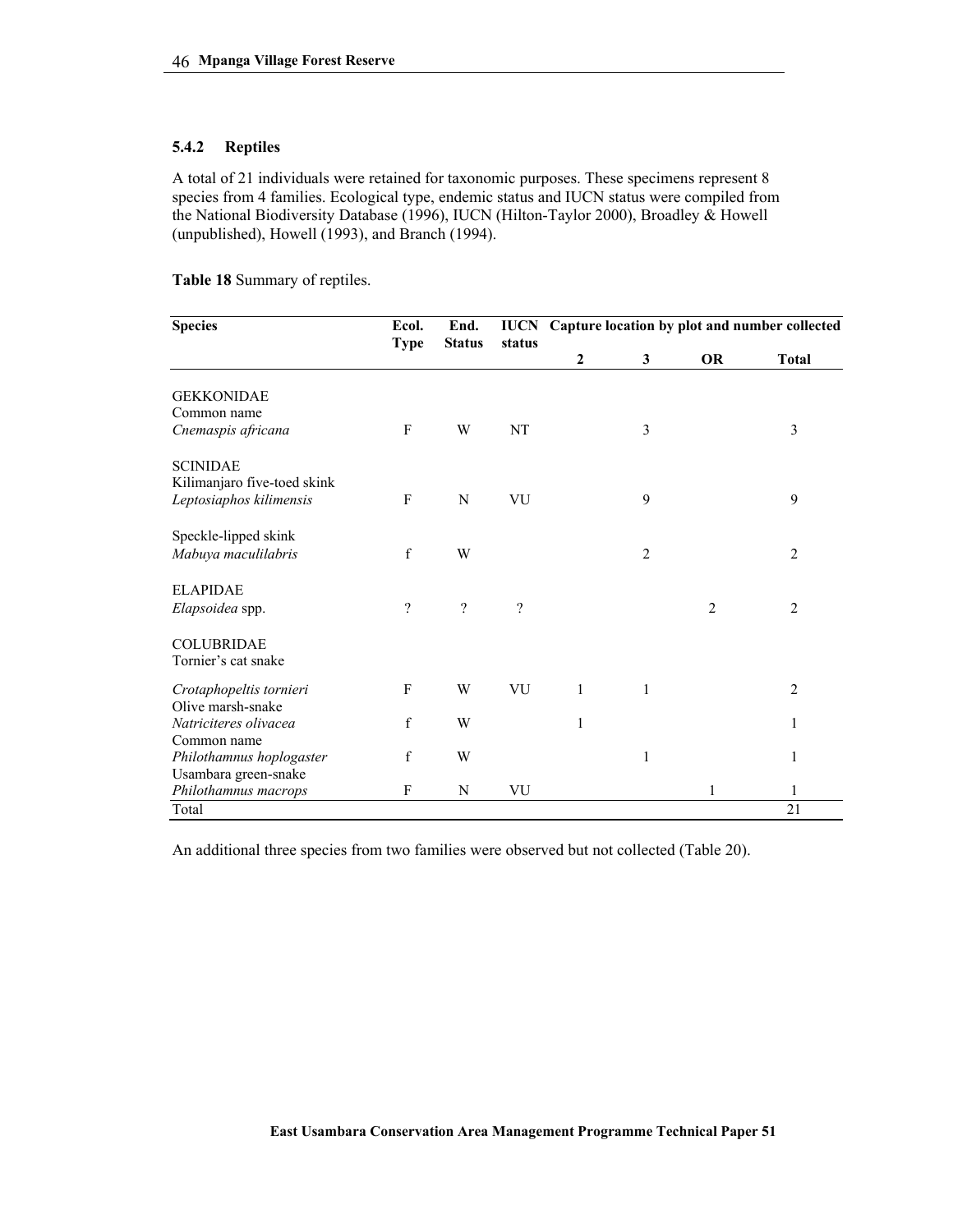**Table 19** Ranges for near-endemic reptile species recorded (Howell, 1993).

| Near Endemic Species      | Range                                                  |
|---------------------------|--------------------------------------------------------|
| Bradypodion fischeri      | Usambaras; Nguru; Ulugurus;                            |
| Philothamnus macrops      | <b>Usambaras</b> ; Coastal forest                      |
| Rhampholeon brevicaudatus | East Usambaras; Ulugurus; Udzungwas; Coastal<br>forest |
|                           |                                                        |

#### **Table 20** Summary of reptile observations

| <b>Species</b>                      | <b>Certainty</b> | <b>Ecological</b><br>type | Endemic<br>status | <b>Observation</b><br>location | IUCN/<br><b>CITES</b><br>status |
|-------------------------------------|------------------|---------------------------|-------------------|--------------------------------|---------------------------------|
| <b>CHAMAELEONIDAE</b>               |                  |                           |                   |                                |                                 |
| Bearded pigmy-<br>chameleon         |                  |                           |                   |                                |                                 |
|                                     | Certain          | F                         | N                 | UK                             | VU                              |
| Rhampholeon<br><i>brevicaudatus</i> |                  |                           |                   | Observed 4                     |                                 |
| Common name                         |                  |                           |                   | times                          |                                 |
| Bradypodion fischeri                | Certain          | F                         | N                 | UK                             | VU                              |
| (fischeri)                          |                  |                           |                   | Observed 1                     | <b>CITES</b>                    |
|                                     |                  |                           |                   |                                | Appendix II                     |
| <b>COLUBRIDAE</b>                   |                  |                           |                   |                                |                                 |
| Mozambique vine-snake               |                  |                           |                   |                                |                                 |
| Thelotornis capensis                | Certain          | F                         | W                 | UK                             |                                 |
|                                     |                  |                           |                   |                                |                                 |

KEY TO ABBREVIATIONS FOR Table 18 and Table 20 (Definitions based on those described in Section 1.2).

### Ecological type:

F - Forest dependent species: This is defined as primary forest only. It does not include forest edge or secondary forest;

- f Forest dwelling but not forest dependent: Species occurring in primary forest as defined above as well as other vegetation types. Thus these are not forest-dependent species; and
- O Non-forest species: These are species that do not occur in primary or secondary forest or forest edge.

#### Endemic status:

N – Near endemic: Species with limited ranges usually only including coastal forest and/or the Eastern Arc mountains;

W – Widespread distribution

#### IUCN status:

- V Vulnerable
- $R Rare$

OR: Refers to observations outside but in proximity to the reserve to be considered associated to it. Certainty: Indicates the probability of the correctness of the identity of the species observed; Definite: Can be regarded as occurring in the reserve. Probable: Identification is likely but requires confirmation before placing on the reserve's species list.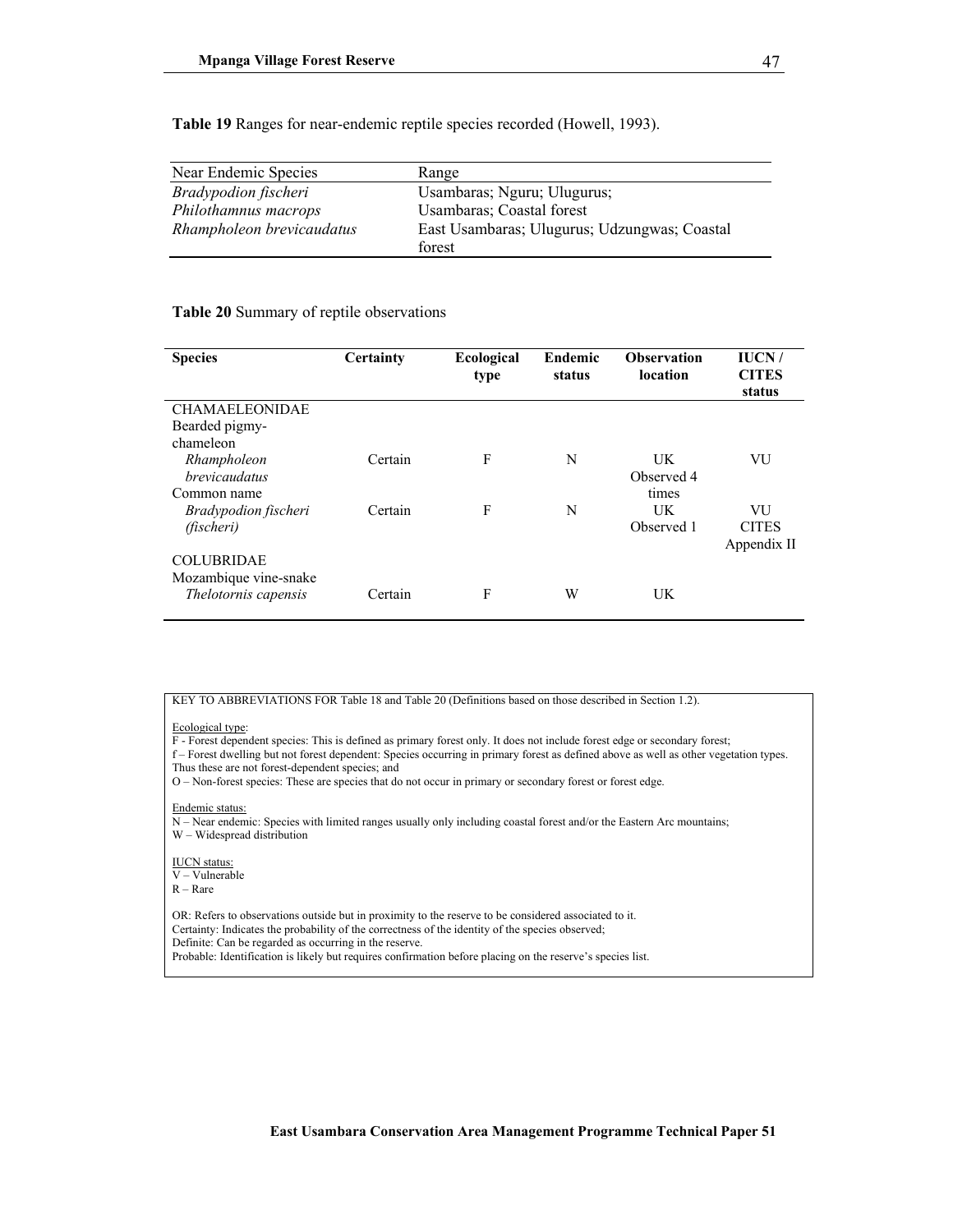

**Figure 19** Distribution of forest dependent reptile species.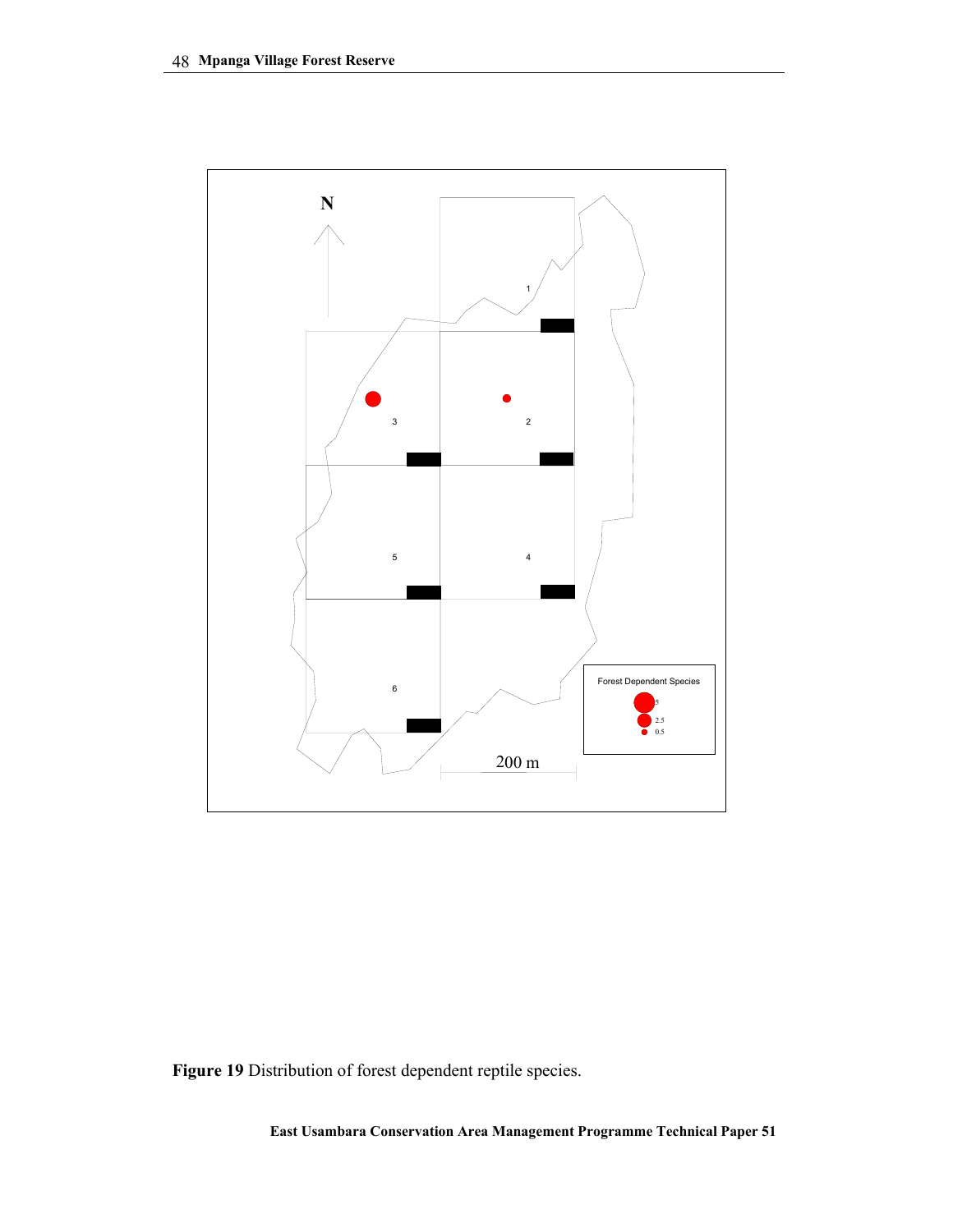

**Figure 20** Distribution of near-endemic reptile species.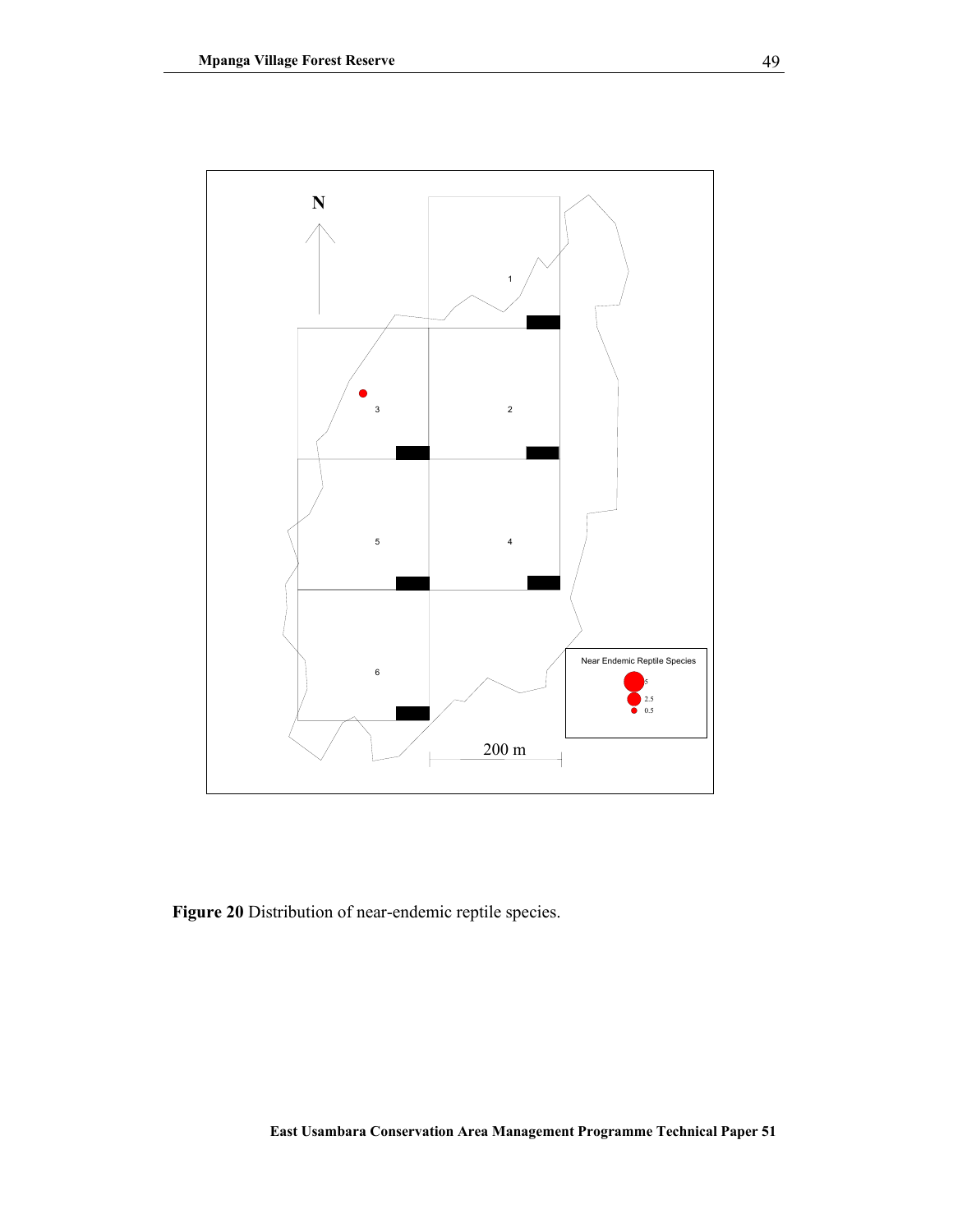### **5.4.3 Amphibians**

A total of 29 individuals were retained for taxonomic purposes. These specimens represent 13 species from 5 families. Ecological type, endemic status and IUCN status were compiled from the National Biodiversity Database (UDSM, 1997), IUCN (1996) and Poynton and Broadley (1991). Identifications were provided by K. M. Howell or are awaiting confirmation from J. C. Poynton. Common names are from Passmore and Carruthers (1995).

**Table 21** Summary of amphibians.

| <b>Species</b>             | Ecol.        | End.          | <b>IUCN</b> | Capture site by plot and | <b>Total</b>     |           |                |
|----------------------------|--------------|---------------|-------------|--------------------------|------------------|-----------|----------------|
|                            | <b>Type</b>  | <b>Status</b> | status      |                          | number collected |           |                |
|                            |              |               |             | $\overline{\mathbf{3}}$  | 6                | <b>OR</b> |                |
| <b>ARTHROLEPTIDAE</b>      |              |               |             |                          |                  |           |                |
| Dune squeaker              |              |               |             |                          |                  |           |                |
| Arthroleptis stenodactylus | $\mathbf{f}$ | W             |             | 5                        |                  | 1         | 6              |
| Dwarf squeaker             |              |               |             |                          |                  |           |                |
| Arthroleptis xenodactylus  | $\mathbf{F}$ | N             | VU          | $\overline{2}$           |                  |           | $\overline{2}$ |
|                            |              |               |             |                          |                  |           |                |
| <b>BUFONIDAE</b>           |              |               |             |                          |                  |           |                |
| Dead-leaf toad             |              |               |             |                          |                  |           |                |
| Bufo brauni                | $\mathbf{F}$ | N             | VU          | $\mathbf{1}$             |                  |           | 1              |
| Flat backed toad.          |              |               |             |                          |                  |           |                |
| Nectophrynoides tornieri   | $\mathbf{F}$ | N             | VU          | $\overline{4}$           |                  | 1         | 5              |
|                            |              |               |             |                          |                  |           |                |
| <b>HYPEROLIIDAE</b>        |              |               |             |                          |                  |           |                |
| Reed frogs                 |              |               |             |                          |                  |           |                |
| Hyperolius mitchelli       | $\rm F$      | W             |             |                          | $\overline{2}$   |           | $\overline{2}$ |
| Hyperolius punticulatus    | F            | W             |             |                          |                  | 1         | $\mathbf{1}$   |
| Tree frogs                 |              |               |             |                          |                  |           | $\overline{c}$ |
| Leptopelis uluguruensis    | F            | N             | VU          | $\frac{2}{3}$            |                  |           | $\overline{3}$ |
| Leptopelis vermiculatus    | F            | N             | <b>NT</b>   |                          |                  | 1         | $\mathbf{1}$   |
|                            |              |               |             |                          |                  |           |                |
| MICROHYLIDAE               |              |               |             |                          |                  |           |                |
| Callulina kreffti          | $\mathbf{F}$ | N             | VU          | $\mathbf{1}$             |                  |           | 1              |
| Rain frog                  |              |               |             |                          |                  |           |                |
| Probreviceps macrodactylus | F            | N             | NT          | $\overline{2}$           |                  |           | $\overline{2}$ |
| Plain grass frogs          |              |               |             |                          |                  |           |                |
| Ptychadena anchietae       | f            | W             |             |                          |                  | 1         | 1              |
| Puddle frogs               |              |               |             |                          |                  |           |                |
| Phrynobatrachus acridoides | f            | W             |             |                          |                  | 1         | 1              |
| Common river frog          |              |               |             |                          |                  |           |                |
| Rana angolensis            | $\mathbf f$  | W             |             |                          |                  | 1         |                |
| Total                      |              |               |             |                          |                  |           | 29             |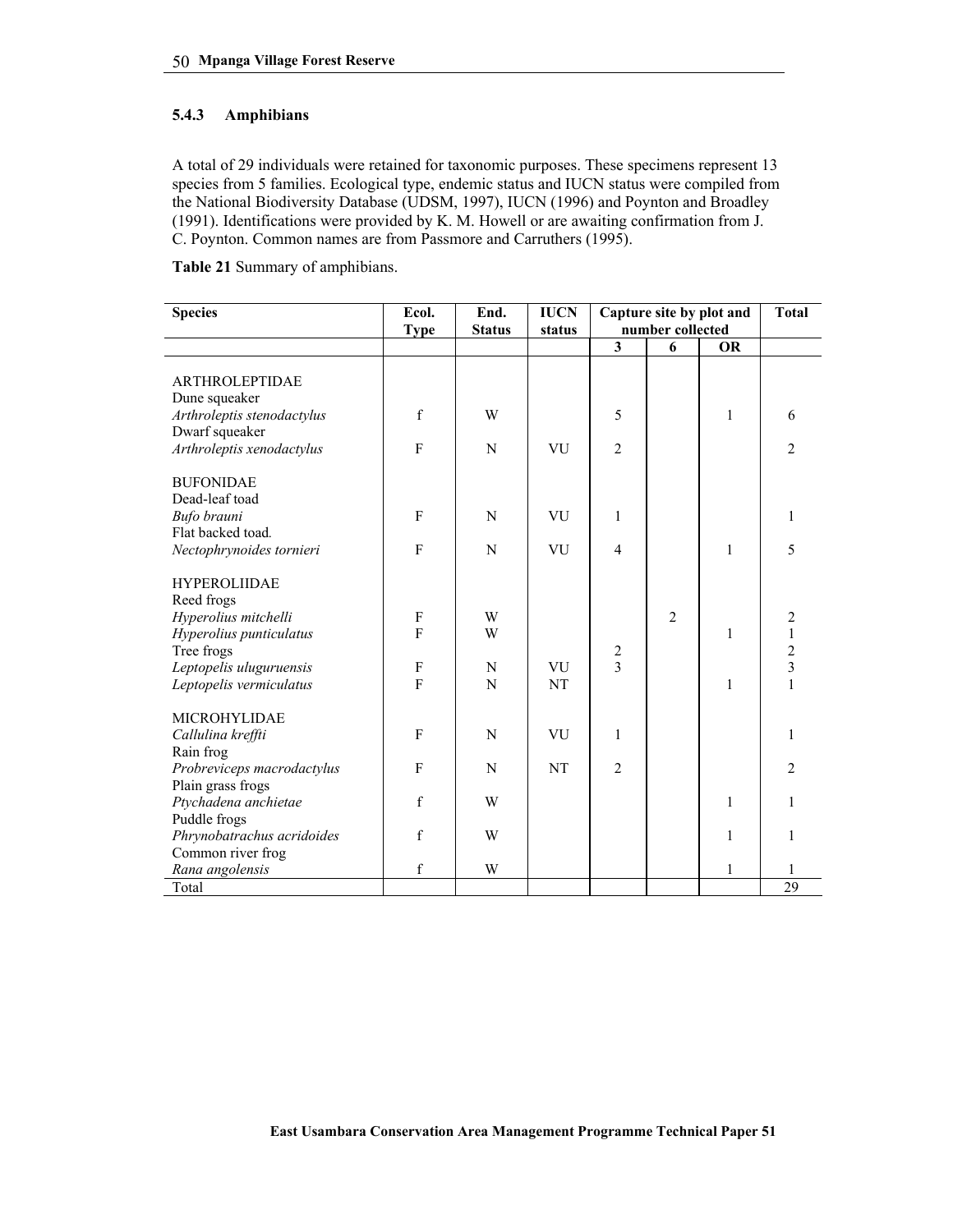| Near Endemic Species       | Range                                           |
|----------------------------|-------------------------------------------------|
| Arthroleptis xenodactylus  | West and East Usambara; and Uluguru.            |
| Bufo brauni                | West and East Usambara; Uluguru; and Udzungwa.  |
| Callulina kreffti          | West and East Usambara; Nguru; Uluguru;         |
|                            | Udzungwa and Taita Hills (Kenya).               |
| Leptopelis uluguruensis    | West and East Usambara; Uluguru; and Udzungwa.  |
| Leptopelis vermiculatus    | West and East Usambara; and Southern Highlands. |
| Nectophrynoides tornieri   | West and East Usambara; Uluguru; and Udzungwa.  |
| Probreviceps macrodactylus | West and East Usambara; Uluguru; and Rungwe     |

**Table 22** Ranges for endemic and near-endemic amphibian species recorded (Howell, 1993).

An additional two individuals from one species were observed but not collected.

**Table 23** Summary of amphibian observations.

| <b>Species</b>       | <b>Certainty</b> | Ecological | Endemic | <b>Observation</b> |
|----------------------|------------------|------------|---------|--------------------|
|                      |                  | type       | status  | location           |
| <b>HYPEROLIDAE</b>   |                  |            |         |                    |
| Reed Frog            |                  |            |         |                    |
| Hyperolius mitchelli | Probable         | E          | W       | UK                 |
|                      |                  |            |         | Observed 2 times   |

KEY TO ABBREVIATIONS FOR Table and Table (Definitions based on those described in Section 1.2).

#### Ecological type:

F – Forest dependent species: This is defined as primary forest only. It does not include forest edge or secondary forest; f – Forest dwelling but not forest dependent: Species occurring in primary forest as defined above as well as other vegetation types. Thus these are not forest-dependent species; and

O – Non-forest species: These are species that do not occur in primary or secondary forest or forest edge.

#### Endemic status:

N – Near endemic: Species with limited ranges usually only including coastal forest and/or the Eastern Arc mountains; W – Widespread distribution

IUCN status: V – Vulnerable

R – Rare

OR: Refers to observations outside but in proximity to the reserve to be considered associated to it. Certainty: Indicates the probability of the correctness of the identity of the species observed; Definite: Can be regarded as occurring in the reserve. Probable: Identification is likely but requires confirmation before placing on the reserve's species list.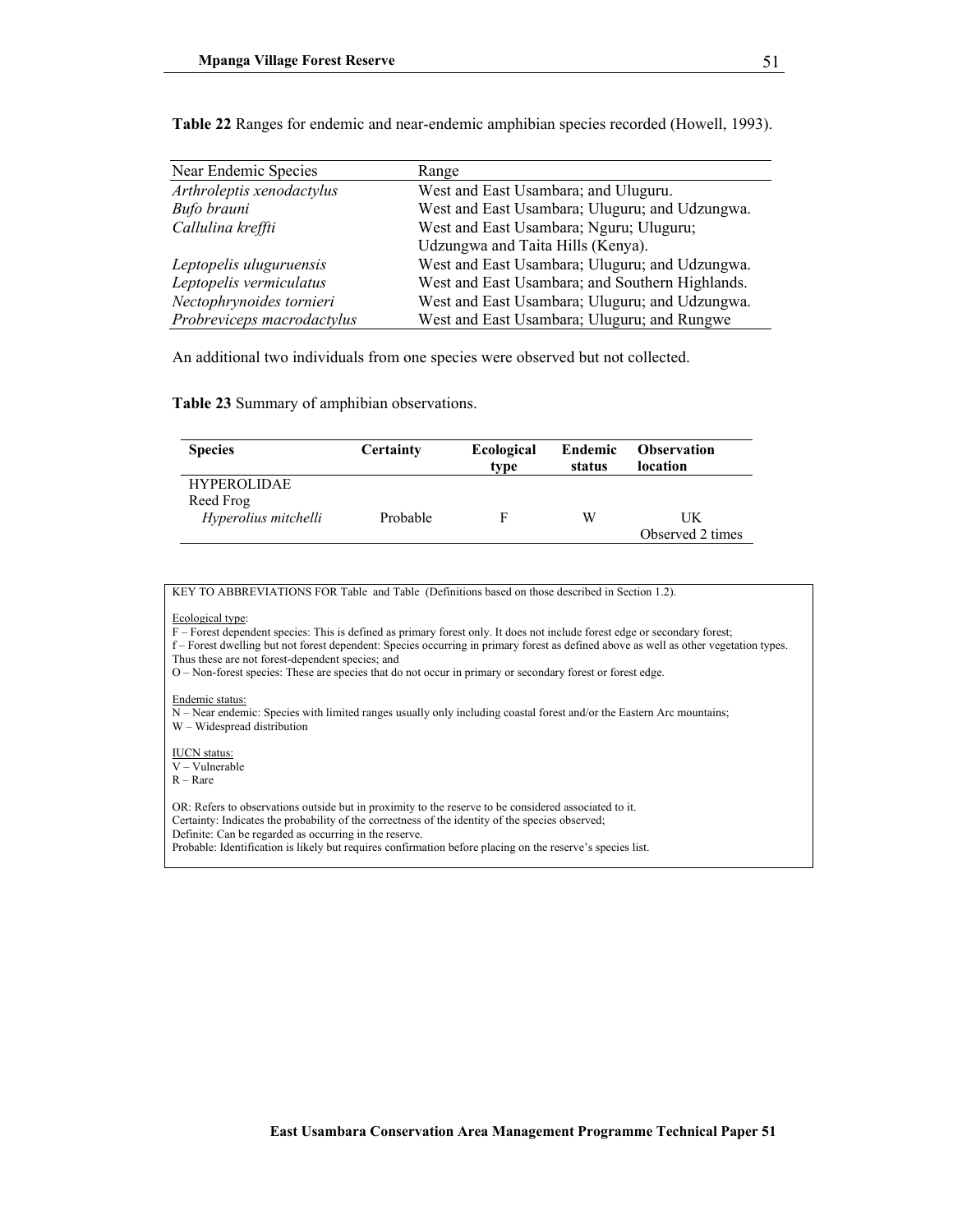

**Figure 21** Distribution of forest dependent amphibian species.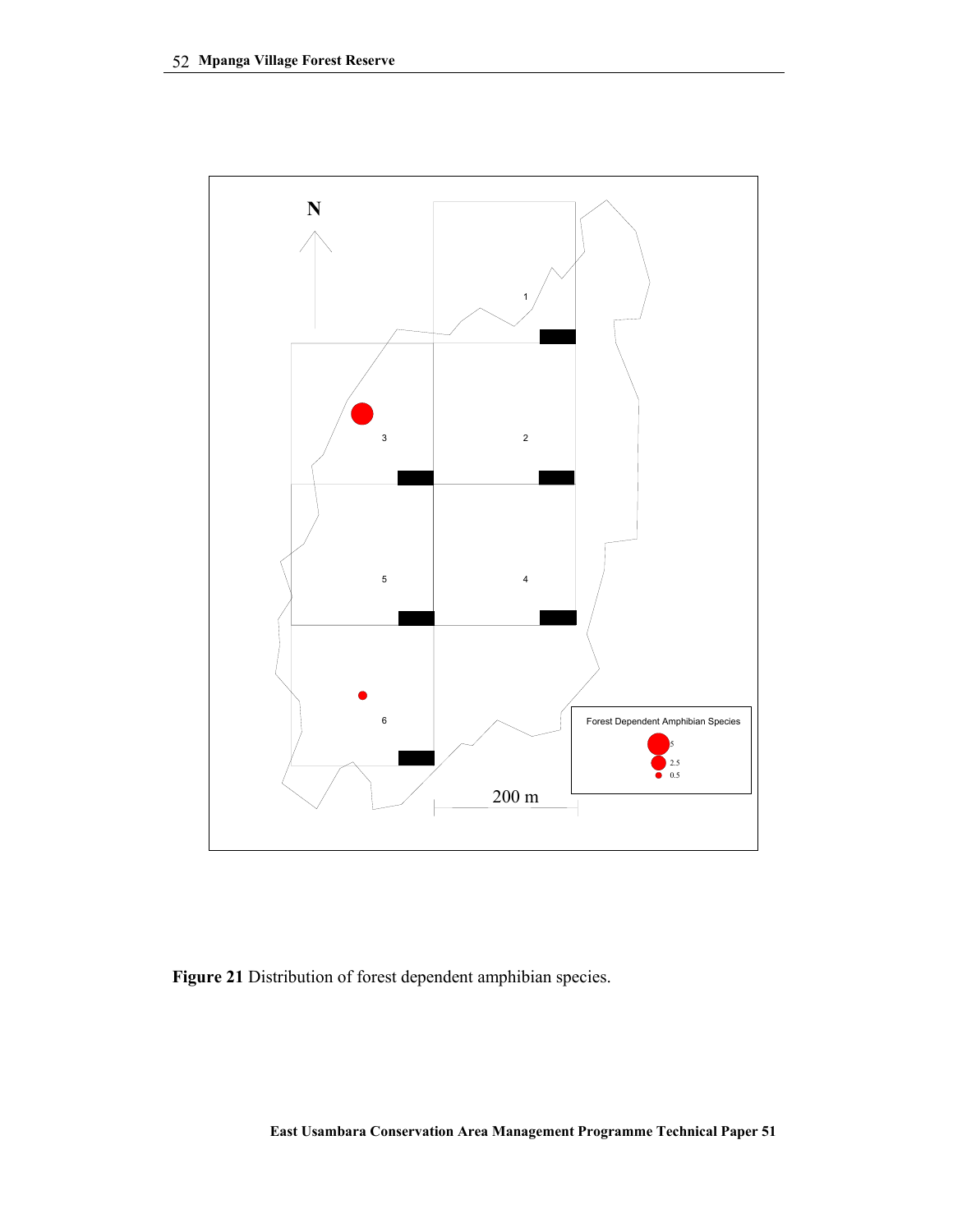

**Figure 22** Distribution of near-endemic amphibian species.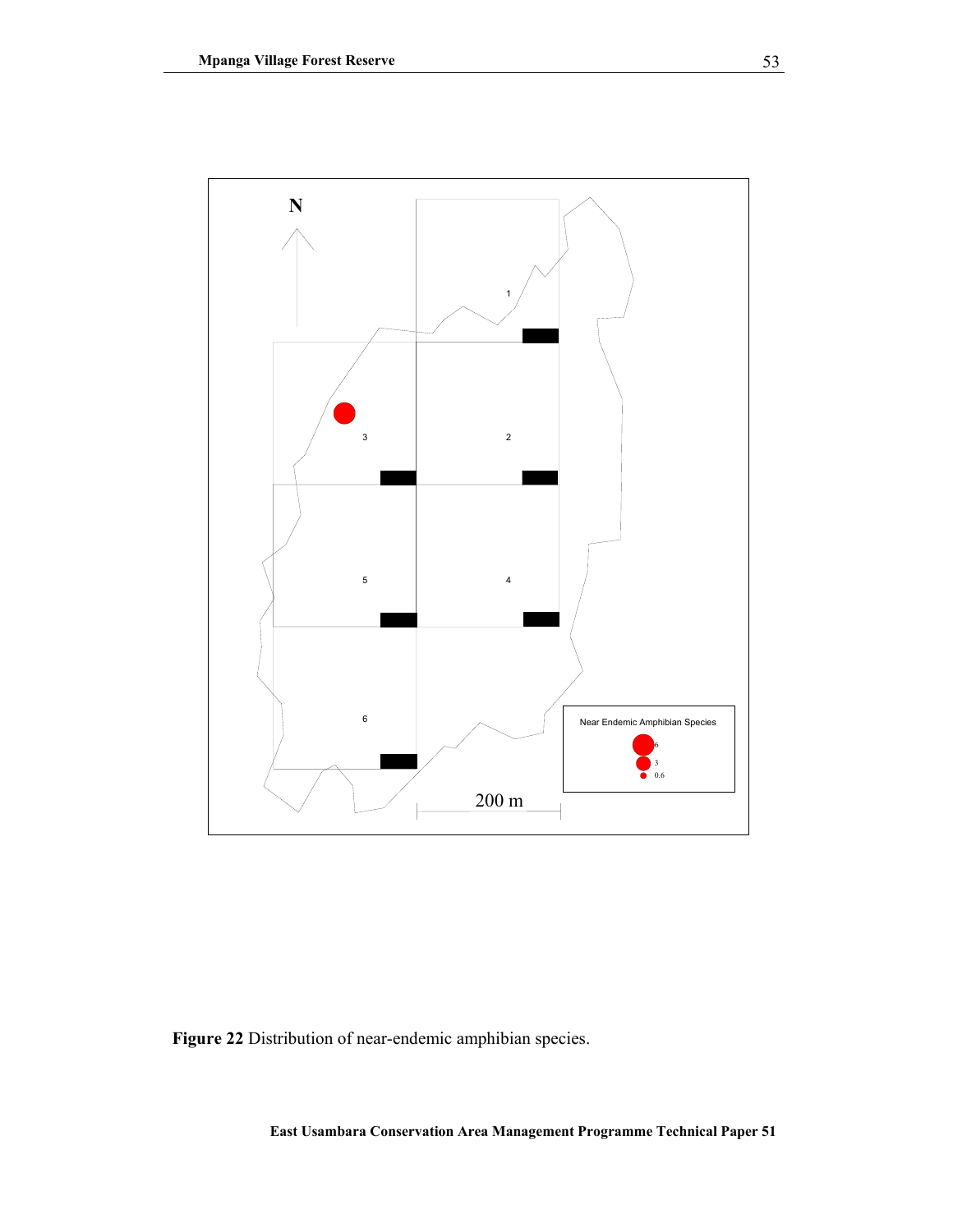### **5.4.4 Invertebrates**

### *5.4.4.1 Butterflies*

Butterflies were collected at the trapsite and around the reserve for a period of 10 days. A total of 37 specimens were retained for taxonomic purposes, of these 35 have been tentatively identified by Frontier Tanzania personnel. They represent 17 species from six families. Ecological type and endemic status were compiled from Kielland (1990).

| <b>Table 24 Summary of butterflies</b> |  |
|----------------------------------------|--|
|----------------------------------------|--|

| <b>Species</b>                | Ecol.       | End.          | Number of             |
|-------------------------------|-------------|---------------|-----------------------|
|                               | <b>Type</b> | <b>Status</b> | individuals collected |
| <b>PAPILIONIDAE</b>           |             |               |                       |
| Papilio dardanus tibullus     | F           | W             | $\overline{2}$        |
| <b>DANAIDAE</b>               |             |               |                       |
| Amauris niavius dominicus     | F           | W             | $\overline{2}$        |
| <b>SATYRIDAE</b>              |             |               |                       |
| Melantis leda africana        | f           | W             | 2                     |
| Bicyclus campinus ocelligerus | F           | W             |                       |
| Bicyclus safitza              | f           | W             | 4                     |
| <b>NYMPHALIDAE</b>            |             |               |                       |
| Euxanthe tiberius tiberius    | F           | N             | 1                     |
| Charaxes brutus alcyone       | f           | W             |                       |
| Charaxes cithaeron kennethi   | F           | W             |                       |
| Charaxes pollux mirabilis     | F           | W             | 2                     |
| Euphaedra neophron littoralis | F           | W             | 3                     |
| Aterica galene theophanes     | f           | W             | 4                     |
| Catuna sikorana               | F           | W             |                       |
| Pseudacraea dolomena usagara  | F           | W             |                       |
| Eurytela dryope angulata      | f           | W             | 3                     |
| Eurytela hiarbas lita         | F           | W             |                       |
| <b>ACRAEIDAE</b>              |             |               |                       |
| Bematistes aganice montana    | f           | W             | 4                     |
| <b>LYCAENIDAE</b>             |             |               |                       |
| Oboronia bueronica            | F           | W             | 2                     |

KEY TO ABBREVIATIONS FOR Table

Ecological type:

• F - Forest dependent species: This is defined as primary forest only. It does not include forest edge or secondary forest;

• f - Forest dwelling but not forest dependent: Species occurring in primary forest as defined above as well as other vegetation types. Thus these are not forest-dependent species; and

• O - Non-forest species: These are species that do not occur in primary or secondary forest or forest edge.

#### Endemic status:

- E Endemic: Occurring only in the Usambara mountains;
- N Near endemic: Species with limited ranges usually only including coastal forest and/or the Eastern Arc mountains;

• W - Widespread distribution.

### *5.4.4.2 Molluscs*

5 Mollusc specimens were retained for taxonomic purposes. Unfortunately, taxonomic determinations were not available at the time of publication.

### *5.4.4.3 Millipedes*

16 Millipede specimens were retained for taxonomic purposes. Unfortunately, taxonomic determinations were not available at the time of publication.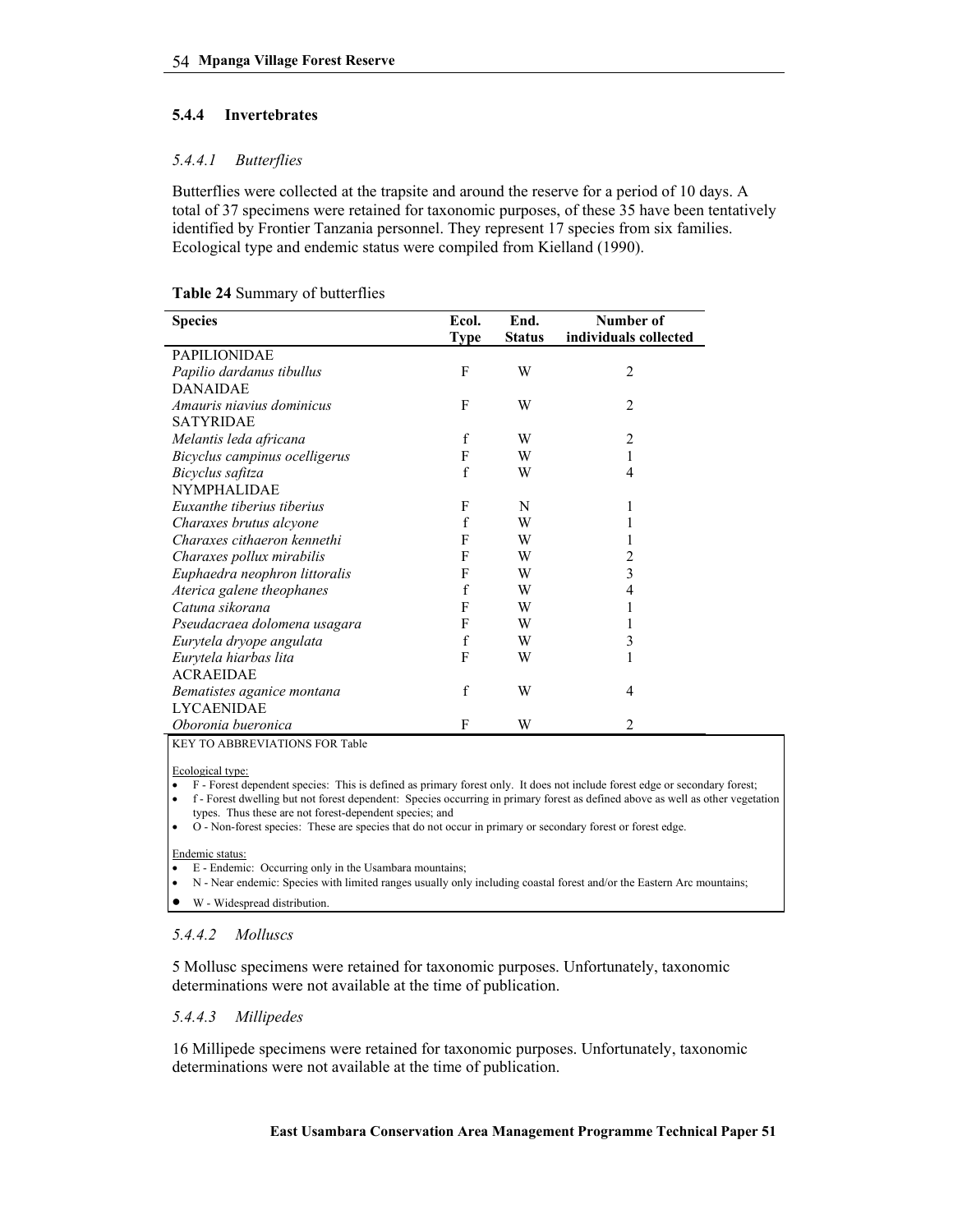# **5.5 Summary**

### *Species Richness*

In this section, species are examined in terms of how frequently they were recorded. Those species that were recorded three or more times during the survey were considered locally common. Although unproven this figure is based on the assumption that the frequency of records reflects the abundance of the species within the local area. Table 24 provides the number of families and approximate numbers of species recorded.

|  |  | Table 25. Summary of faunal families and species (identified to date). |  |
|--|--|------------------------------------------------------------------------|--|
|  |  |                                                                        |  |

| <b>Taxon</b>       | <b>Number of families</b> | <b>Number of species</b> |
|--------------------|---------------------------|--------------------------|
| Mammals (not bats) | 5                         |                          |
| Birds*             | 3                         |                          |
| Reptiles           | 6                         |                          |
| Amphibians         | 13                        | 4                        |
| <b>Butterflies</b> | 17                        | 6                        |
| <b>Molluscs</b>    | Unknown                   | Unknown                  |
| Millipedes         | Unknown                   | Unknown                  |

**\* Does not represent all species in reserve, information was not recorded through systematic observations.** 

### **Mammals:**

The most common small mammal species was *Praomys* sp. (Soft furred rat). It is possible that there was more than one species of *Praomys*.

The genus *Crocidura* sp. (White toothed shrews) appeared to be locally common. It is probable that the sample represents more than one species of *Crocidura*.

### **Reptiles:**

The most common reptile species was *Leptosiaphos kilimensis* (Kilimanjaro five-toed skink). The only other reptile species that appeared to be locally common was *Cnemaspis africana* (Usambara Forest gecko).

### **Amphibians:**

The most common amphibian species was *Arthroleptis stenodactylus* (Dune squeaker). Other species which appeared to be locally common were: *Nectophrynoides tornieri* (Flat backed toad) and *Leptopelis ulugurensis* (Tree frog).

### **Butterflies**

Three species were equally most common. These were: *Bicyclus safitza, Aterica galene theophanes* and *Bematistes aganice montana*.

Other locally common species were: *Euphaedra neophron littoralis* and *Eurytela dryope angulata*.

### **Molluscs**

Taxonomic determinations were not available at time of publication.

### **Millipedes**

Taxonomic determinations were not available at time of publication.

### **Endemics and near-endemics:**

11 species of vertebrates (mammal, reptile and amphibian) were recorded as endemic or nearendemic to the Usambaras during the survey. Four of which appeared to be locally common, as they were recorded at least three times during the survey. These species were: [Reptiles] -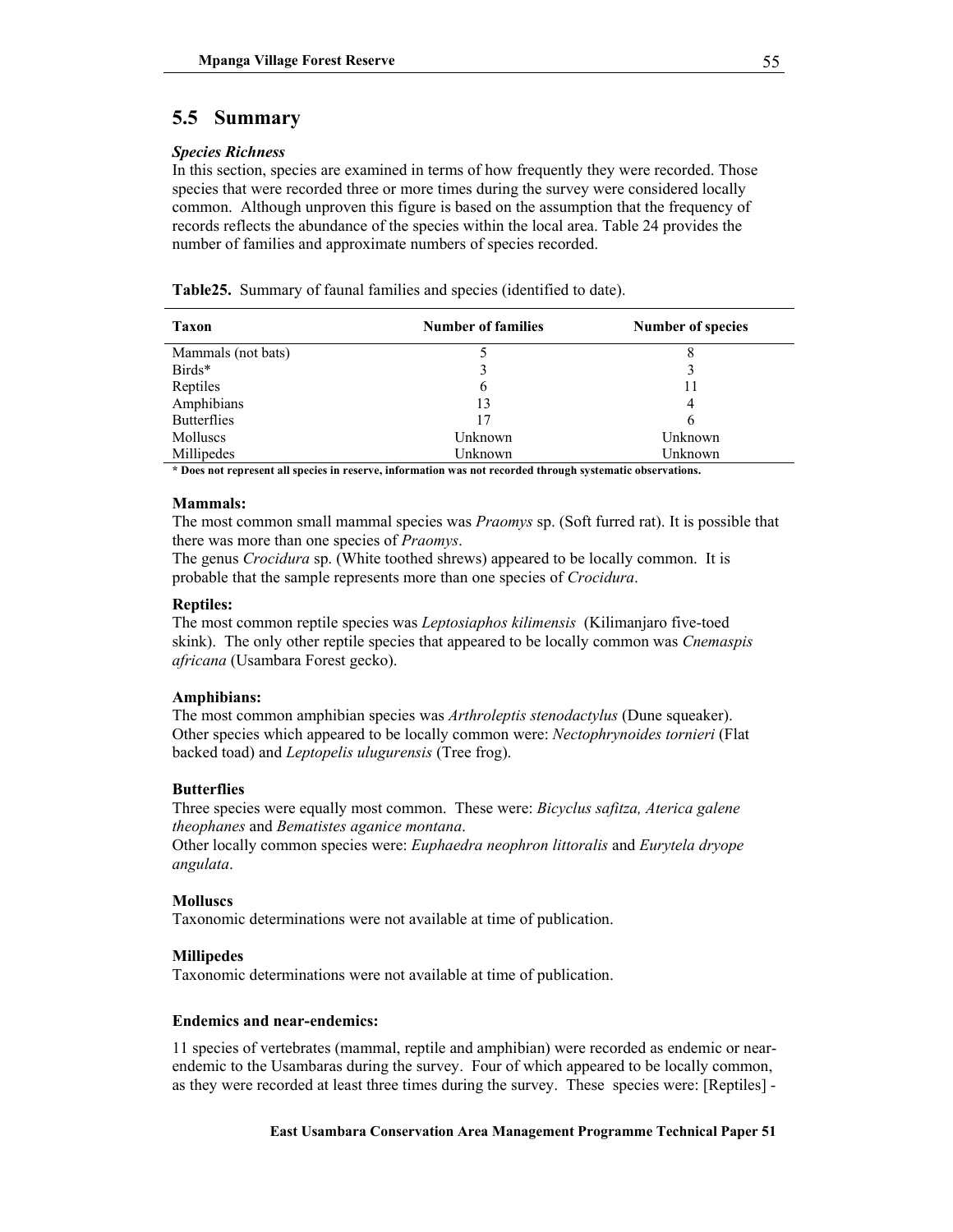*Cnemaspis africana, Rhampholeon brevicaudatus and* [Amphibians] *- Nectophrynoides tornieri* and *Leptopelis uluguruensis*.

### **Forest dependent species:**

27 species of vertebrates (mammal, reptile and amphibian) were recorded as dependent on primary forest during the survey. Five of which appeared to be locally common. These were: [Reptiles] *Cnemaspis africana, Leptosiaphos kilimensis, Rhampholeon brevicaudatus,* [Amphibians] *Nectophrynoides tornieri*, *Leptopelis uluguruensis.*

### **High risk species:**

Assuming that the number individuals of a species recorded during the survey reflects relative population size, the locally uncommon species that are both forest dependent and nearendemic or endemic may well be of high conservation concern due to their low population density.

Species that were recorded as forest dependent, endemic or near endemic and were observed at low density during the survey were: [Reptiles] *Philothamnus macrops, Bradypodion fischeri (fischeri),* [Amphibians] *Arthroleptis xenodactylus, Bufo brauni, Leptopelis vermiculatus, Callulina kreffti, Probreviceps macrodactylus* and [Butterfly] *Euxanthe tiberius tiberius.* 

|                    | <b>Trap site</b> | <b>Casual observations</b> |   |                         |                                    |
|--------------------|------------------|----------------------------|---|-------------------------|------------------------------------|
| <b>Taxon</b>       | 3                | $\mathbf{2}$               | 6 | <b>Out-side reserve</b> | <b>Unknown</b><br>capture location |
| Small              | 4                |                            |   |                         |                                    |
| mammal*            |                  |                            |   |                         |                                    |
| Reptile            |                  | 2                          |   | 2                       | 3                                  |
| Amphibian          | 8                |                            |   |                         |                                    |
| <b>Butterflies</b> | 17               |                            |   |                         |                                    |
| <b>Molluscs</b>    | Unknown          |                            |   |                         |                                    |
| Millipede          | Unknown          |                            |   |                         |                                    |

**Table 26.** Summary of capture locations of faunal species by plot number.

\*Primates excluded due to their large ranges.

Note that as there was only one trapsite in the forest reserve the majority of species were recorded from a single location.

#### **Ecological type**

Of the 27 forest dependent species, 1 was a mammal (primate), none were birds, 6 were reptiles, 9 were amphibians, and 11 were butterflies.

Of the two non-forest species, one was a bird and the other a small mammal species.

**Table 27**. Summary of ecological type of mammal, bird, reptile amphibian and butterfly species.

| <b>Ecological type</b>                       | No. of species | % of total species<br>recorded |  |  |
|----------------------------------------------|----------------|--------------------------------|--|--|
| (F) Forest dependent                         | 27             | 50.9%                          |  |  |
| (f) Forest dwelling but not forest dependent | 20             | $37.7\%$                       |  |  |
| (O) Non-forest species                       |                | 3.8%                           |  |  |
| Unknown                                      | 4              | 76%                            |  |  |
| Total:                                       | 53             | 100                            |  |  |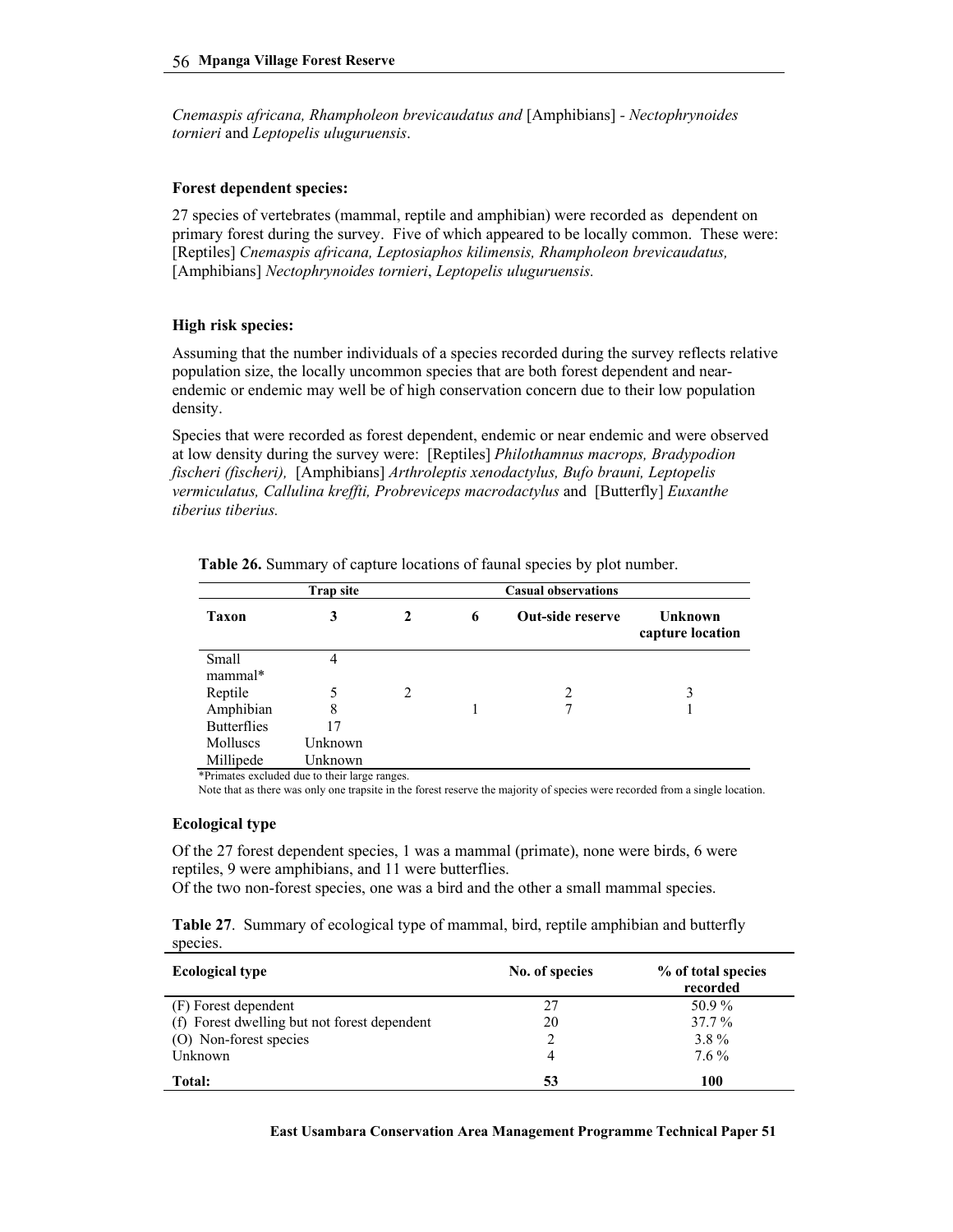### **Endemic Statu***s*

No Usambara endemic species were recorded.

12 species were near-endemic to the Usambara Mountains, of these 4 reptiles, 7 were mammals and one was a butterfly.

**Table 28.** Summary of endemic status of mammal, bird, reptile, amphibian and butterfly species.

| <b>Endemic status</b>                            | No. of species | % of total species<br>recorded |
|--------------------------------------------------|----------------|--------------------------------|
| (E) Endemic to the Usambara Mountains            | 0              |                                |
| (N) Near-Endemic: ranges in restricted locations | 12             | 22.6%                          |
| (W) Widespread                                   | 38             | $71.7\%$                       |
| Unknown                                          | 3              | $5.7\%$                        |
| Total:                                           | 53             | 100                            |

### **IUCN Status (National Biodiversity Database, 1997)**

Using IUCN criteria to assess the conservation status of each species, the following 7 species are considered **vulnerable** to extinction: =[Amphibians] *Leptopelis ulugurensis, Arthroleptis xenodactylus, Bufo brauni, Callulina kreffti,* [Reptiles] *Leptosiaphos kilimensis, Philothamnus macrops, Rhampholeon brevicaudatus* and *Bradypodion fischeri (fischeri).* 

Using IUCN criteria to assess the conservation status of each species, the following 3 species are considered **near threatened**: [Reptile] *Cnemaspis africana,*[Amphibians] *Leptopelis vermiculatus* and *Probreviceps macrodactylus.*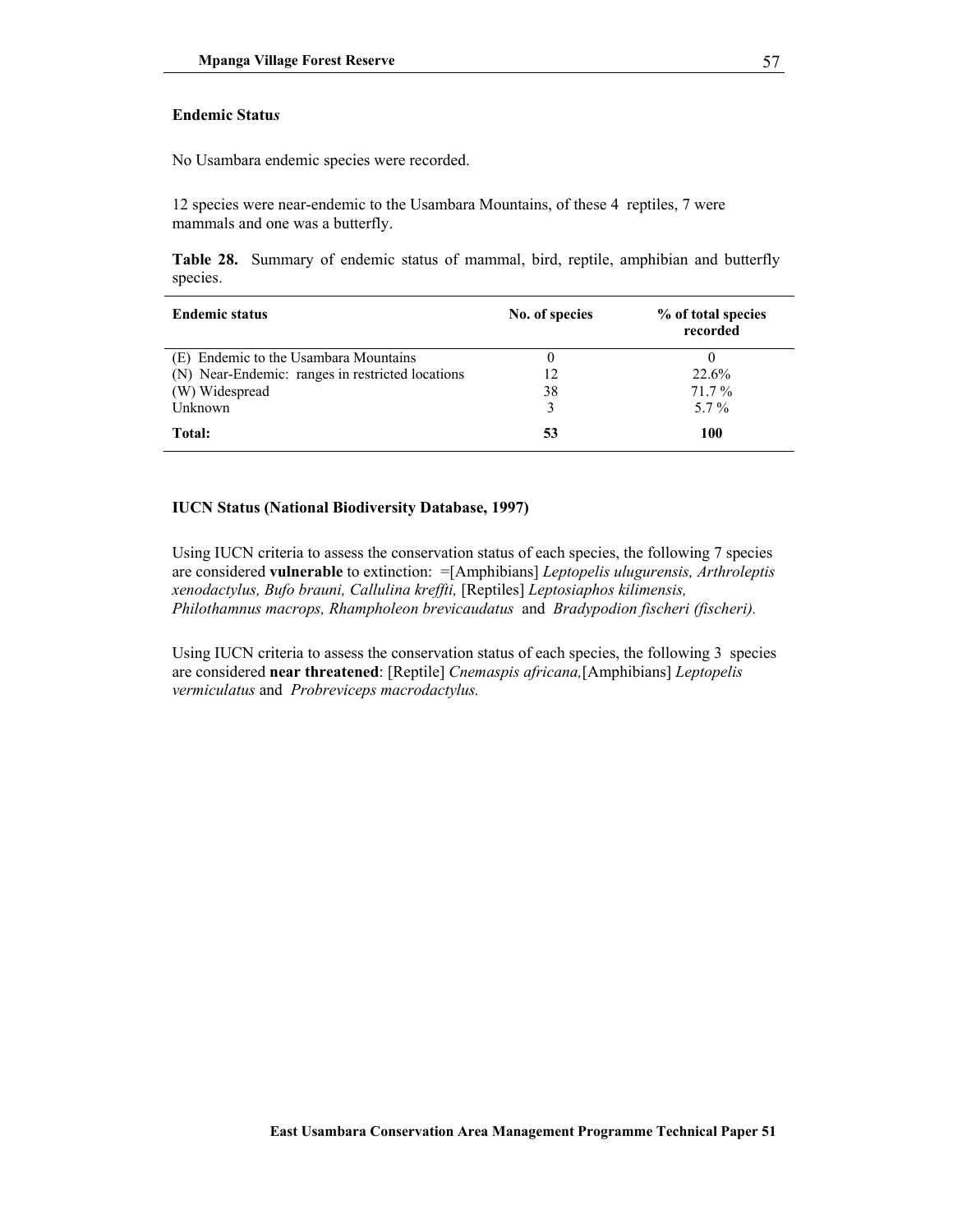# **6.0 CONCLUSIONS**

Authors: Doody, K. Z., Ntemi, A., Killenga, R & Beharrell, N. K. pp 58-60

This report presents the raw data of the survey with preliminary descriptions in terms of ecological type and endemic status. These two factors provide an indication of three aspects of biodiversity and conservation:

- 1. the relationship between forest dependency and endemism;
- 2. the extent to which non-forest species are established in the reserve; and
- 3. the relationship between disturbance and areas of biological value.

Mpanga forest, gazetted as a village forest reserve in 1998, covers an area of 24 hectares in the north eastern area of the East Usambara range. It has an altitudinal range of 650 m to 920 m.

### **Disturbance**

The measures put in place in 1995 by the village committees have not fully succeeded in protecting Mpanga Village Forest Reserve.

Despite the bye law which prohibits extraction from the reserve, disturbance is a problem in Mpanga Village Forest Reserve. Approximately one fifth of the gazetted area of forest has been deforested. In these areas there was no forest canopy cover and in some places land had been cleared for cultivation. It is unclear as to when these areas were deforested, villagers state it was before gazettement.

Poles continue to be cut from within the reserve illegally. No new timber harvesting was observed during the survey period but evidence of old pitsawing was observed throughout the reserve on three of the four transects. No active pitsaw pits were observed during this survey.

The invasive species *Maesopsis eminni* was not observed in the reserve.

### **Species Richness**

The forest reserve was found to contain a minimum of 142 species of trees and shrubs; 8 mammal species, 11 reptile species, 14 amphibian species and 17 species of butterfly.

### **Flora**

Eight endemic (to the Usambara mountains) tree species were recorded during the survey, 4 species were recorded within the systematic vegetation plots and 4 were recorded opportunistically.

A further 25 species were recorded as near endemic with ranges restricted to the Eastern Arc and/or East African lowland forests, (16 species recorded in the systematic vegetation plots and 9 recorded opportunistically).

48 species were recorded as dependent on primary forest (34 recorded in the systematic vegetation plots and 14 recorded opportunistically), and of these species, 22 were also regarded as endemic or near endemic to the Usambara mountains.

10 non-forest tree and shrub species were established within the reserve boundaries.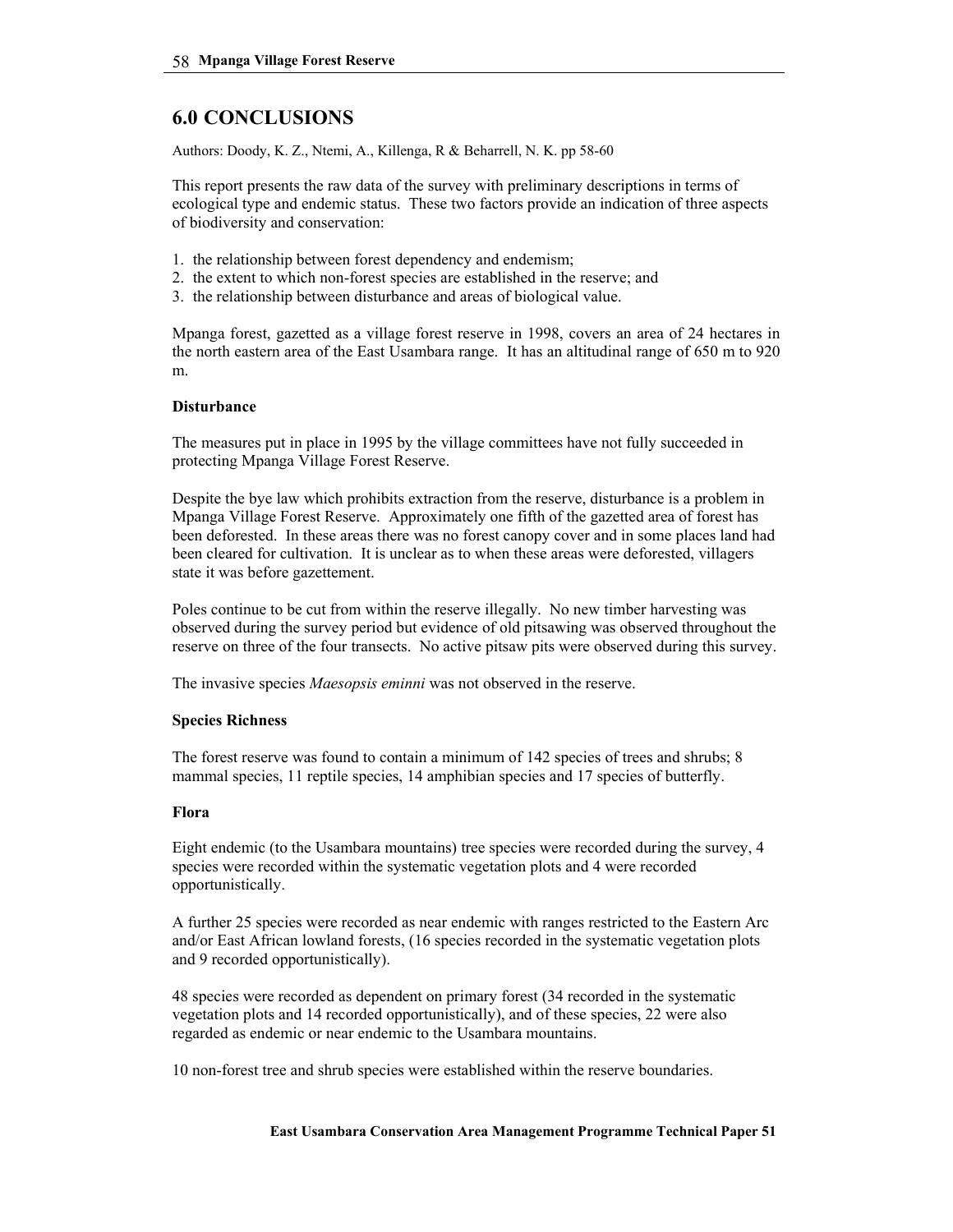### **Fauna**

No animal species recorded were endemic to the Usambara Mountains.

12 animal species were recorded as near-endemics i.e. as having restricted ranges limited to the Eastern Arc and/or East African lowland forests.

27 animal species were dependent on primary forest, and of these species, 8 were also near endemic to the Usambara Mountains.

Only 2 non-forest animal species were recorded in the reserve.

The reserve appeared to have low mammal diversity in comparison to other East Usambara forests surveyed by Frontier Tanzania. This can be attributed to the short survey period and the small size of the reserve. Independent of this no medium to large mammals such as duiker and bushpig or signs of these species were observed during the survey. Amphibian and reptile diversity also appeared low. However, one has to consider the extremely small size of Mpanga Village Forest Reserve in comparison with other forests in the East Usambaras.

| Taxon                         | Total no.<br>of<br>species | % forest<br>dependent | No. of<br>non-forest<br>species | No. of<br>endemics | No. of<br>near-<br>endemics | No. of forest<br>dependent<br>endemics and<br>near-endemics |
|-------------------------------|----------------------------|-----------------------|---------------------------------|--------------------|-----------------------------|-------------------------------------------------------------|
| Trees and shrubs <sup>a</sup> | 142                        | $34\%$                | 10                              | 8                  | 25                          | 22                                                          |
| Mammals                       | 8                          | $12.5\%$              |                                 | 0                  |                             | $\theta$                                                    |
| <b>Birds</b>                  | $3*$                       |                       |                                 | 0                  |                             | 0                                                           |
| Reptiles                      | 11                         | 63.6 %                | $\theta$                        | 0                  |                             | 4                                                           |
| Amphibians                    | 14                         | 64.3 %                | 0                               | 0                  |                             |                                                             |
| <b>Butterflies</b>            | 17                         | 64.7%                 |                                 | 0                  |                             |                                                             |

**Table 29.** Summary of biodiversity of taxa surveyed.

<sup>a</sup> Includes Vegetation Plot data (table 3) and Opportunistic collections data (table 5). Please note: tables in botany section relate to Vegetation plot data only.

\* Does not represent all species in reserve

#### **Conservation**

Village forest reserves are one option within a management system that is community based. They have an important role to play in the future of forest management as village groups / committees provide the initiatives to define the management objectives of a particular reserve. In comparison, catchment forest reserves are solely government managed and surrounding villagers have little input with regard to the management strategies.

The forests of the Eastern Arc Mountains are recognised as being a biodiversity hotspot of global significance. The East Usambara forests are a hotspot within a hotspot. They are a conservation priority due to the diversity of the flora and fauna and high degree of endemism. The forests have a direct value to surrounding communities as a principal water catchment area and as a source of fuel-wood and medicinal plants. The forests of the East Usambara mountains have been reduced to fragments within a matrix of agricultural land. Little forest remains outside of the gazetted forest reserves. For those species which are regarded as forest dependent, the forest reserves now provide almost the only available habitat.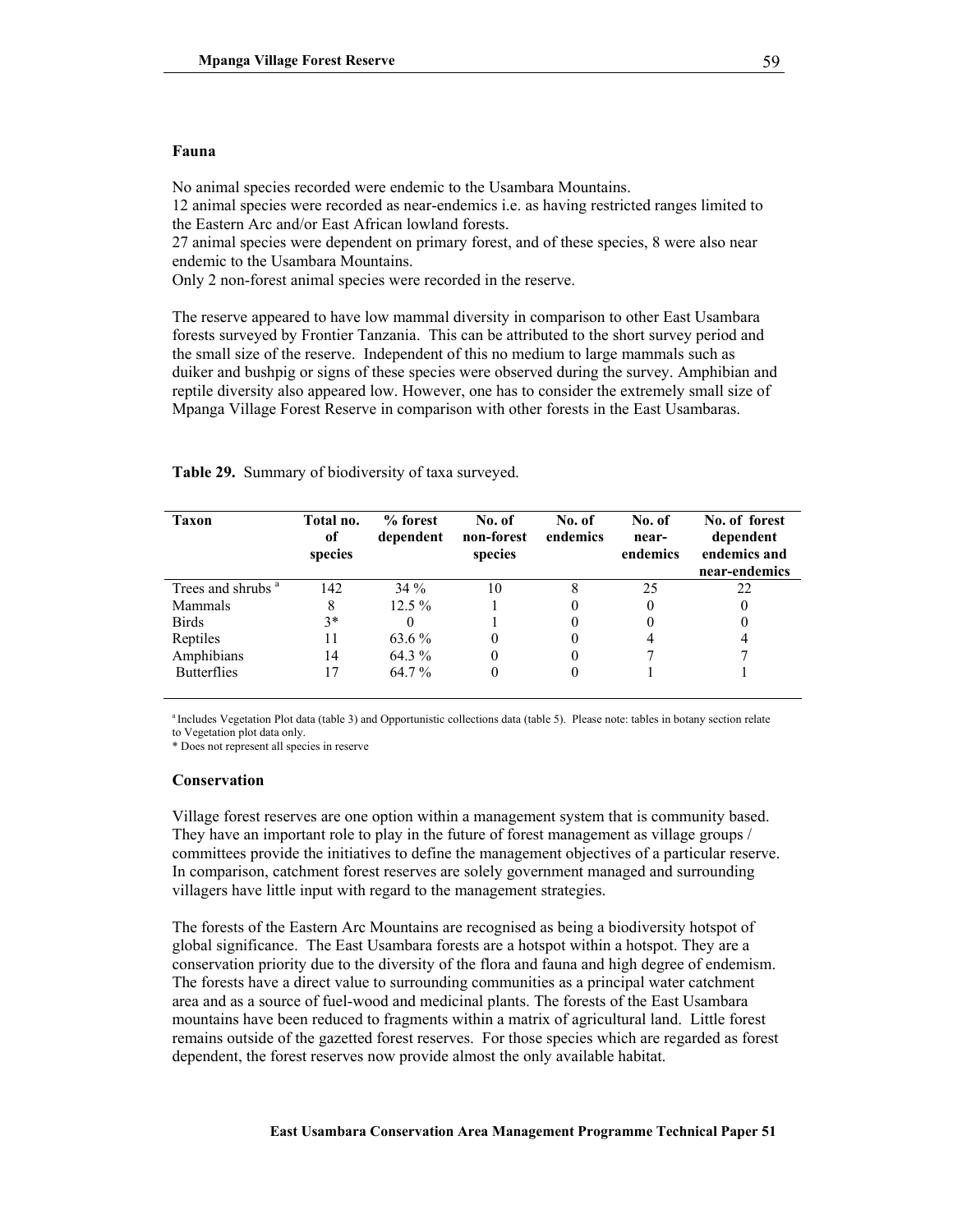Mpanga VFR was a pilot programme from which positive strategies can be gleaned and lessons learned kept in mind for future gazettement of other village forest reserves. It must be stated that despite the strict byelaw prohibiting extraction, poles were extracted illegally. Degradation and further fragmentation of Mpanga forest may lead to local extinctions of populations of those species identified as being at high risk. The loss of the forest will also reduce the reliability of the water supply to the nearby villages.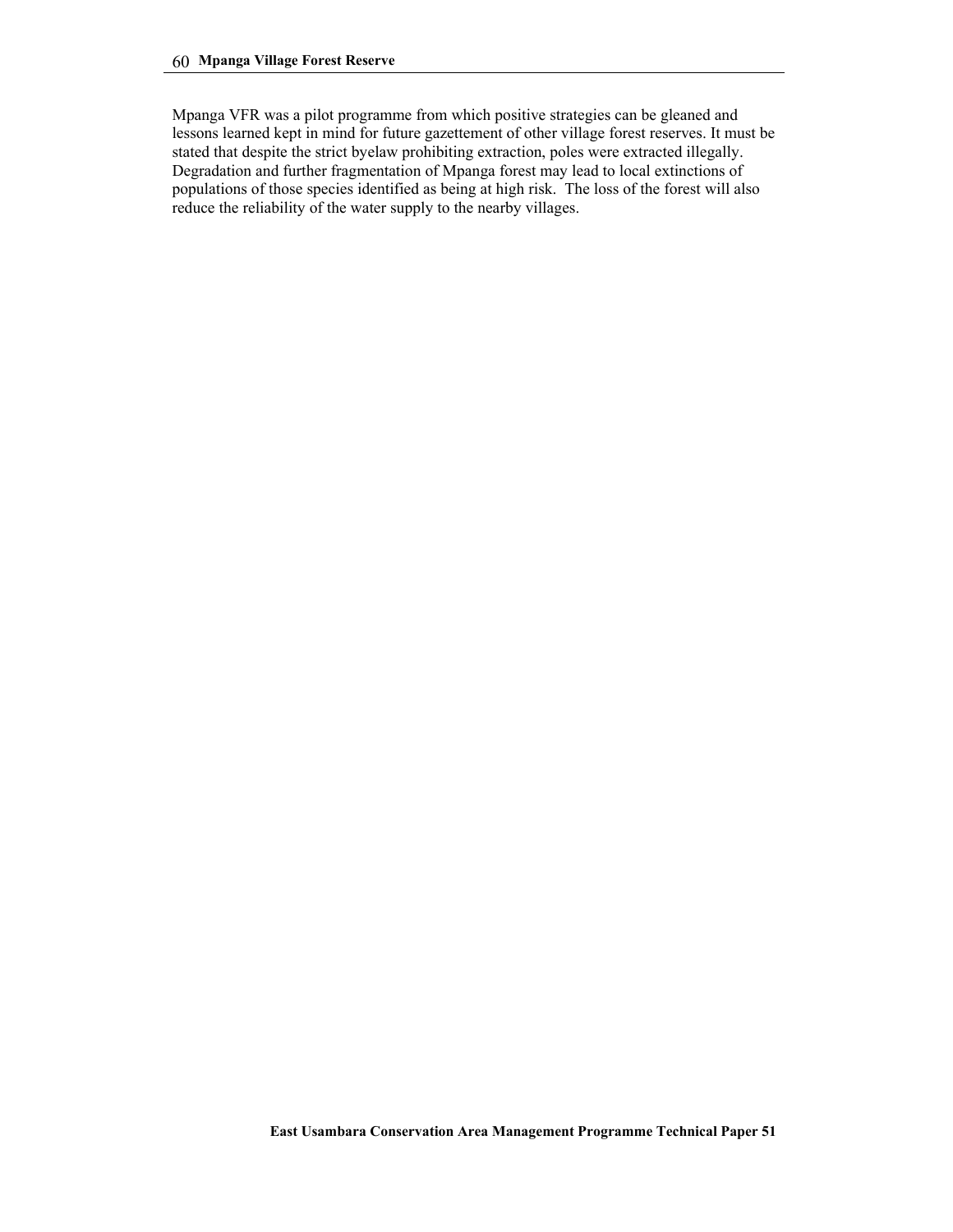# **7.0 REFERENCES**

Branch, B. 1994. Field guide to the snakes and other reptiles of Southern Africa. Struik Publ., Cape Town.

Broadley, D.G. & Broadley, S. 1996. Serpentes Typhlopidae Rhinotyphlops pallidus. *African Herp News* No. 25.

Broadley, D.G. & Howell, K.M., unpubl. Reptiles. In N.D. Burgess & G.P. Clarke (eds). *The coastal forests of eastern Africa: status, history, biodiversity & conservation*.

Bruen, M. 1989. Hydrological considerations of development in the East Usambara mountains. In A.C. Hamilton & R. Bensted-Smith (eds.). *Forest conservation in the East Usambara Mountains Tanzania.* IUCN, Gland. Pp 117-139.

Cambridge Tanzania Rainforest Project. 1994. A biological and human impact survey of the lowland forests, East Usambara Mountains, Tanzania. Birdlife Study Report No. 59. Birdlife International, Cambridge.

Collar, N.J.; Crosby, M.J. & Stattersfield, A.J. 1994. Birds to watch 2. The world list of threatened birds. Birdlife International, Cambridge.

Collar, N.J. & Stuart, S.N. 1987. Priorities for conservation action. ICBP Monograph No. 3. 1988. Cambridge.

Cunneyworth, P. & Stubblefield, L 1996a. Magoroto Forest: A biodiversity survey. - East Usambara Catchment Forest Project Technical Paper No. 30. Forestry and Beekeeping Division & Finnish Forest and Park Service & Society for Environmental Exploration, Dar es Salaam, Vantaa & London.

Cunneyworth, P. & Stubblefield, L 1996b. Bamba Ridge Forest Reserve: A biodiversity survey - East Usambara Catchment Forest Project Technical Paper No. 31. Forestry and Beekeeping Division & Finnish Forest and Park Service & Society for Environmental Exploration, Dar es Salaam, Vantaa & London.

Cunneyworth, P. & Stubblefield, L. 1996c. Mlungui Proposed Forest Reserve: A biodiversity survey - East Usambara Catchment Forest Project Technical Paper No. 32. The Society for Environmental Exploration, London; Forestry & Beekeeping Division, Dar es Salaam; & Finnish Forest & Park Service, Vantaa.

Ellman, A. (1996) Handing over the Stick? Report of a village forest management and farm forestry consultancy. Technical Report 18, EUCAMP series (ISSN 1236-620X).

Griffiths, C.J. 1993. The geological evolution of East Africa. In J.C. Lovett, & S.K. Wasser (eds.). *Biogeography and ecology of the rain forests of eastern Africa.* Cambridge University Press, Cambridge. Pp 9-22.

Groombridge (ed.) 1993. 1994 IUCN red list of threatened animals. Cambridge IUCN.

Hamilton, A.C. 1989. The place and the problem. a survey of forest types on the East Usambaras using the variable-area tree plot method. In A.C. Hamilton & R. Bensted-Smith (eds.). *Forest conservation in the East Usambara Mountains Tanzania.* IUCN, Gland. Pp 213-226.

Hawthorne, W.D. 1993. East African coastal forest botany. In J.C. Lovett, & S.K. Wasser (eds.). *Biogeography and ecology of the rain forests of eastern Africa.* Cambridge University Press, Cambridge. Pp 57-99.

Holmes, J. 1995. *Natural forest handbook for Tanzania: Forest ecology and management Vol. I.* Morogoro, Tanzania.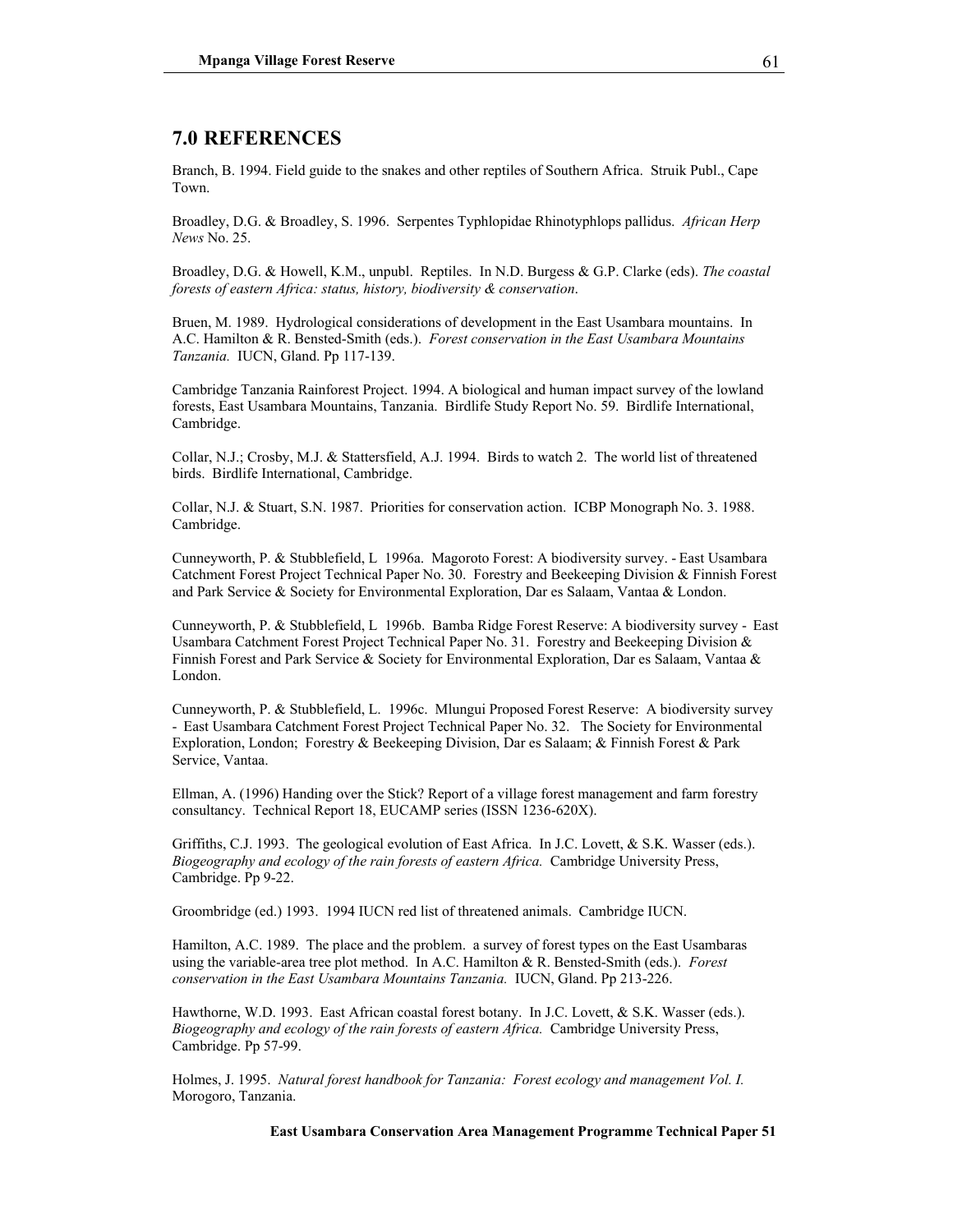Howell, K.M. 1989. The East Usambara Fauna*.* In A.C. Hamilton & R. Bensted-Smith (eds.). *Forest conservation in the East Usambara Mountains Tanzania.* IUCN, Gland. Pp 315-355.

Howell, K.M. 1993. Herpetofauna of the eastern African forests. In J.C. Lovett, & S.K. Wasser (eds.). *Biogeography and ecology of the rain forests of eastern Africa.* Cambridge University Press, Cambridge. Pp 173-201.

Hyytiäinen, K. 1995. Land use classification and mapping for the East Usambara mountains. *East Usambara Catchment Forest Project.* 

IUCN 1996. 1996 IUCN Red list of threatened animals. IUCN, Gland, Switzerland.

Iversen, S.T. 1991a. The Usambara mountains, NE Tanzania: History, Vegetation and conservation. Uppsala University, Uppsala.

Iversen, S.T. 1991b. The Usambara mountains, NE Tanzania: Phytogeography of the vascular plant flora. Uppsala University, Uppsala.

Johansson S. & Sandy R. 1996. Updated Forest area information in the Usambara mountains. East Usambara Catchment Forest Project, working paper 19.

Kikula, I.S. 1989. Spatial changes in forest cover on the East Usambara mountains.

Kingdon, J. 1989. East African mammals. An atlas of evolution in Africa. Vol. 2A: Insectivores and bats. University of Chicago Press, Chicago.

Lovett, J.C. 1993. Eastern Arc moist forest flora. In J.C. Lovett, & S.K. Wasser (eds.). *Biogeography and ecology of the rain forests of eastern Africa.* Cambridge University Press, Cambridge. Pp 33-56.

Litterick, M. 1989. Assessment of water quality of the Sigi river. In A.C. Hamilton & R. Bensted-Smith (eds.). *Forest conservation in the East Usambara Mountains Tanzania.* IUCN, Gland. Pp 141- 155.

Lovett, J.C. 1989. The botanical importance of the East Usambara forests in relation to other forests in Tanzania. In A.C. Hamilton & R. Bensted-Smith (eds.). *Forest conservation in the East Usambara Mountains Tanzania.* IUCN, Gland. Pp 207-212.

Milne G. 1937. Essays in applied pedology, 1. Soil type and soil management in relation to plantation agriculture in the East Usambaras, Tanganyika. *E. Afr. agric. J.* 3:7-20.

National biodiversity database (1997). Unpubl. Department of Zoology and Marine Biology, UDSM, Dar es Salaam.

Poynton, J.C. 1997. Amphibians. In N.D. Burgess & G.P. Clarke (eds.), *The coastal forests of eastern Africa: status, history, biodiversity & conservation.*

Poynton J.C. & Broadley, D.G. 1991. Amphibia zambesiaca 5. Zoogeography. *Ann. Natal Mus.* Vol 32:221-277.

Rodgers, W.A. 1996. Biodiversity values of Tanzanian forests: A training and awareness manual for forest managers and conservationists. FAO, Dar es Salaam.

Rodgers, W.A. & Homewood, K.M. 1982. The conservation of the East Usambara Mountains, Tanzania: a review of biological values and land use pressures*. Biol. J. Linn. Soc.* 24: 285-304.

Ruffo .K.; Mmari, C.; Kibuwa, S.P.; Lovett, J.; Iversen, S. & Hamilton, A.C. 1989. A preliminary list of the plant species recorded from the East Usambara forests. In A.C. Hamilton & R. Bensted-Smith (eds.). *Forest conservation in the East Usambara Mountains Tanzania.* IUCN, Gland. Pp 157-179.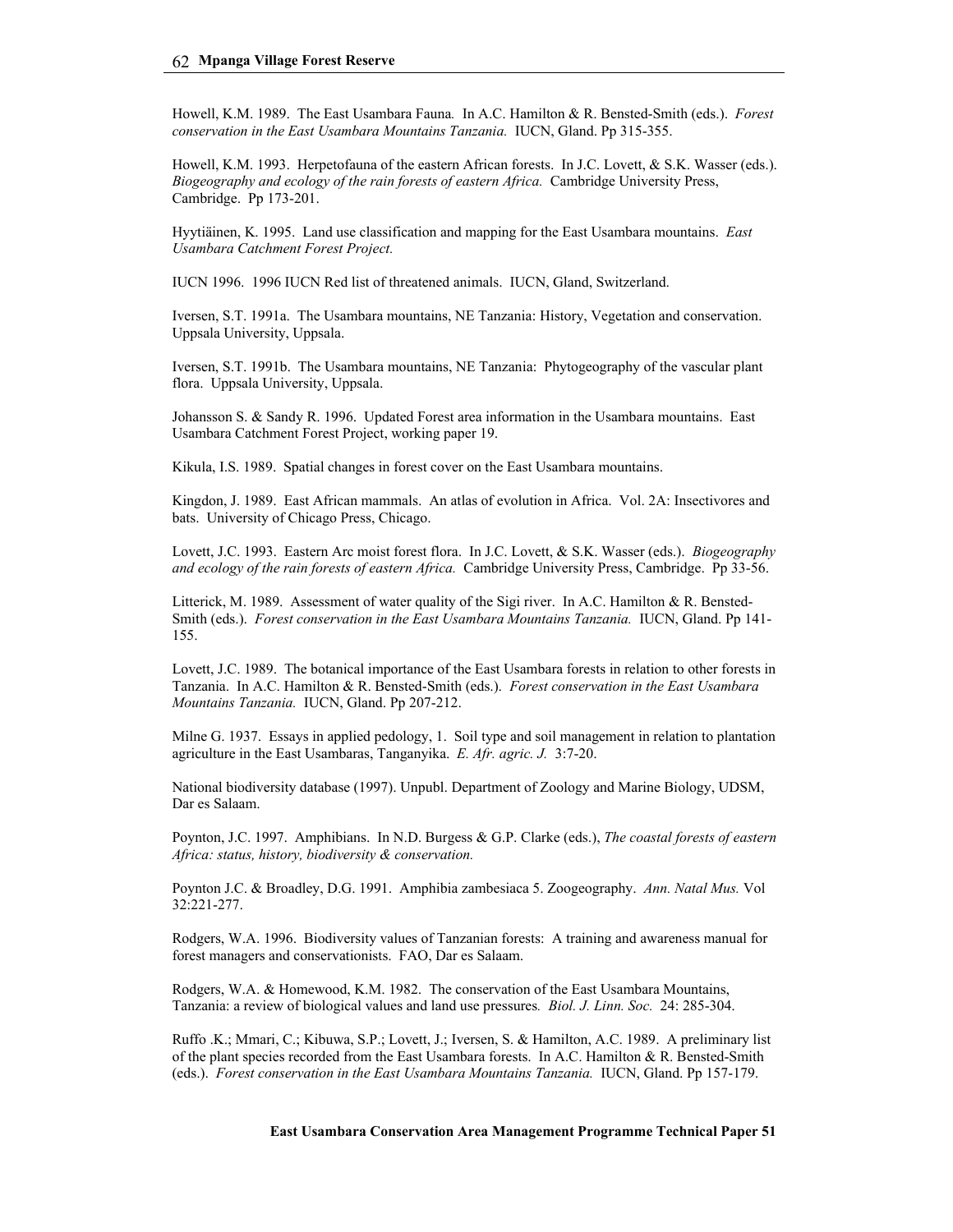Schmidt, P. 1989. Early exploitation and settlement in the Usambara mountains. In A.C. Hamilton & R. Bensted-Smith (eds.). *Forest conservation in the East Usambara Mountains Tanzania.* IUCN, Gland. Pp 357-361.

SEE, 1996. Frontier Tanzania Forest Research Programme: Methodology report 'Old and New'. L. Stubblefield & P. Cunneyworth eds. Technical paper of the Society for Environmental Exploration, London.

Shaka, J.M. & A. Msangi. 1996. Soils and vegetation of Mpanga Forest Reserve, Bombwera Division, Muheza District, Tanga. East Usambara Catchment Forest Project Technical Paper No. 25. - Forestry and Beekeeping Division & Finnish Forest and Park Service, Dar es Salaam & Vantaa.

Stuart, S.N. 1989. The avifauna of the East Usambara mountains. Chapter 35 - Forest conservation in the East Usambara mountains Tanzania. In A.C. Hamilton & R. Bensted-Smith (eds.). *Forest conservation in the East Usambara Mountains Tanzania.* IUCN, Gland. Pp 357-361.

Tye, A. 1994. Magoroto rainforest conservation - Proposal for establishment of a new reserve. *EUCDP, IUCN, Amani, Tanzania (unpubl.).* 

Zimmerman, D.A., Turner, D.A. & Pearson, D.J. 1996. *Birds of Kenya and Northern Tanzania.* Russel Friedman Books, South Africa.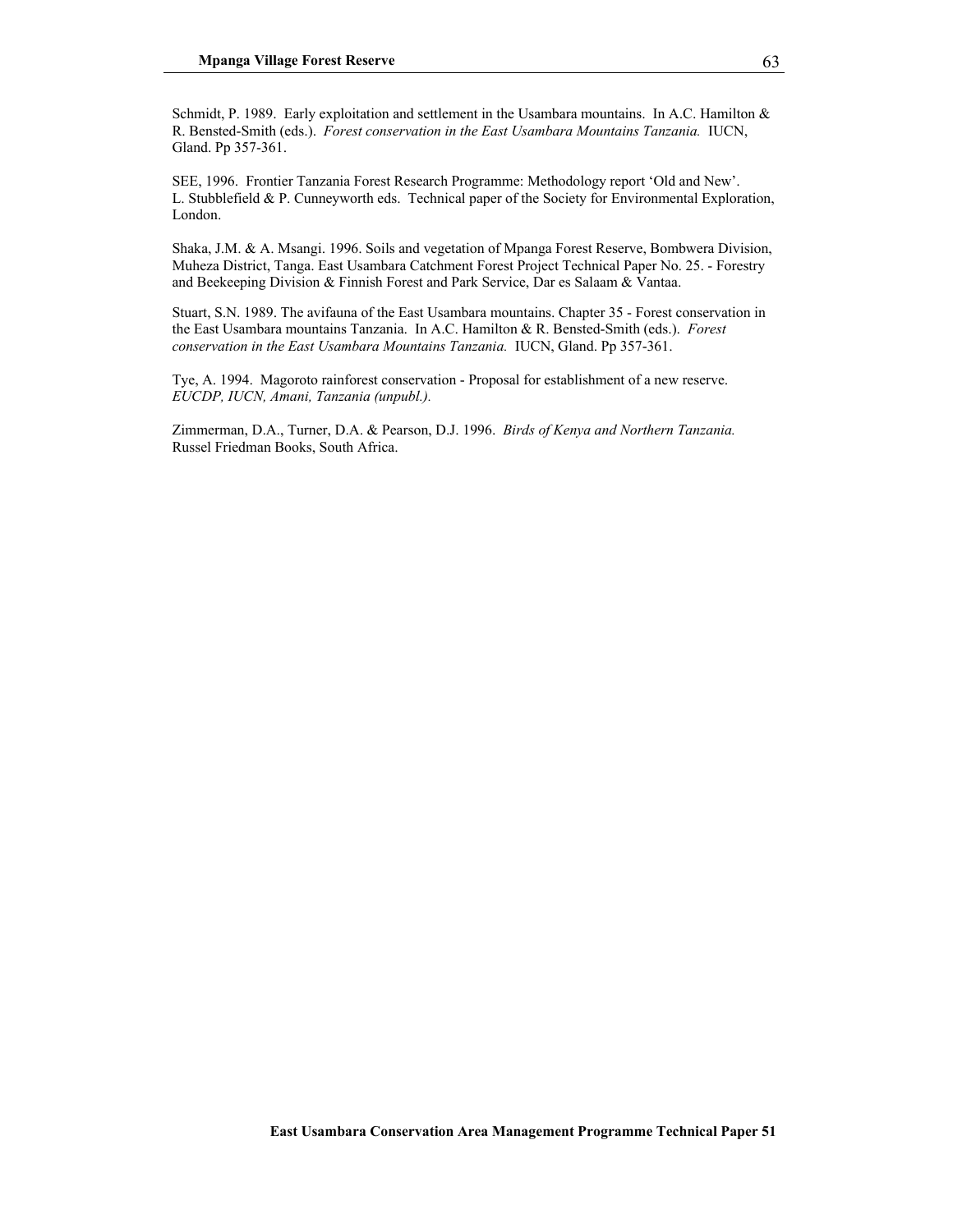## **8.0 APPENDICIES**

SU - steep upper slope<br>FV - flat valley floor

| <b>Plot Number</b>                                                       | Topography | <b>Altitude</b><br>(metres) | <b>Slope</b><br>(degrees) | Vegetation<br>Condition | Canopy<br>Height<br>(metres) |
|--------------------------------------------------------------------------|------------|-----------------------------|---------------------------|-------------------------|------------------------------|
|                                                                          | <b>GLS</b> | 787                         | 28                        | LF                      | $10-20$ m                    |
| 2                                                                        | <b>GLS</b> | 680                         |                           | LF                      | $10-20$ m                    |
| 3                                                                        | <b>SMS</b> | 825                         | 34                        | LF                      | $10-20$ m                    |
| $\overline{4}$                                                           | <b>GMS</b> | 780                         | 30                        | LF                      | $10-20$ m                    |
| 5                                                                        | <b>GMS</b> | 900                         | 30                        | <b>SMF</b>              | $10-20$ m                    |
| 6                                                                        | <b>RT</b>  | 865                         | 25                        | <b>SMF</b>              | $10-20$ m                    |
|                                                                          |            |                             |                           |                         |                              |
| <b>KEY TO ABBREVIATIONS</b><br><b>Vegetation Condition</b><br>Topography |            |                             |                           |                         |                              |

SF - Submontane forest<br>CF - Colonizing forest

 $\mathbf W$  - Woodland

GL - gentle lower slope LF - Lowland forest

M - mid-slope CF - Colonizing forest GU - gentle upper slope<br>
SU - steep upper slope<br>
RF - Riverine forest<br>
RF - Plantation forest<br>
RF - Plantation forest

FV - flat valley floor S - Scrub / thicket / Bush

### **APPENDIX 1: GENERAL PLOT INFORMATION**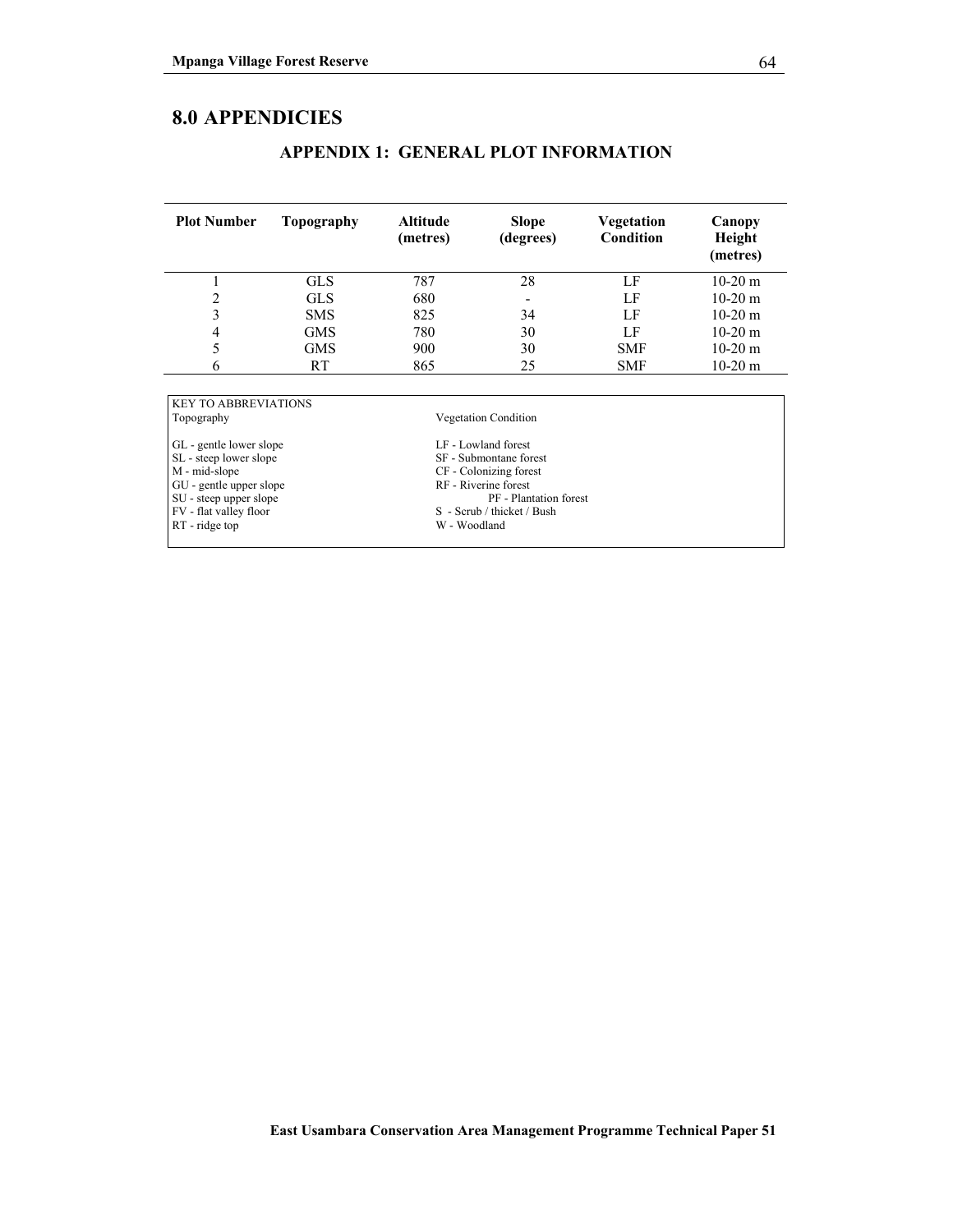# **APPENDIX 2: TAXONOMIC VERIFICATION**

| <b>BOTANY</b>                              |                                           |                                                                                                                         |  |  |  |  |  |
|--------------------------------------------|-------------------------------------------|-------------------------------------------------------------------------------------------------------------------------|--|--|--|--|--|
| Ahmed Mdolwa                               | <b>TAFORI</b>                             | Silvicultural Research Centre, P.O. Box<br>95, Lushoto, Tanzania                                                        |  |  |  |  |  |
| <b>ZOOLOGY - VERTEBRATES</b>               |                                           |                                                                                                                         |  |  |  |  |  |
| <b>Bats and small mammals:</b>             |                                           |                                                                                                                         |  |  |  |  |  |
| Prof. Kim Howell                           | Department of Zoology                     | University of Dar es Salaam, P.O. Box<br>35060, Dar es Salaam, Tanzania<br>khowell@twiga.com                            |  |  |  |  |  |
| Dr. Dieter Kock                            | Frankfurt Zoological Museum               | Saugetiere III, Senckenberg,<br>Senckenberganlage 25, 60325 Frankfurt<br>am Main, Germany<br>dkock@sng.uni-frankfurt.de |  |  |  |  |  |
| <b>Rodents and Shrews:</b>                 |                                           |                                                                                                                         |  |  |  |  |  |
| Prof. Kim Howell                           | Department of Zoology                     | University of Dar es Salaam, P.O. Box<br>35060, Dar es Salaam, Tanzania<br>khowell@twiga.com                            |  |  |  |  |  |
| Dr. Dieter Kock                            | Frankfurt Zoological Museum               | Saugetiere III, Senckenberg,<br>Senckenberganlage 25, 60325 Frankfurt<br>am Main, Germany<br>dkock@sng.uni-frankfurt.de |  |  |  |  |  |
| Amphibians:                                |                                           |                                                                                                                         |  |  |  |  |  |
| Prof. Kim Howell                           | Department of Zoology                     | University of Dar es Salaam, P.O. Box<br>35060, Dar es Salaam, Tanzania<br>khowell@twiga.com                            |  |  |  |  |  |
| Prof. J. Poynton                           | <b>British Natural History Museum</b>     | Cromwell Road, South Kensington,<br>London, UK.                                                                         |  |  |  |  |  |
| <b>Reptiles:</b>                           |                                           |                                                                                                                         |  |  |  |  |  |
| Prof. Kim Howell                           | Department of Zoology                     | University of Dar es Salaam, P.O. Box<br>35060, Dar es Salaam, Tanzania<br>khowell@twiga.com                            |  |  |  |  |  |
| Dr. Don Broadley                           | The Natural History Museum of<br>Zimbabwe | P.O. Box 240, Bulawayo, Zimbabwe<br>bfa@coldfire.dnet.co.zw                                                             |  |  |  |  |  |
| <b>ZOOLOGY - INVERTEBRATES</b>             |                                           |                                                                                                                         |  |  |  |  |  |
| Mollusca:                                  |                                           |                                                                                                                         |  |  |  |  |  |
| Dr. B Vercourt                             | <b>Kew Gardens</b>                        | Kew, Richmond, Surrey, TW7 9AF, UK                                                                                      |  |  |  |  |  |
| <b>Millipedes</b>                          |                                           |                                                                                                                         |  |  |  |  |  |
| Dr R. Hoffman                              | Virginia Museum of Natural<br>History     | 1001 Douglas Avenue, Martinsville,<br>Virginia 24112, USA<br>rhoffman@neocomm.net                                       |  |  |  |  |  |
| <b>Butterflies</b><br><b>Steve Collins</b> | African Butterfly Research<br>Institute   | P.O. Box 14308, Nairobi, Kenya<br>collinsabri@iconnect.co.ke                                                            |  |  |  |  |  |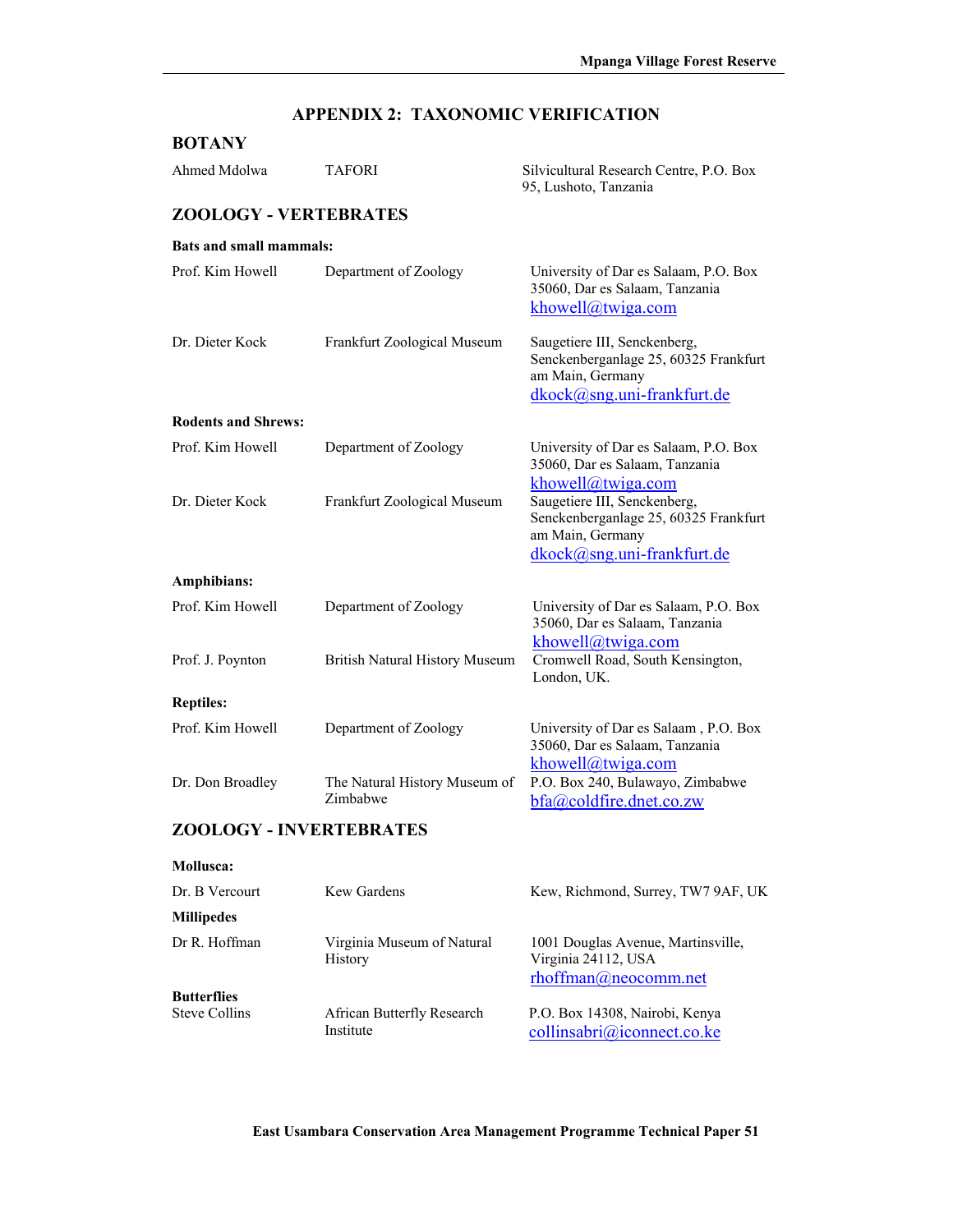### **East Usambara Conservation Area Management Programme Technical Paper Series**

#### (ISSN 1236-620X)

The East Usambara Conservation Area Management Programme Technical Papers Series consists of reports on forestry issues in the East Usambara Mountains. This series started in 1991. These reports aim to make information more widely available to staff members of the East Usambara Conservation Area Management Programme, to the Forestry and Beekeeping Division, and to other institutions and individuals concerned and interested in the conservation of the East Usambara forests.

The reports are prepared by staff members of the East Usambara Conservation Area Management Programme or by other researchers, consultants and interested individuals. The views expressed in the reports are those of the author(s).

### **Current titles in the series are:**

- 1. Mwihomeke, S.T. 1991. Some notes to identify and discuss cooperation in forestry research in the East Usambara mountains.
	- Räsänen, P.K. 1991. Outline of a research planning programme for the East Usambara Catchment Forest Project.
- 2. Hyytiäinen, K. 1992. Forest management plan for Longuza teak plantations.
- 3. Seymour, M. 1992. Manual harvesting of *Maesopsis eminii* in the East Usambara mountains, Tanzania.
- 4. Newmark, W.D. 1992. Recommendations for wildlife corridors and the extension and management of forest reserves in the East Usambara mountains, Tanzania.
- 5. Häkkinen, I. & Wambura, M. 1992. A Frame plan for the Amani Nature Reserve.
- 6. Masilingi, W.M.K. 1992. Consultancy report on the legal establishment of the Amani Nature Reserve.
- 7. Binagi, E.R. 1992. Consolidation of environmental education for adults: critique of FINNIDAfunded forestry projects in Tanzania. A case study of the East Usambara Catchment Forest Project.
- 8. Tuominen, V. 1993. Marking of the forest reserve boundaries in the East Usambara mountains.
- 9. Pirttilä, I. 1993. The discharge of Sigi River as an indicator of water catchment value of the East Usambara mountains in Tanzania.
- 10. Hyytiäinen, K. 1993. Combined seed and timber production in Longuza Teak plantations, Tanzania.
- 11. Kajembe, G.C. & Mwaseba, D. 1994. The extension and communication programme for the East Usambara Catchment Forest Project.
- 12. Hyytiäinen, K. 1995. Land use classification and mapping for the East Usambara Mountains.
- 13. Hall, J.B. 1995. *Maesopsis eminii* and its status in the East Usambara Mountains.
- 14. Heinonen, P. 1995. PSPs in East Usambara Mountains: present findings and future recommendations.
- 15. Mnyuku, F.C.N. 1995. Report on an inventory of selected proposed forest reserves in Muheza District, Tanga Region.
- 16. Kamugisha, S.M. & Materu, E.M.A. 1995. Preliminary results from a study on water flow and in Sigi and Bombo rivers in the East Usambara mountains.
- 17. Ellman, A., Tye, A., Rwamugira, S., Mallya, B., Mahenge, F. and Mndolwa, A. 1995. Development of forest trails and drive routes in the Amani Nature Reserve.
- 18. Ellman, A.E. 1996. Handing over the stick? Report of a village forest management and farm forestry consultancy
- 19. Kigula, J.J., Kijazi, M., Nyangasa, H., Mtango, J., Mahenge, F. 1998. Local communities aspirations and needs.
- 20. Fowler, S. & Nyambo, B. 1996. Report of a short consultancy on the potential of biological control of invasive species in Amani Nature Reserve. International Institute for Biological Control & EUCFP.

#### **East Usambara Conservation Area Management Programme Technical Paper 51**